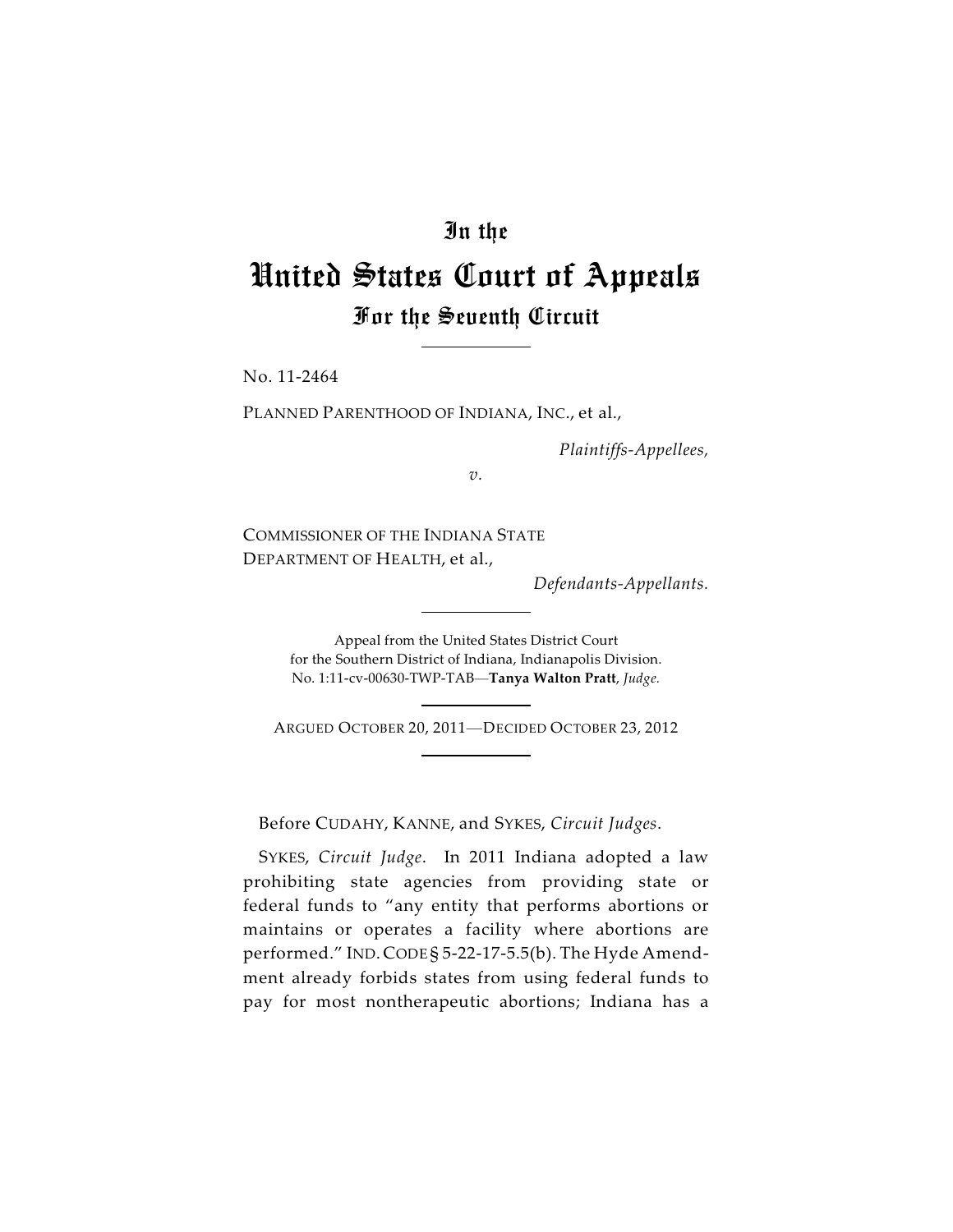similar ban on the use of state funds. The new law goes a step further by prohibiting abortion providers from receiving *any* state-administered funds, even if the money is earmarked for other services. The point is to eliminate the indirect subsidization of abortion.

Immediately after the defunding law was enacted, Planned Parenthood of Indiana and several individual plaintiffs filed this lawsuit seeking to block its implementation.<sup>1</sup> As an enrolled Medicaid provider, Planned Parenthood provides reimbursable medical services to low-income patients, two of whom are named as plaintiffs. Planned Parenthood claims that the defunding law violates the Medicaid Act's "free choice of provider" provision, which requires state Medicaid plans to allow patients to choose their own medical provider. *See* 42 U.S.C. § 1396a(a)(23). The United States, as amicus curiae, supports this claim*.* Planned Parenthood also contends that the defunding law is preempted by a federal block-grant statute that authorizes the Secretary of Health and Human Services ("HHS") to make

 $1$  The plaintiffs are Planned Parenthood of Indiana, one of its doctors, and two Indiana residents who receive Medicaid services from Planned Parenthood clinics. We refer to the plaintiffs collectively as "Planned Parenthood" unless the context requires otherwise. The defendants are the Commissioner of the Indiana State Department of Health and several other state department heads, the Indiana General Assembly, and the state prosecutors of Marion, Monroe, and Tippecanoe Counties. We refer to the defendants collectively as "Indiana" unless the context requires otherwise.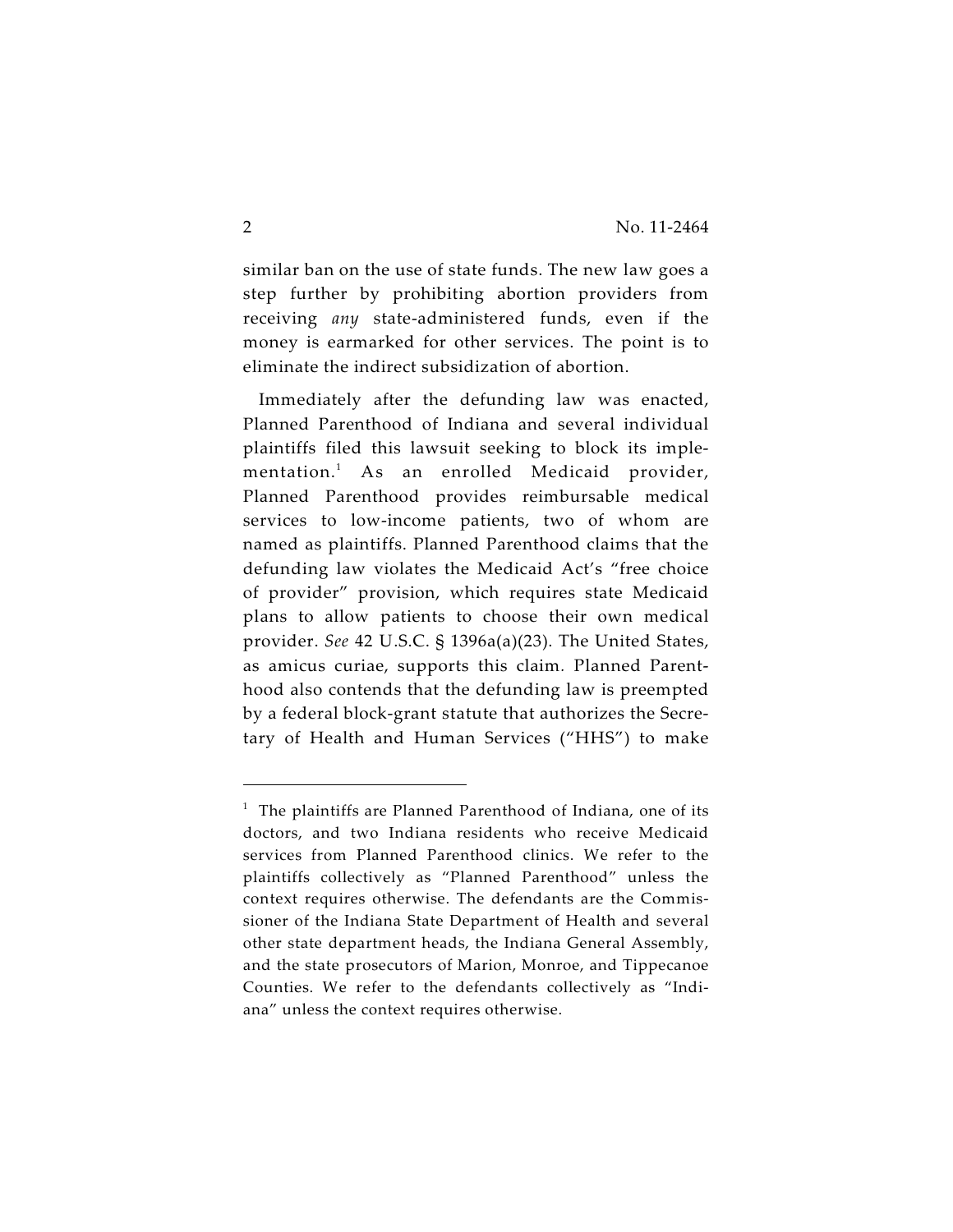grants to the states for programs related to sexually transmitted diseases. *See* 42 U.S.C. § 247c(c). Finally, Planned Parenthood claims that the defunding law places an unconstitutional condition on its receipt of stateadministered funds because it must choose between providing abortion services and receiving public money.

The district court held that the first two claims were likely to succeed and enjoined Indiana from enforcing the defunding law with respect to Planned Parenthood's Medicaid and § 247c(c) grant funding. The court did not address the unconstitutional-conditions claim. Indiana appealed.

We affirm in part and reverse in part. A threshold question on the two statutory claims is whether the plaintiffs have a right of action. To create private rights actionable under 42 U.S.C. § 1983, the statutes in question must meet the requirements of *Gonzaga University v. Doe*, 536 U.S. 273 (2002). The free-choice-of-provider statute does. Under § 1396a(a)(23) state Medicaid plans "must" allow beneficiaries to obtain medical care from "any institution, agency, . . . or person, qualified to perform the service." This is individual-rights language, stated in mandatory terms, and interpreting the right does not strain judicial competence. *See Gonzaga Univ.*, 536 U.S. at 284.

Planned Parenthood is likely to succeed on this claim. Although Indiana has broad authority to exclude unqualified providers from its Medicaid program, the State does not have plenary authority to exclude a class of providers for *any* reason—more particularly, for a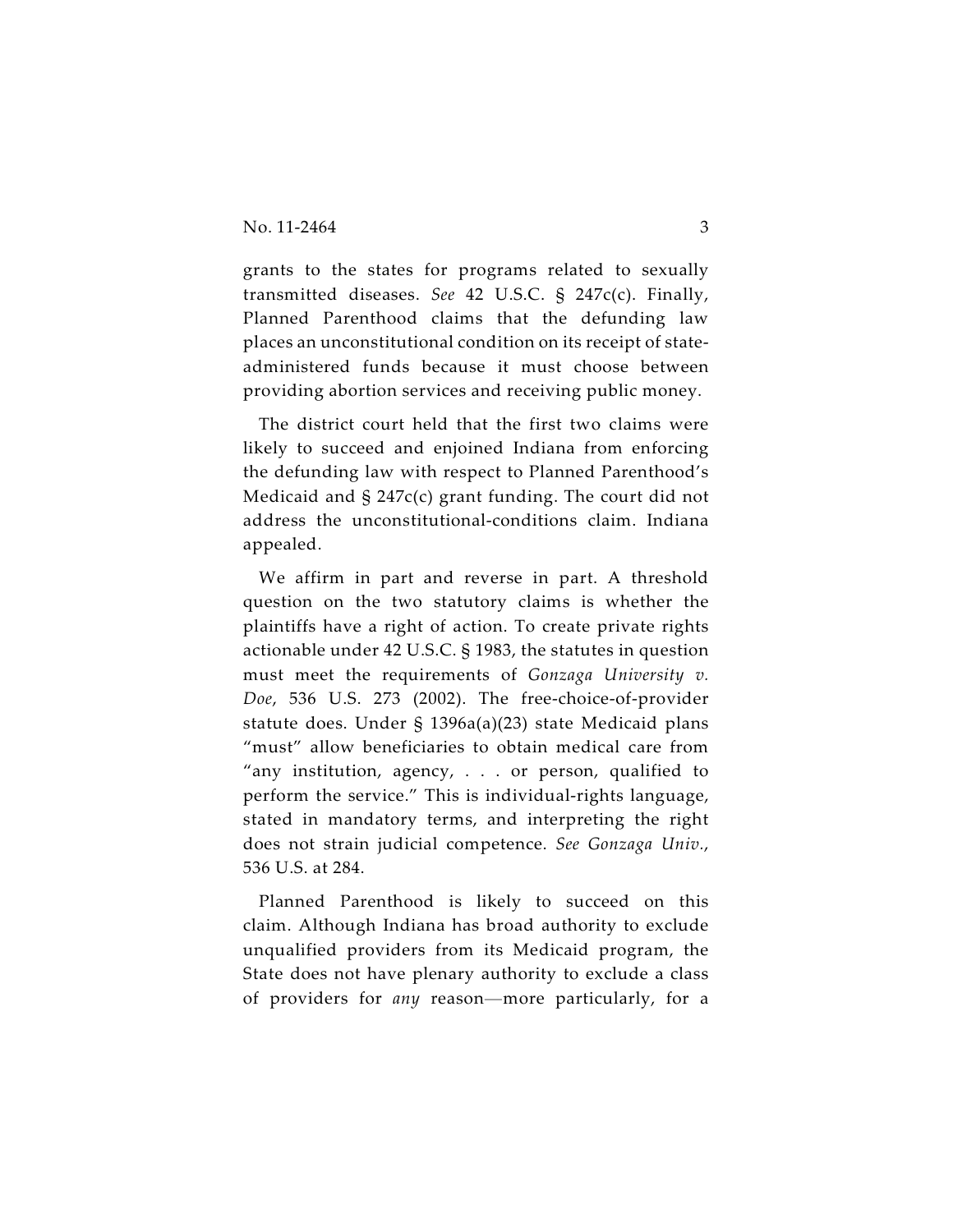reason unrelated to provider qualifications. In this context, "qualified" means fit to provide the necessary medical services—that is, capable of performing the needed medical services in a professionally competent, safe, legal, and ethical manner. The defunding law excludes Planned Parenthood from Medicaid for a reason unrelated to its fitness to provide medical services, violating its patients' statutory right to obtain medical care from the qualified provider of their choice.

The remaining claims are not likely to succeed, however, so the scope of the injunction must be modified. First, the block-grant statute does not create private rights actionable under § 1983, and the district court's conclusion that the Supremacy Clause supplies a preemption claim of its own force is probably wrong. In any event, the defunding law does not conflict with § 247c(c), which attaches no strings to the federal money other than a general requirement that the recipient state spend it on programs for the surveillance of sexually transmitted diseases. Finally, the unconstitutional-conditions claim does not supply an alternative basis for relief. This doctrine, sometimes murky, requires close attention to the potentially implicated right. Here, Planned Parenthood's claim is entirely derivative of a woman's right to obtain an abortion. It is settled law that the government's refusal to subsidize abortion does not impermissibly burden a woman's right to obtain an abortion. If a ban on public funding for abortion does not *directly* violate the abortion right, then Indiana's ban on other forms of public subsidy for abortion providers cannot be an unconstitutional condition that *indirectly* violates the right.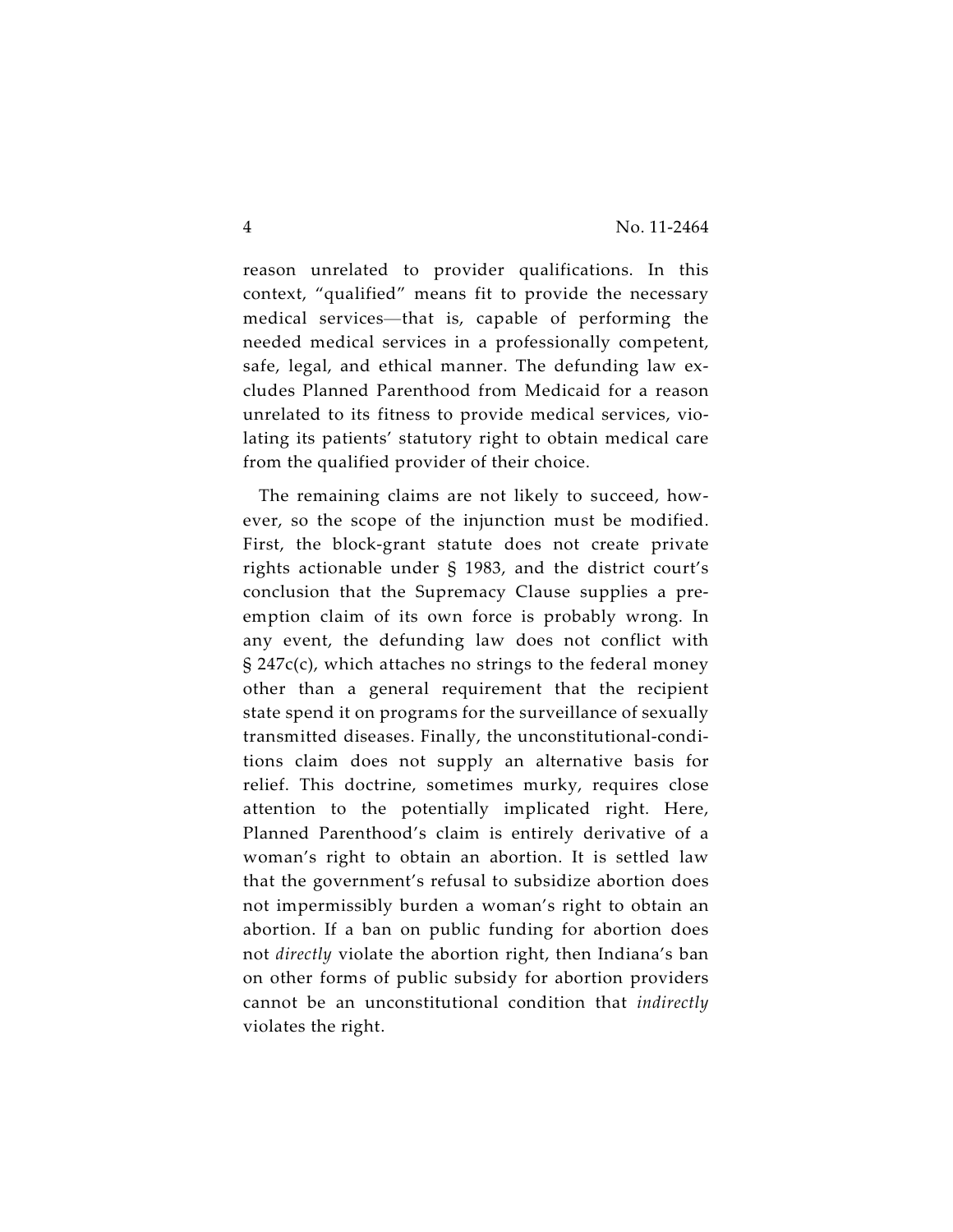$\text{No. } 11\text{-}2464$  5

#### **I. Background**

Medicaid "is a cooperative federal-state program through which the Federal Government provides financial assistance to States so that they may furnish medical care to needy individuals." *Wilder v. Va. Hosp. Ass'n*, 496 U.S. 498, 502 (1990). Indiana participates in Medicaid, and as a condition of receiving federal funds, its Medicaid program must comply with federal requirements. *See* 42 U.S.C. § 1396a(a); *see also Collins v. Hamilton*, 349 F.3d 371, 374 (7th Cir. 2003) ("[O]nce a state elects to participate [in Medicaid], it must abide by all federal requirements and standards as set forth in the Act."). Assuming the federal requirements are met, states have "substantial discretion to choose the proper mix of amount, scope, and duration limitations on coverage, as long as care and services are provided in 'the best interests of the recipients.' " *Alexander v. Choate*, 469 U.S. 287, 303 (1985) (quoting 42 U.S.C. § 1396a(a)(19)).

To ensure compliance with federal rules, participating states must submit proposed Medicaid plans and any subsequent amendments to the Centers for Medicare and Medicaid Services ("CMS") for approval.<sup>2</sup> Douglas v. *Indep. Living Ctr. of S. Cal., Inc.*, 132 S. Ct. 1204, 1208 (2012). The HHS Secretary may withhold Medicaid funding—either in whole or in part—from any state whose plan does not comply with federal requirements. *See* 42 U.S.C. § 1396c; 42 C.F.R. § 430.12(c); *cf. Nat'l Fed'n of Indep. Bus. v. Sebelius,* 132 S. Ct. 2566, 2607-08 (2012).

 $2$  CMS is a division of HHS.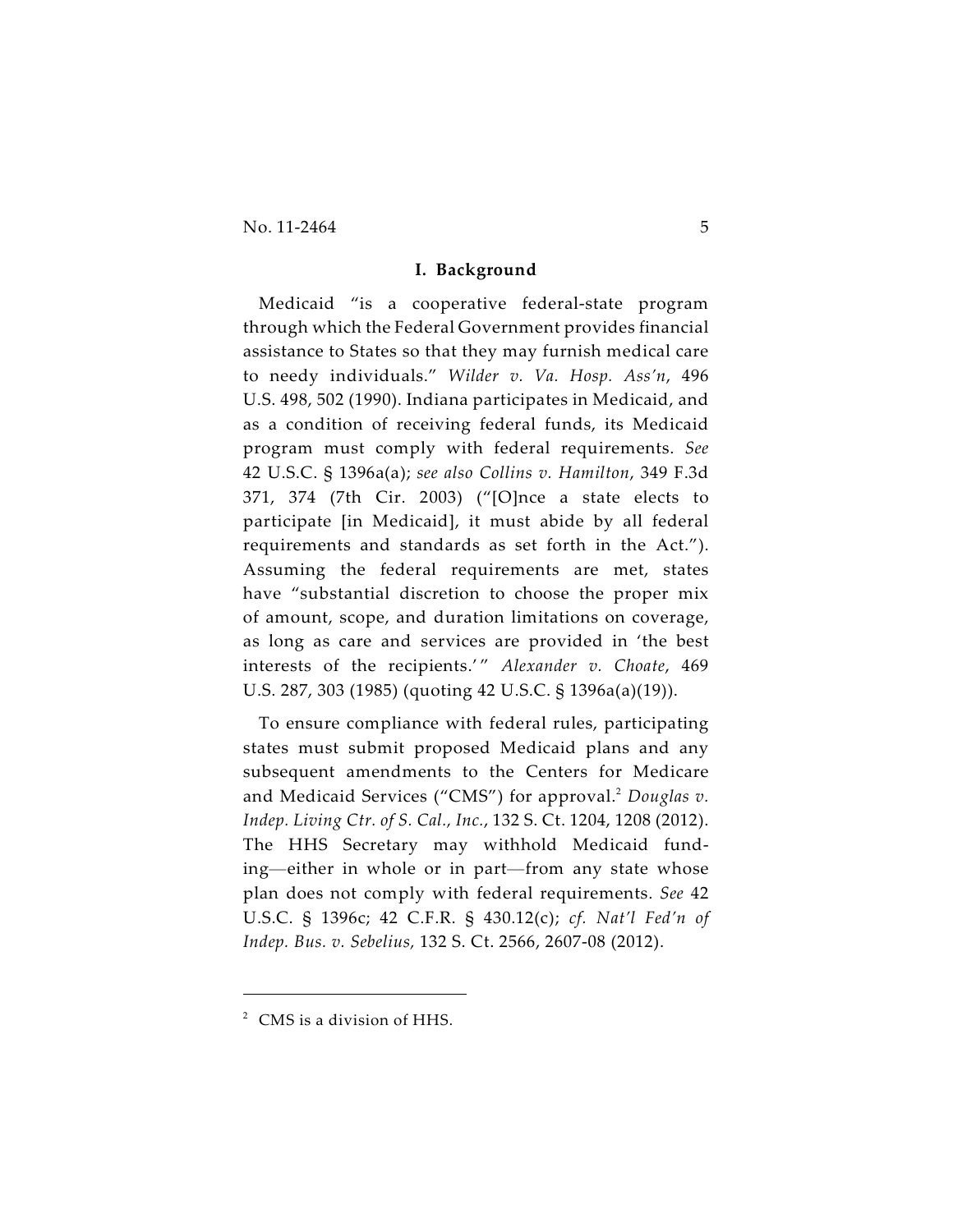At issue here is the Medicaid Act's requirement that state Medicaid plans "must . . . provide that . . . any individual eligible for medical assistance . . . may obtain such assistance from any institution, agency, community pharmacy, or person, qualified to perform the service or services required." 42 U.S.C. § 1396a(a)(23); *see also* 42 C.F.R. § 431.51(b)(1) (requiring that a state plan provide that "a recipient may obtain Medicaid services from any institution . . . that is [q]ualified to furnish the services $[] \ldots$  and [w]illing to furnish them to that particular recipient"). This is known as the free-choice-ofprovider requirement.

### **A. Indiana House Enrolled Act 1210, the Abortion-Provider Defunding Law**

In the spring of 2011, the Indiana General Assembly adopted a law prohibiting abortion providers from receiving any state contracts and grants, including those involving state-administered federal funds. More specifically, the defunding law provides that state agencies "may not[] enter into a contract with[] or make a grant to[] any entity that performs abortions or maintains or operates a facility where abortions are performed." IND. CODE § 5-22-17-5.5(b). The new law, known as House Enrolled Act 1210, also cancelled existing contracts with abortion providers. *See id.* § 5-22-17-5.5(c), (d). The defunding law does not apply to hospitals and ambulatory surgical centers. *See id.* § 5-22-17-5.5(a).

Act 1210 fills a gap in Indiana law regarding public funding of abortion. The Hyde Amendment prohibits the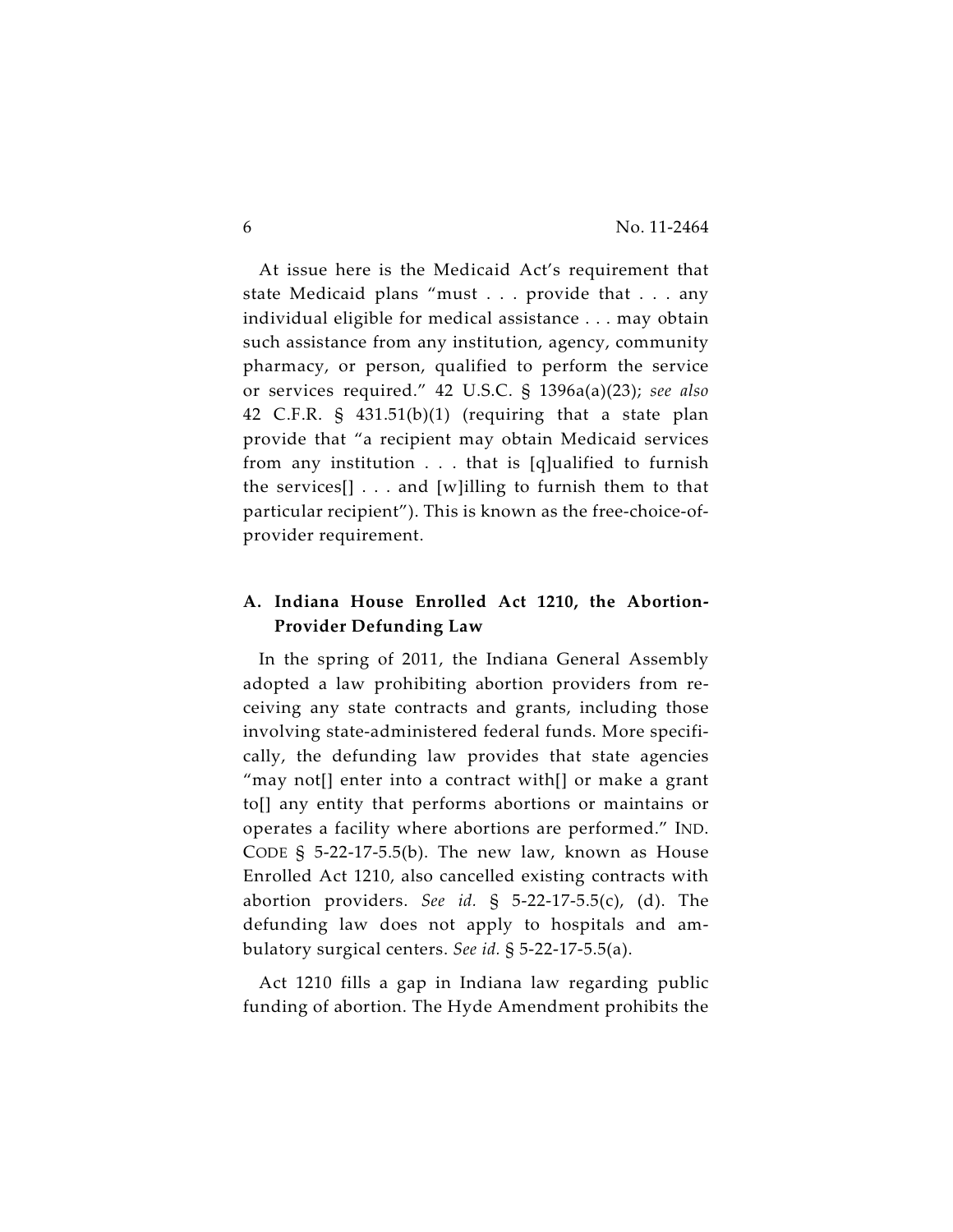use of federal funds to pay for nontherapeutic abortions except in the case of pregnancies resulting from rape or incest.<sup>3</sup> Indiana law contains similar restrictions on the use of state funds. *See id.* §§ 12-15-5-1(17), 16-34-1-2; 405 IND. ADMIN. CODE 5-28-7; *Humphreys v. Clinic for Women, Inc.*, 796 N.E.2d 247, 250-51 (Ind. 2003). Act 1210 aims to prevent the indirect subsidization of abortion by stopping the flow of all state-administered funds to abortion providers.

Governor Mitch Daniels signed Act 1210 into law on May 10, 2011. On May 13 Indiana notified CMS of the change in its law and sought approval for an amendment to its Medicaid plan to exclude any provider (not including hospitals and ambulatory surgical centers) that offers abortion services. After consulting with the HHS Secretary, *see* 42 C.F.R. § 430.15(c), the CMS Administrator rejected the proposed plan amendment citing § 1396a(a)(23), the free-choice-of-provider rule. In a letter to Indiana's Director of Medicaid Policy & Planning, the Administrator noted that "federal Medicaid funding of abortion services is not permitted under federal law except in extraordinary circumstances (such as in cases of rape or incest)." "At the same time," the Administrator continued, "Medicaid programs may not exclude qualified health care

 $3$  The Hyde Amendment is actually a rider Congress attaches to appropriations legislation each year. *See* Consolidated Appropriations Act, 2012, Pub. L. No. 112-74, §§ 506-507, 125 Stat. 786, 1111-12 (2011).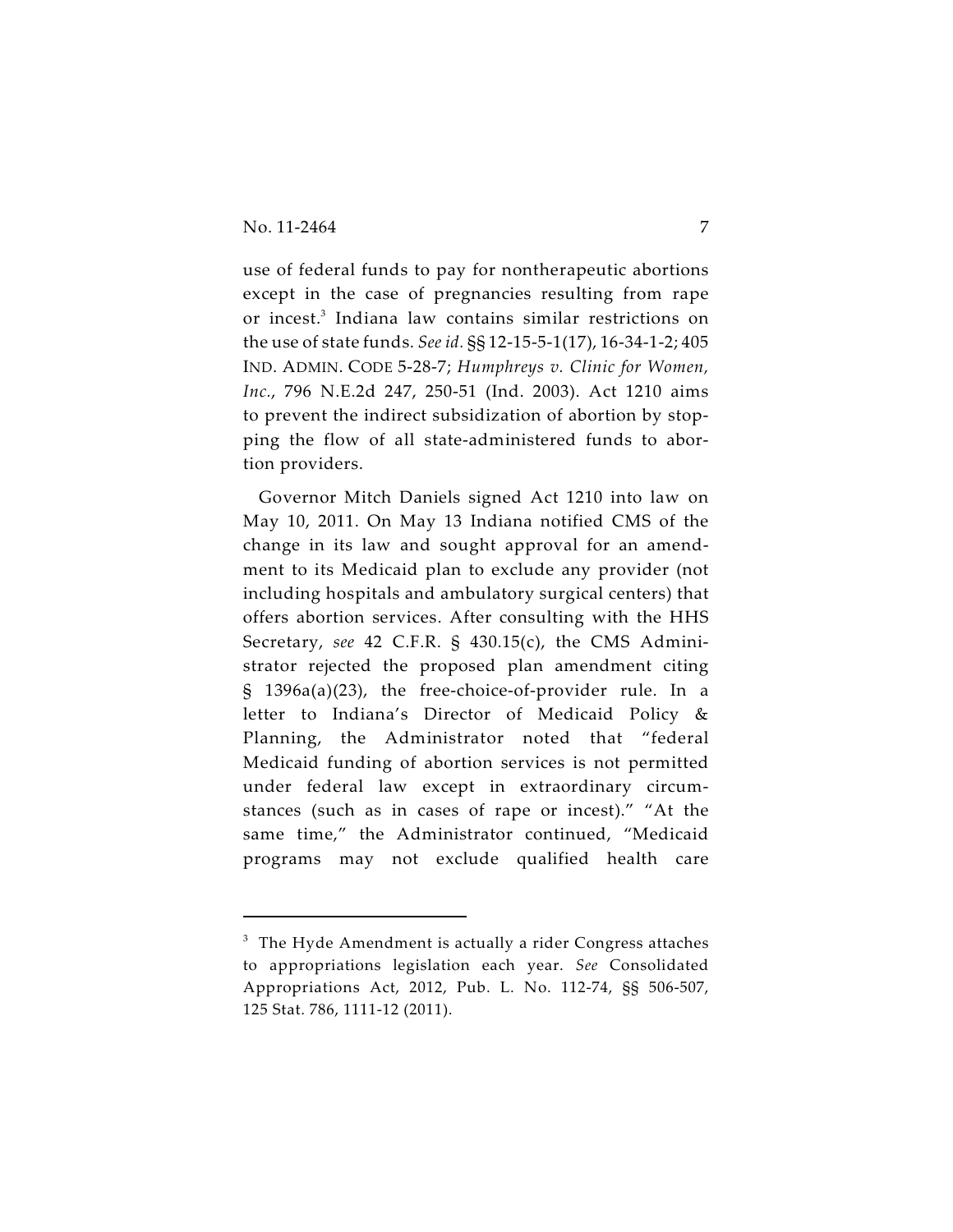providers from providing services that are funded under the program because of a provider's scope of practice." Because Indiana's proposed amendment excluded abortion providers from participation in Medicaid for a reason unrelated to provider qualifications, the Administrator refused to approve it.

Indiana petitioned for reconsideration of the Administrator's decision. *See* 42 U.S.C. § 1316(a)(2); 42 C.F.R. § 430.18. This initiated an administrative appeal process that included a hearing, *see* 42 C.F.R. §§ 430.76(a), 430.83, and the right to seek judicial review of the final decision, *see* 42 U.S.C. § 1316(a)(3); 42 C.F.R. § 430.38. The hearing was held on December 15, 2011, and on June 20, 2012, the hearing officer sent the Administrator his recommended findings and a proposed decision upholding the initial determination. *See* 42 C.F.R. § 430.102. Under 42 C.F.R. § 430.102(b)(2), the parties have an opportunity to file objections before final action on the recommendation is taken. To our knowledge, a final agency decision has not yet been issued.

#### **B. Planned Parenthood's Legal Challenge to Act 1210**

Planned Parenthood is a nonprofit healthcare provider offering reproductive healthcare and family-planning services in Indiana, including preventive primary-care services such as medical examinations, cancer screenings, testing for sexually transmitted diseases, and various birthcontrol services. The organization operates 28 health clinics in Indiana and has more than 75,000 patients. Planned Parenthood is an enrolled provider in Indiana's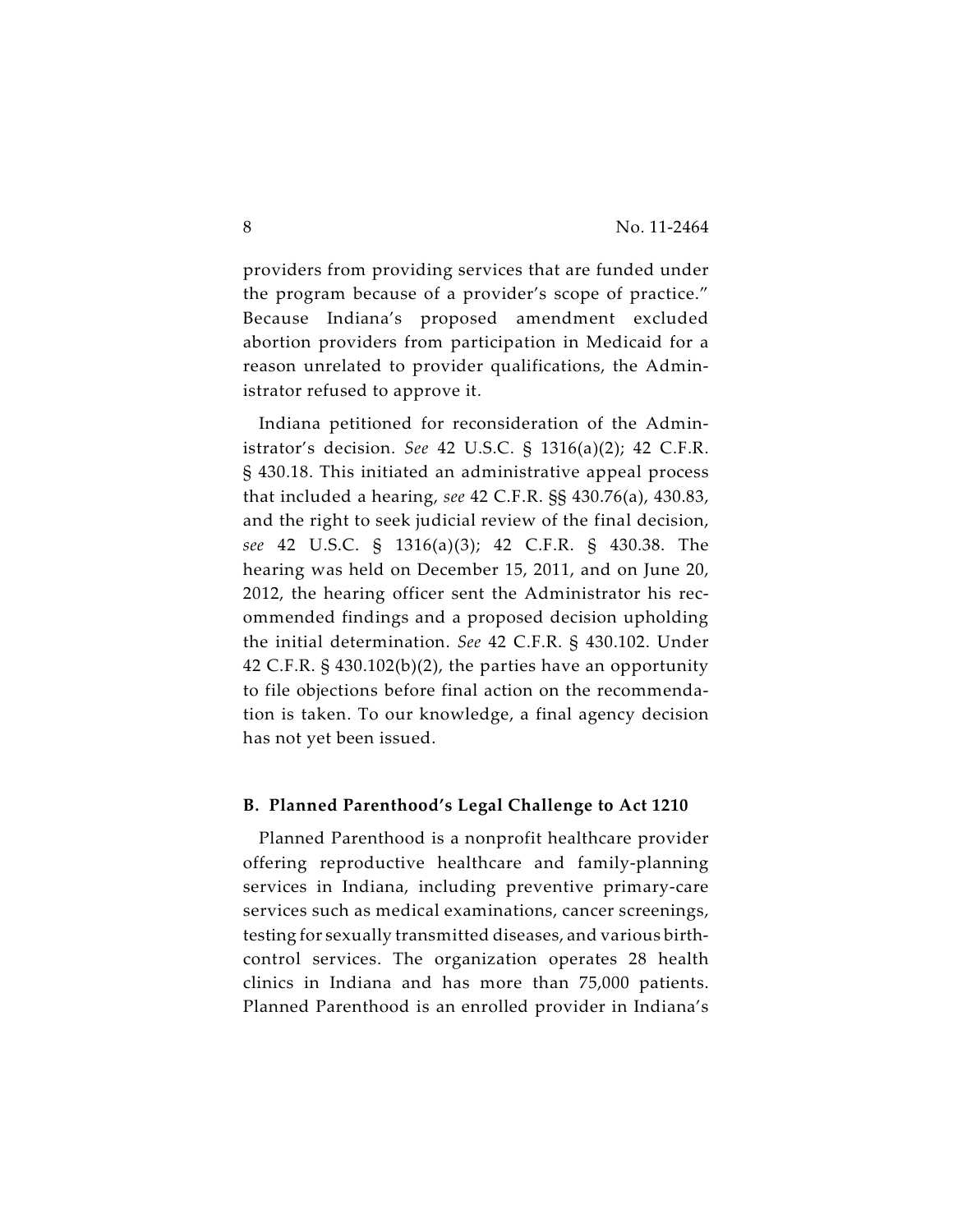Medicaid program. In 2010 the organization offered Medicaid services to more than 9,300 patients and received \$1,360,437 in Medicaid reimbursement. Planned Parenthood also receives grants from Indiana state agencies, including some funded with federal money. Among those in effect when Act 1210 was adopted were two grants totaling \$150,000 from Indiana's federal Disease Intervention Services block-grant money received under § 247c(c), which authorizes grants for programs that diagnose and monitor sexually transmitted diseases.

Planned Parenthood also performs abortions. The organization uses private funding to support its abortion services and takes steps to ensure that public and private funds are not commingled. As an abortion provider, Planned Parenthood is barred by Act 1210 from receiving any state-administered funds, including Medicaid reimbursement and funding from state and federal grants for services unrelated to abortion. The organization estimates that full implementation of the defunding law would require it to close a quarter of its health clinics, lay off approximately 37 employees, and cease serving an unknown number of patients.

Because of the effect of the defunding law on its statewide operations, Planned Parenthood did not wait for the outcome of the CMS administrative process. On May 10, 2011—the same day that Governor Daniels signed Act 1210 into law—Planned Parenthood went to court in the Southern District of Indiana seeking to block the new law. Its lawsuit challenges Act 1210 on several grounds. First, Planned Parenthood alleges that the law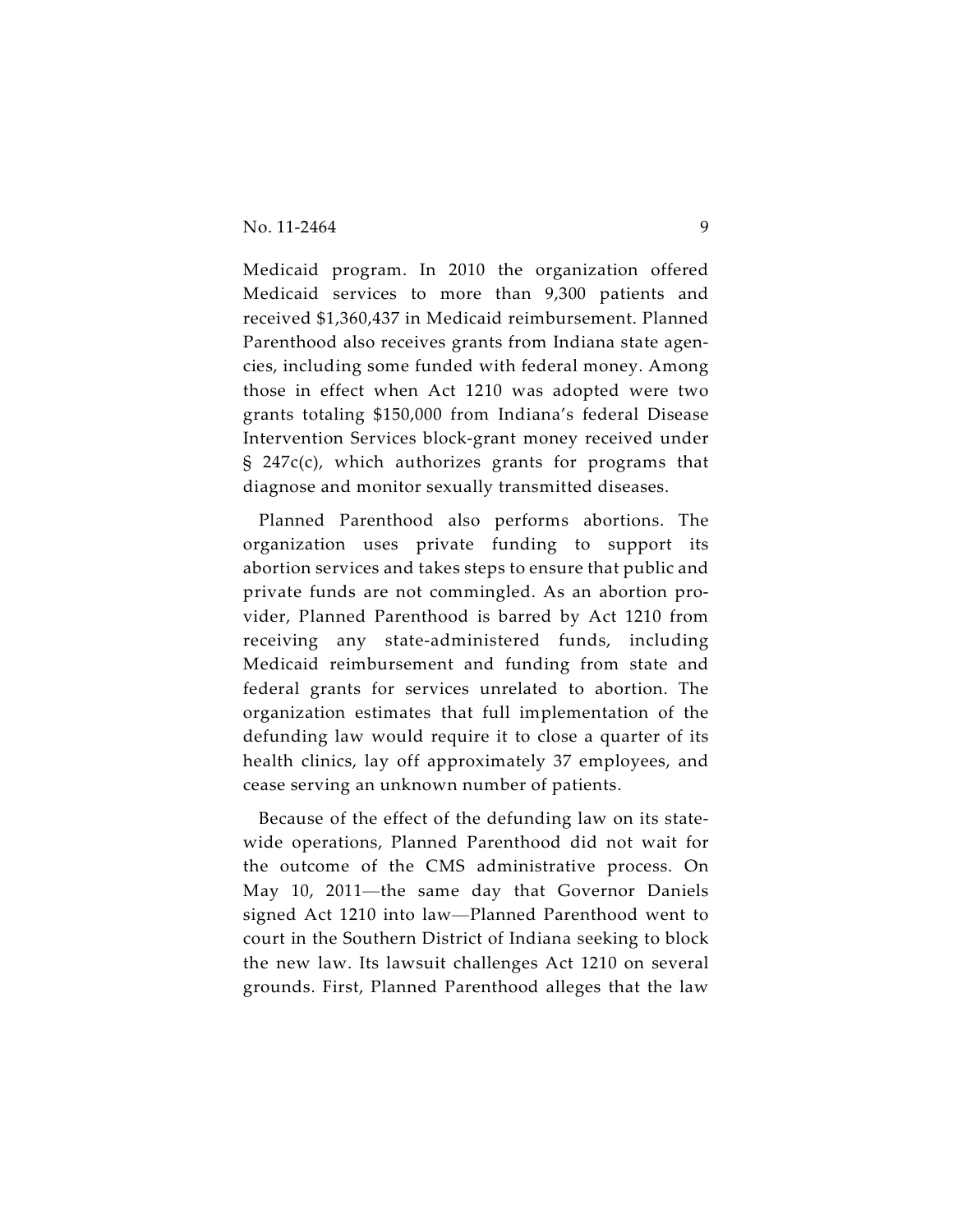violates § 1396a(a)(23), the Medicaid free-choice-of-provider requirement. The complaint also asserts a preemption claim based on several federal block-grant programs. Finally, Planned Parenthood alleges that the defunding law imposes an unconstitutional condition on its receipt of public funds by forcing it to choose between performing abortions and receiving nonabortion-related public funding. The complaint seeks declaratory and injunctive relief under § 1983. Planned Parenthood immediately moved for a temporary restraining order ("TRO") and a preliminary injunction. $4$ 

The district court denied the motion for a TRO, but after full briefing granted Planned Parenthood's motion for a preliminary injunction. *Planned Parenthood of Ind., Inc. v. Comm'r of the Ind. State Dep't of Health*, 794 F. Supp. 2d 892 (S.D. Ind. 2011). As relevant here, the court held that § 1396a(a)(23) creates individual rights enforceable under § 1983 and that Planned Parenthood was likely to succeed on its claim that the defunding law violates § 1396a(a)(23). On the preemption claim, the court focused solely on the Disease Intervention Services blockgrant program under § 247c(c). The court held that although § 247c(c) does not confer an individual right,

 $4$  Planned Parenthood also challenges two provisions in Act 1210 that amended Indiana's informed-consent statute to require abortion practitioners to inform patients that "human physical life begins when a human ovum is fertilized by a human sperm" and that "objective scientific information shows that a fetus can feel pain at or before twenty (20) weeks of postfertilization age." IND. CODE § 16-34-2-1.1(a)(1)(E), (G). These aspects of the case are not at issue in this appeal.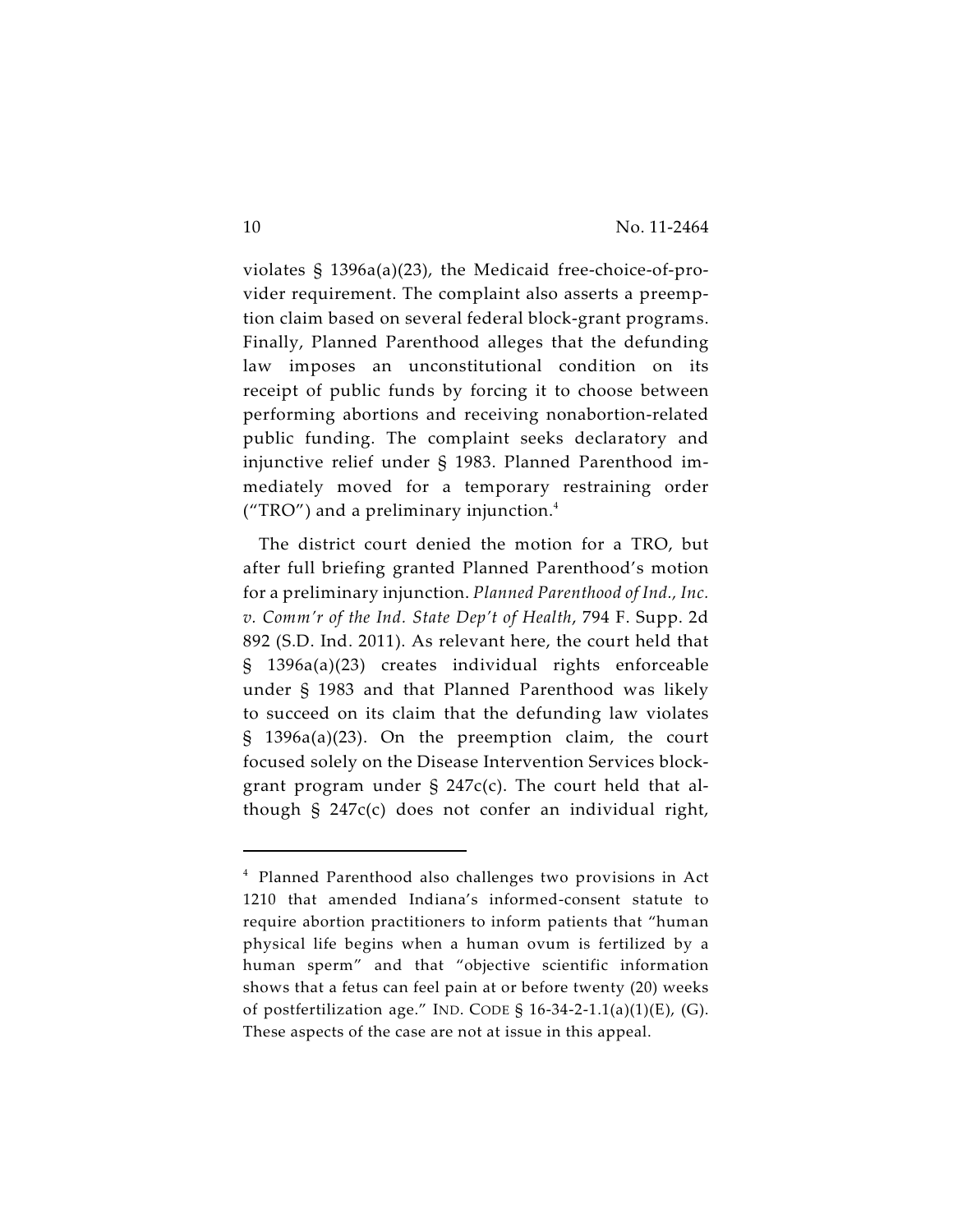Planned Parenthood could bring its preemption claim directly under the Supremacy Clause. Having found a right of action, the court concluded that Planned Parenthood was likely to succeed on its claim that § 247c(c) preempts Act 1210. The court then assessed the balance of harms and the public interest, ultimately concluding that preliminary injunctive relief was warranted. The court enjoined "[a]ll attempts to stop current or future funding contracted for or due" Planned Parenthood and ordered Indiana to "take all steps to insure that all monies are paid." *Id.* at 921. Having awarded all the preliminary relief Planned Parenthood had requested, the court did not address the unconstitutional-conditions claim.

#### **II. Discussion**

This case comes to us on Indiana's appeal from the district court's order granting a preliminary injunction. *See* 28 U.S.C. § 1292(a)(1). To obtain a preliminary injunction, the moving party must demonstrate a reasonable likelihood of success on the merits, no adequate remedy at law, and irreparable harm absent the injunction. *See Am. Civil Liberties Union of Ill. v. Alvarez*, 679 F.3d 583, 589- 90 (7th Cir. 2012); *Christian Legal Soc'y v. Walker*, 453 F.3d 853, 859 (7th Cir. 2006); *Joelner v. Village of Washington Park, Ill.*, 378 F.3d 613, 619 (7th Cir. 2004). If it makes this threshold showing, the district court weighs the balance of harm to the parties if the injunction is granted or denied and also evaluates the effect of an injunction on the public interest. *See Alvarez*, 679 F.3d at 589-90; *Christian Legal Soc'y*, 453 F.3d at 859*.* The strength of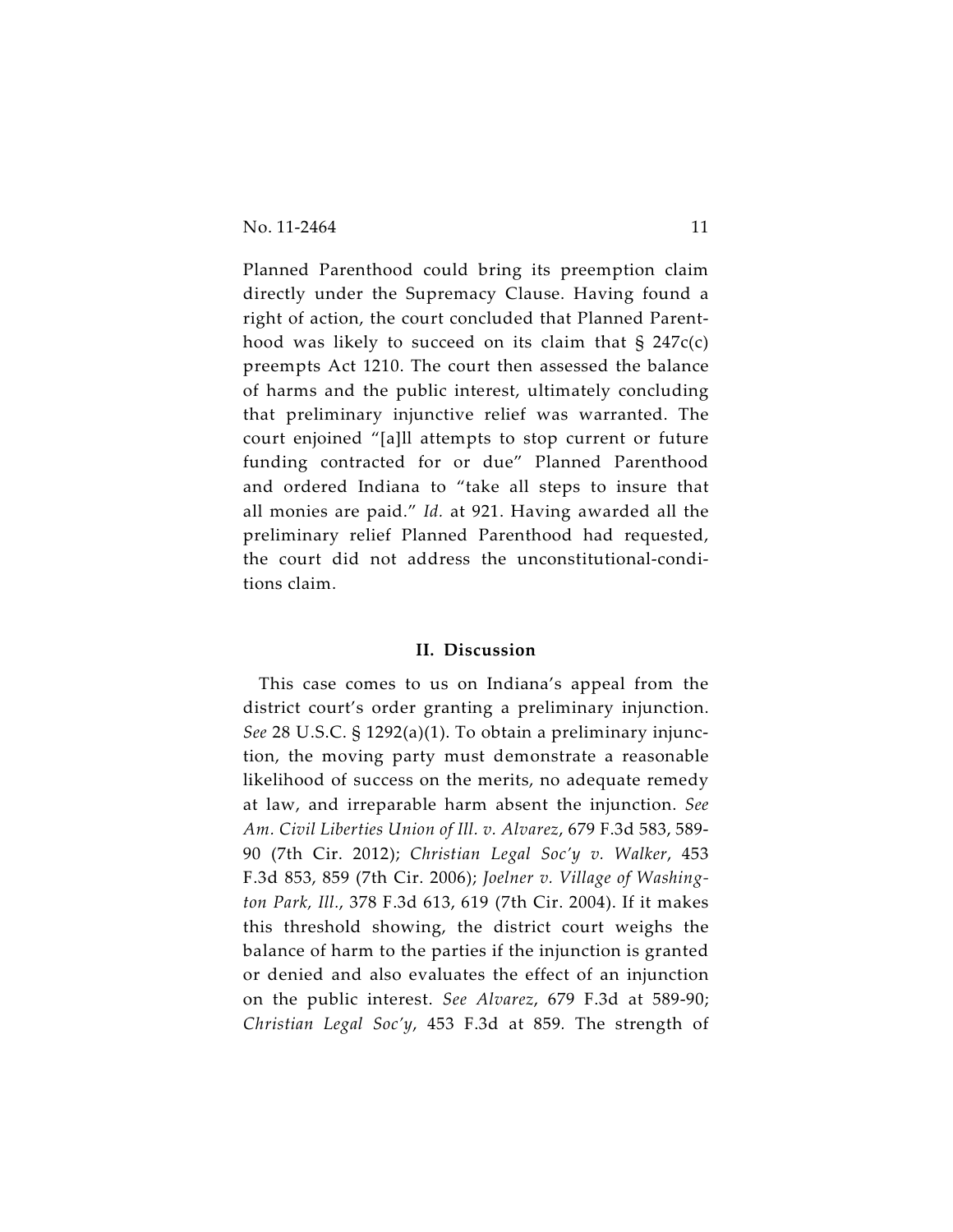the moving party's likelihood of success on the merits affects the balance of harms. "The more likely it is that [the moving party] will win its case on the merits, the less the balance of harms need weigh in its favor." *Girl Scouts of Manitou Council, Inc. v. Girl Scouts of U.S., Inc.*, 549 F.3d 1079, 1100 (7th Cir. 2008). We review the district court's factual findings for clear error, its legal conclusions de novo, and its balancing of the injunction factors for an abuse of discretion. *Christian Legal Soc'y*, 453 F.3d at 859; *Joelner*, 378 F.3d at 620.

Here, the relevant facts are not in dispute. Planned Parenthood's motion raised legal questions about the existence of private statutory rights enforceable under § 1983 and whether Act 1210 conflicts with federal law or violates the unconstitutional-conditions doctrine. The motion also called for a discretionary judgment about the balance of harms and the effect of an injunction on the public interest.

#### **A. The Medicaid Act Claim**

## **1.** *Is There a Private Right of Action Enforceable Under § 1983?*

Section 1983 creates a federal remedy against anyone who, under color of state law, deprives "any citizen of the United States . . . of any rights, privileges, or immunities secured by the Constitution and laws." 42 U.S.C. § 1983. In *Maine v. Thiboutot*, 448 U.S. 1 (1980), the Supreme Court held that § 1983 "means what it says," *id.* at 4, and "authorizes suits to enforce individual rights under federal statutes as well as the Constitution," *City*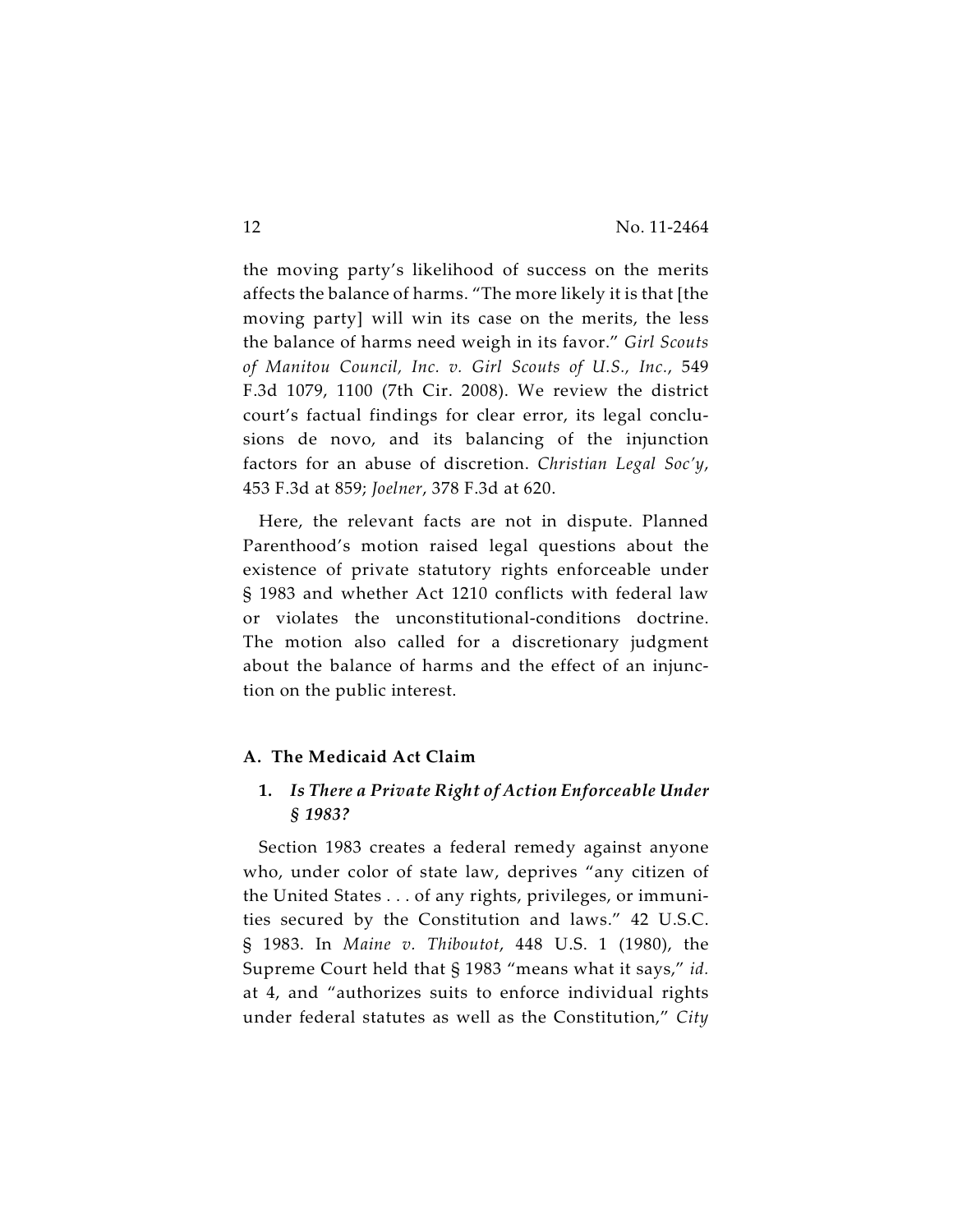*of Rancho Palos Verdes, Cal. v. Abrams*, 544 U.S. 113, 119 (2005). But "it is *rights,* not the broader or vaguer 'benefits' or 'interests,' that may be enforced under the authority of that section." *Gonzaga Univ.*, 536 U.S. at 283.

Three factors help determine whether a federal statute creates private rights enforceable under § 1983: (1) "Congress must have intended that the provision in question benefit the plaintiff"; (2) the asserted right must not be "so vague and amorphous that its enforcement would strain judicial competence"; and (3) "the provision giving rise to the asserted right must be couched in mandatory, rather than precatory, terms." *Blessing v. Freestone*, 520 U.S. 329, 340-41(1997) (internal quotation marks omitted). These factors are meant to set the bar high; nothing "short of an unambiguously conferred right [will] support a cause of action brought under § 1983." *Gonzaga Univ.*, 536 U.S. at 283. "[W]here the text and structure of a statute provide no indication that Congress intends to create new individual rights, there is no basis for a private suit, whether under § 1983 or under an implied right of action." *Id.* at 286.

In the context of legislation adopted under the spending power, $5$  this rigorous approach reflects concerns about federalism and reinforces the principle that Congress must clearly express its "intent to

<sup>&</sup>lt;sup>5</sup> See U.S. CONST. art. I, § 8, cl. 1 ("The Congress shall have Power To lay and collect Taxes . . . to pay the Debts and provide for the . . . general Welfare of the United States . . . .").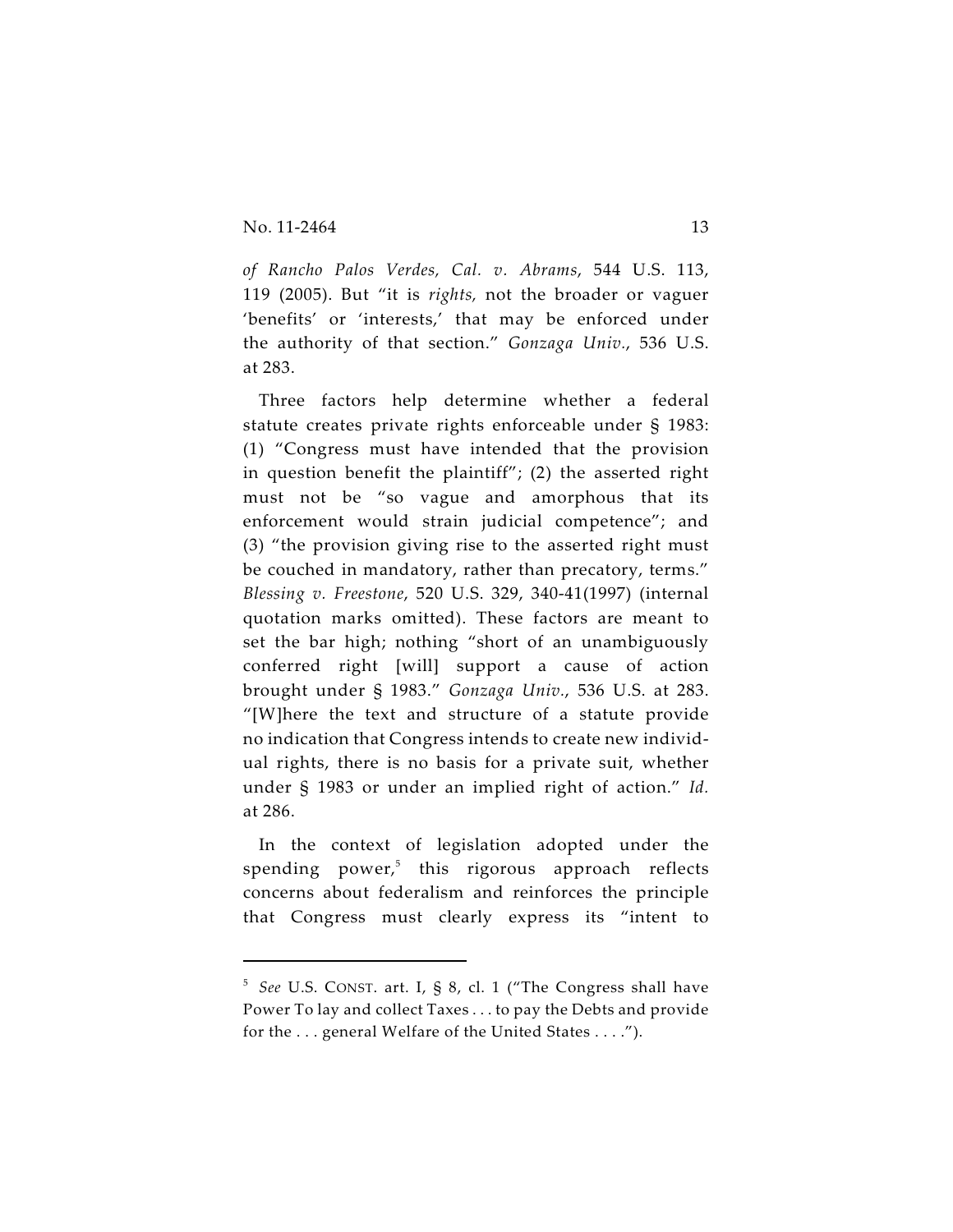impose conditions on the grant of federal funds so that the States can knowingly decide whether or not to accept those funds." *Pennhurst State Sch. & Hosp. v. Halderman*, 451 U.S. 1, 24 (1981); *see also Arlington Cent. Sch. Dist. Bd. of Educ. v. Murphy*, 548 U.S. 291, 296 (2006) (requiring that spending statutes provide "clear notice" of state obligations). *Pennhurst* analogized cooperative Spending Clause legislation to a contract between the federal government and willing states: "[L]egislation enacted pursuant to the spending power is much in the nature of a contract: in return for federal funds, the States agree to comply with federally imposed conditions." 451 U.S. at 17. As such, the legitimacy of spending-power legislation "rests on whether the State voluntarily and knowingly accepts the terms of the 'contract.' " *Id.* There cannot be knowing acceptance "if a State is unaware of the conditions or is unable to ascertain what is expected of it." *Id.*; *see also Arlington Cent. Sch. Dist.*, 548 U.S. at 296. The Supreme Court has repeatedly reaffirmed this understanding, most recently in *National Federation of Independent Business v. Sebelius*, 132 S. Ct. at 2601-02.

Accordingly, "where a statute by its terms grants no private rights to any identifiable class," *Gonzaga Univ.*, 536 U.S. at 284 (internal quotation marks omitted), it cannot be construed to confer an individual right enforceable under § 1983, *id.* at 284-85. Instead, to create judicially enforceable private rights, the statute " 'must be phrased in terms of the persons benefited,' " with "'an *unmistakable focus* on the benefited class.'" Id. (quoting *Cannon v. Univ. of Chi.*, 441 U.S. 677, 691, 692 n.13 (1979)). It must "confer[] entitlements 'sufficiently specific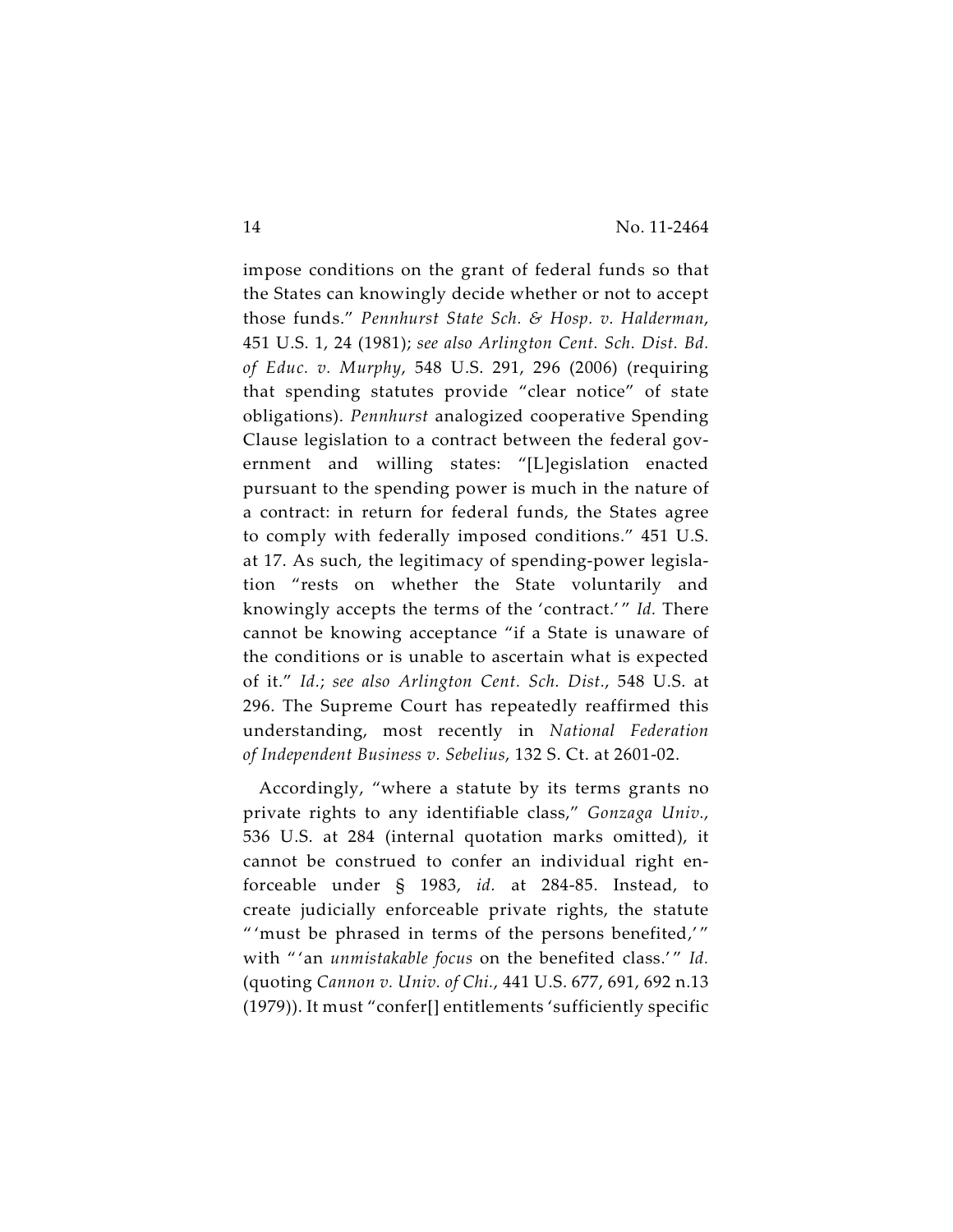and definite to qualify as enforceable rights.'" *Id.* at 280 (quoting *Wright v. Roanoke Redev. & Hous. Auth.*, 479 U.S. 418, 432 (1987)). In other words, the statute must contain "rights-creating language" that unambiguously creates an " '*individual* entitlement.' " *Id.* at 287 (quoting *Blessing*, 520 U.S. at 343).

"Once a plaintiff demonstrates that a statute confers an individual right, the right is presumptively enforceable by § 1983." *Id.* at 284. The defendant may defeat this presumption by demonstrating "that Congress shut the door to private enforcement either expressly, through specific evidence from the statute itself, or impliedly, by creating a comprehensive enforcement scheme that is incompatible with individual enforcement under § 1983." *Id.* at 284 n.4 (internal quotation marks and citations omitted); *see also Wilder*, 496 U.S. at 520-21; *Middlesex Cnty. Sewerage Auth. v. Nat'l Sea Clammers Ass'n*, 453 U.S. 1, 20 (1981) (holding that there is no enforceable private right where the statute itself creates a remedial scheme that is "sufficiently comprehensive . . . to demonstrate congressional intent to preclude the remedy of suits under § 1983").

Applying these principles here, we agree with the district court that the free-choice-of-provider statute unambiguously gives Medicaid-eligible patients an individual right. Section 1396a(a)(23) mandates that all state Medicaid plans provide that "any individual eligible for medical assistance . . . may obtain such assistance from any institution, agency, community pharmacy, or person, qualified to perform the service or services required." Medicaid patients are the obvious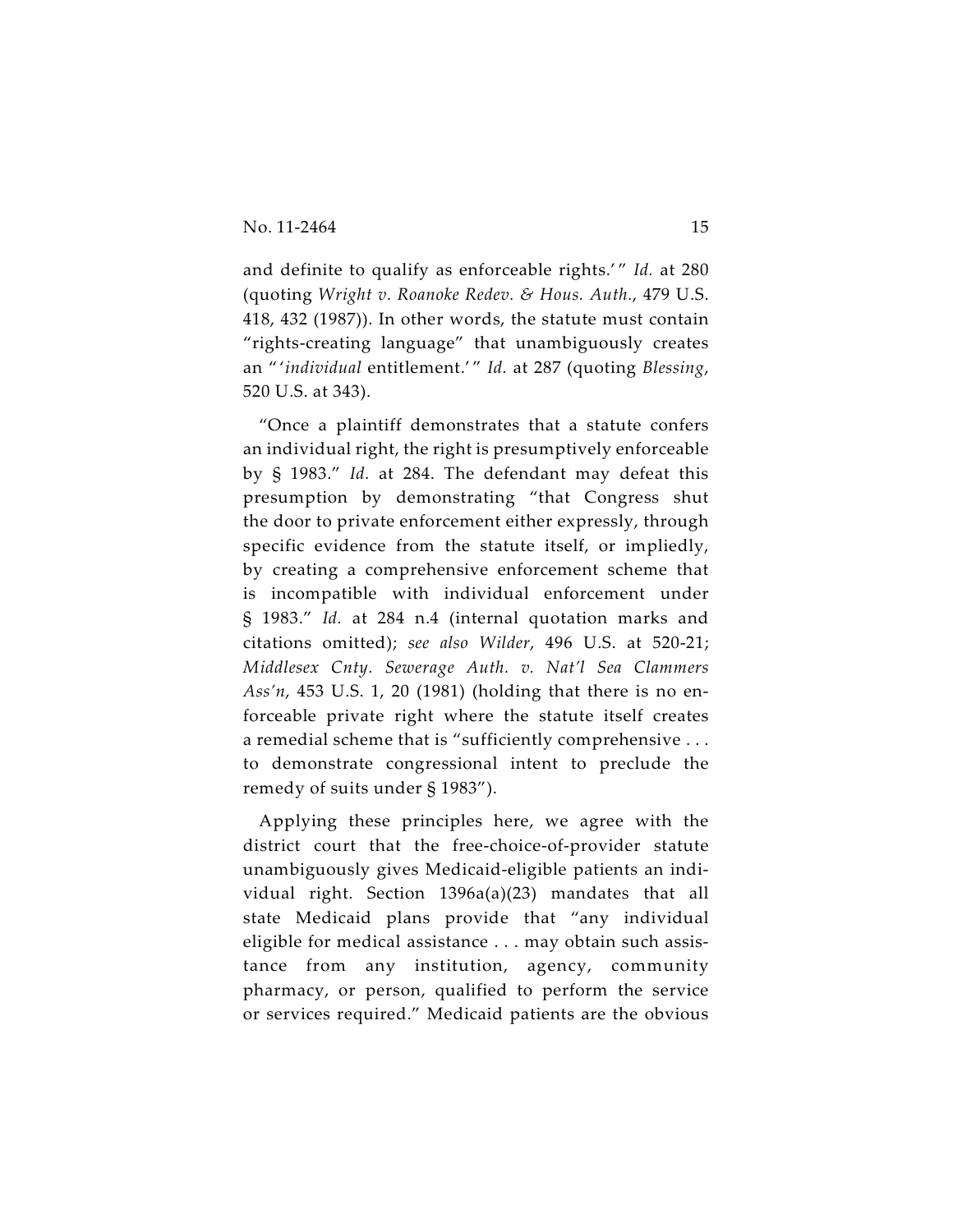intended beneficiaries of the statute; it states that *any* Medicaid-eligible person may obtain medical assistance from *any* institution, agency, or person qualified to perform that service. In other words, Medicaid patients have the right to receive care from the qualified provider of their choice. This language does not simply set an aggregate plan requirement, but instead establishes a personal right to which all Medicaid patients are entitled. *Gonzaga Univ.*, 536 U.S. at 288 (contrasting a statute with an "aggregate" focus with one that is focused on the needs of an identified class of persons). Section 1396a(a)(23) uses "individually focused terminology," *id.* at 287, unmistakably " 'phrased in terms of the persons benefitted,' " *id.* at 284 (quoting *Cannon*, 441 U.S. at 692 n.13).

Second, the right is administrable and falls comfortably within the judiciary's core interpretive competence. Planned Parenthood argues that a state infringes the freechoice-of-provider right when it excludes a provider from its Medicaid program for a reason other than the provider's fitness to render the medical services required. Whether this is the proper interpretation of § 1396a(a)(23) is a legal question fully capable of judicial resolution.

Finally, § 1396a(a)(23) is plainly couched in mandatory terms. It says that all states "must provide" in their Medicaid plans that beneficiaries may obtain medical care from any provider qualified to perform the service. In sum, the free-choice-of-provider statute explicitly refers to a specific class of people—Medicaid-eligible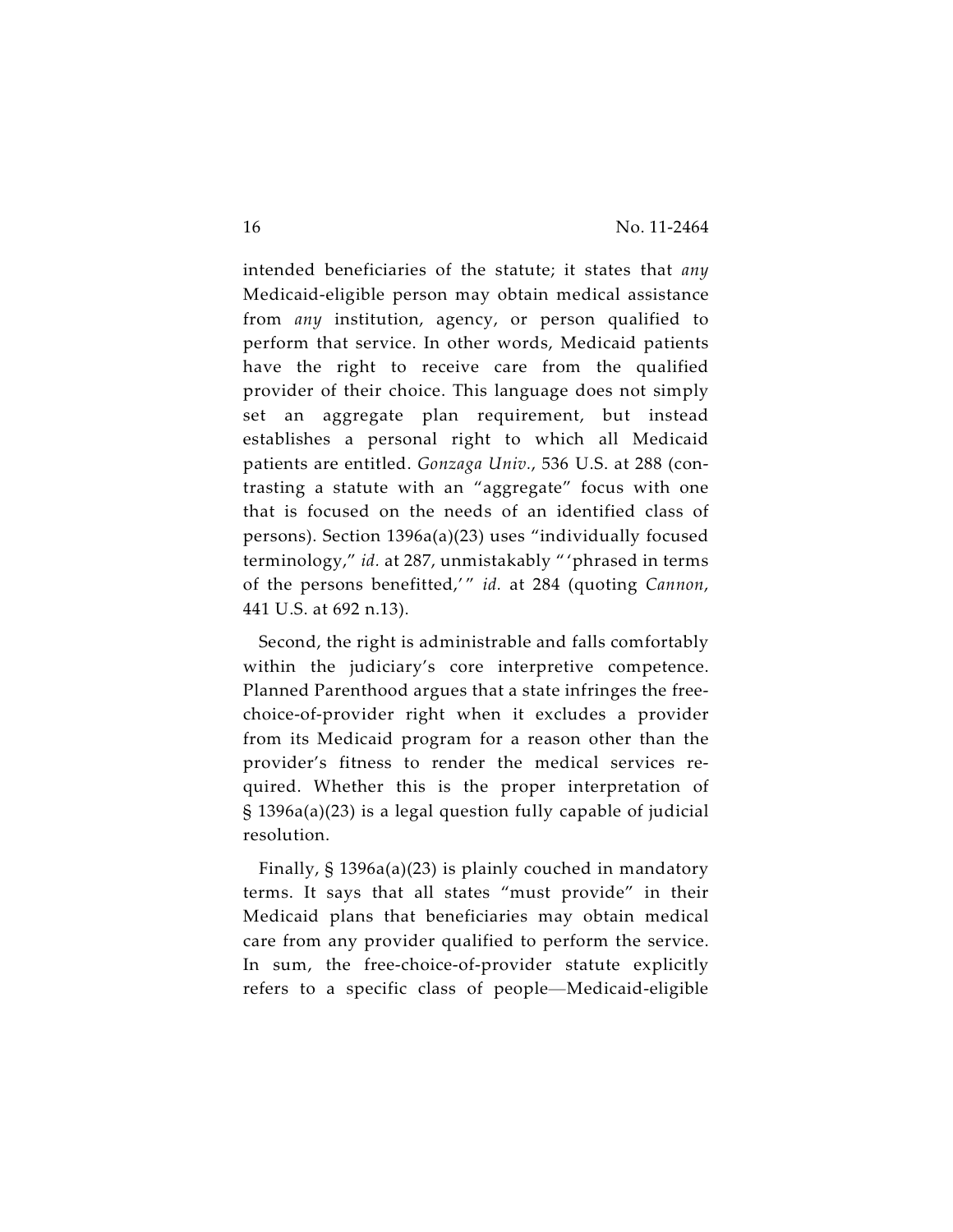patients—and confers on them an individual entitlement—the right to receive reimbursable medical services from any qualified provider. We agree with the district court that § 1396a(a)(23) unambiguously creates private rights "presumptively enforceable by § 1983." *Gonzaga Univ.*, 536 U.S. at 284.

Nothing in the Medicaid Act suggests, explicitly or implicitly, that "Congress specifically foreclosed a remedy under § 1983." *Id.* at 284 n.4 (internal quotation marks omitted). Indiana points to the Medicaid Act's general administrative scheme—more specifically, to the HHS Secretary's authority to review state plans for compliance and withhold or curtail Medicaid funds as a means of bringing noncompliant states into line. *See* 42 U.S.C. §§ 1316(a), 1396c; 42 C.F.R. § 430.12(c). The State suggests that this feature of the administrative scheme implies that Congress foreclosed private enforcement of § 1396a(a)(23). But the Secretary's power to shut off all or part of a state's funding is not a "comprehensive enforcement scheme,*" see Gonzaga Univ.*, 536 U.S. at 284 n.4, nor does the administrative-approval process for plan amendments provide an avenue for beneficiaries to vindicate their free-choice-of-provider rights, *cf. Middlesex Cnty. Sewerage Auth.*, 453 U.S. at 20 (explaining that where a federal statute provides "its own comprehensive enforcement scheme, the requirements of that enforcement procedure may not be bypassed by bringing suit directly under § 1983").

It would be a different matter if Congress had provided an administrative remedy for individual patients. "The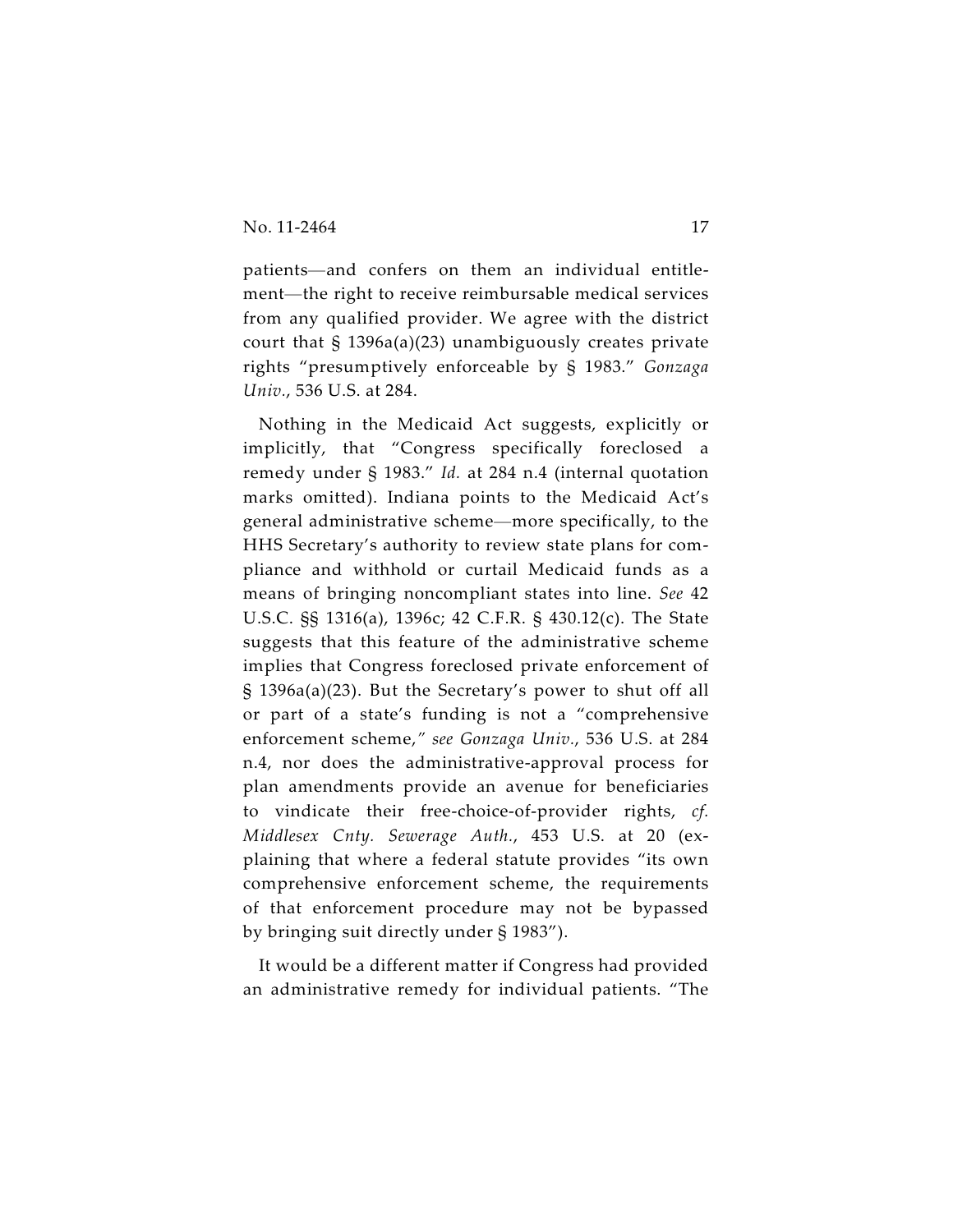provision of an express, private means of redress in the statute itself is ordinarily an indication that Congress did not intend to leave open a more expansive remedy under § 1983." *Rancho Palos Verdes*, 544 U.S. at 121. But Congress did not provide a means of private redress here. And private enforcement of  $\S$  1396a(a)(23) in suits under § 1983 in no way interferes with the Secretary's prerogative to enforce compliance using her administrative authority. Indeed, addressing a different subsection of § 1396a(a), the Supreme Court has held that the Medicaid Act's "administrative scheme cannot be considered sufficiently comprehensive to demonstrate a congressional intent to withdraw the private remedy of § 1983." *Wilder*, 496 U.S. at 522. *Wilder* held that the Boren Amendment, which established a standard for Medicaid reimbursement of hospitals, nursing homes, and intermediate-care facilities, is enforceable under § 1983. *Id.* (holding that 42 U.S.C. § 1396a(a)(13)(A) is enforceable in a suit under § 1983).

Our conclusion finds support in decisions from other circuits. In *Harris v. Olszewski*, 442 F.3d 456, 459 (6th Cir. 2006), the Sixth Circuit squarely addressed this issue and held that § 1396a(a)(23) uses the kind of rightscreating, mandatory language required to create individual rights enforceable under § 1983. The court went on to note that although

there may be legitimate debates about the medical care covered by or exempted from the freedom-ofchoice provision, the mandate itself does not contain the kind of vagueness that would push the limits of judicial enforcement. Whether a state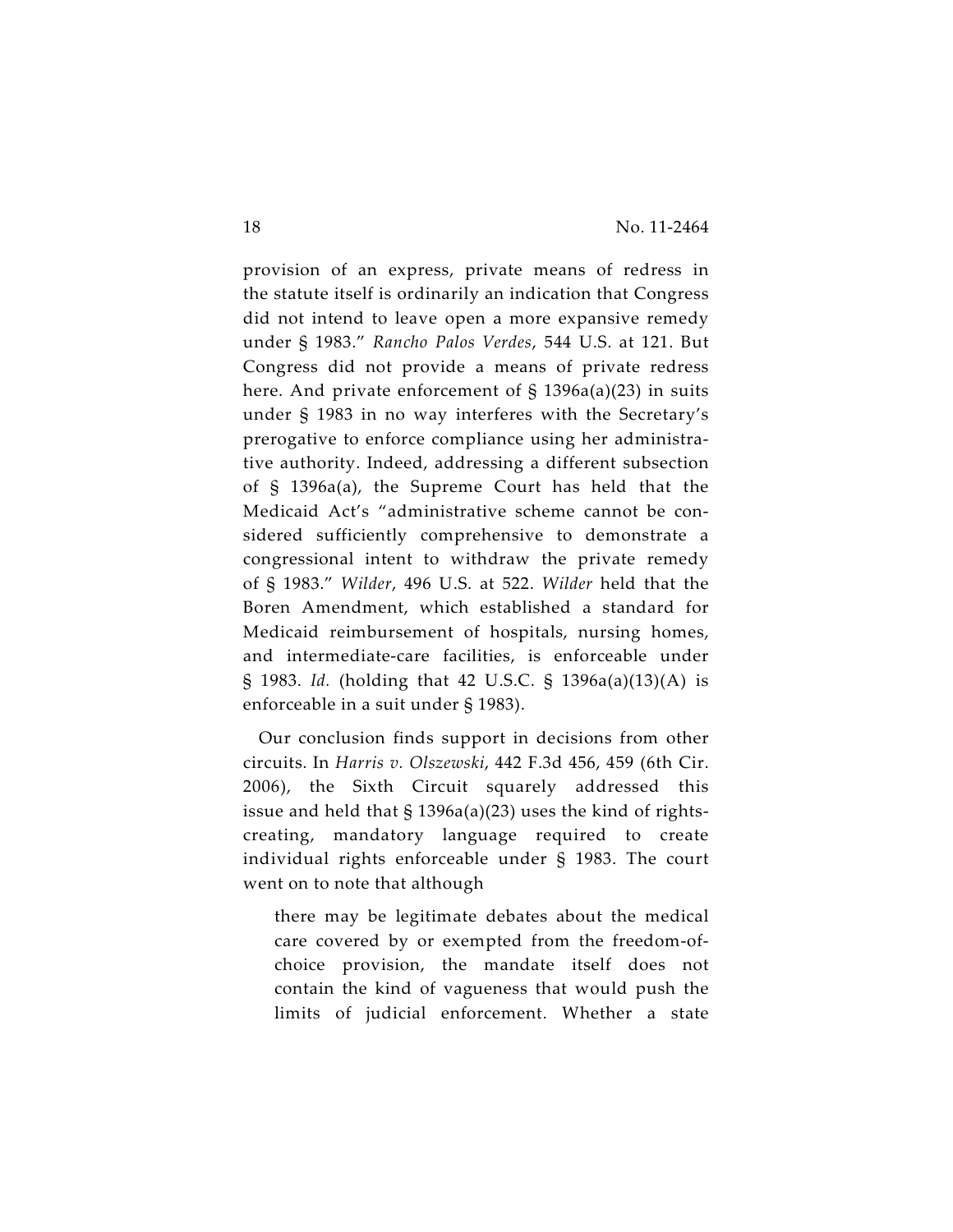plan provides an individual with the choice specified in the provision is likely to be readily apparent . . . .

*Id.* at 462. Finally, the court observed that the Medicaid Act does not "explicitly or implicitly foreclose the private enforcement of this statute through § 1983 actions." *Id.* More particularly, the Act "does not provide other methods for private enforcement." *Id.* In short, applying the *Gonzaga University* test, the Sixth Circuit concluded that § 1396a(a)(23) "creates enforceable rights that a Medicaid beneficiary may vindicate through § 1983."<sup>6</sup> *Id.* at 461.

Other circuits have reached the same conclusion in cases involving individual suits for violation of § 1396a(a)(8), which requires that state Medicaid plans "provide that all individuals wishing to make application for medical assistance under the plan shall have opportunity to do so, and that such assistance shall be furnished with reasonable promptness to all eligible individuals." 42 U.S.C. § 1396a(a)(8); *see Doe v. Kidd*, 501 F.3d 348, 355-57 (4th Cir. 2007); *Sabree ex rel. Sabree v. Richman*, 367 F.3d 180, 189-93 (3d Cir. 2004)*; Bryson v. Shumway*, 308 F.3d 79, 88-89 (1st Cir. 2002); *Doe ex rel.*

 $6$  The Eleventh Circuit agrees, albeit in a case decided prior to *Gonzaga University*. *See Silver v. Baggiano*, 804 F.2d 1211, 1218 (11th Cir. 1986), *abrogated on other grounds by Lapides v. Bd. of Regents of Univ. Sys. of Ga.*, 523 U.S. 613 (2002) (holding that "Medicaid recipients do have enforceable rights under § 1396a(a)(23)").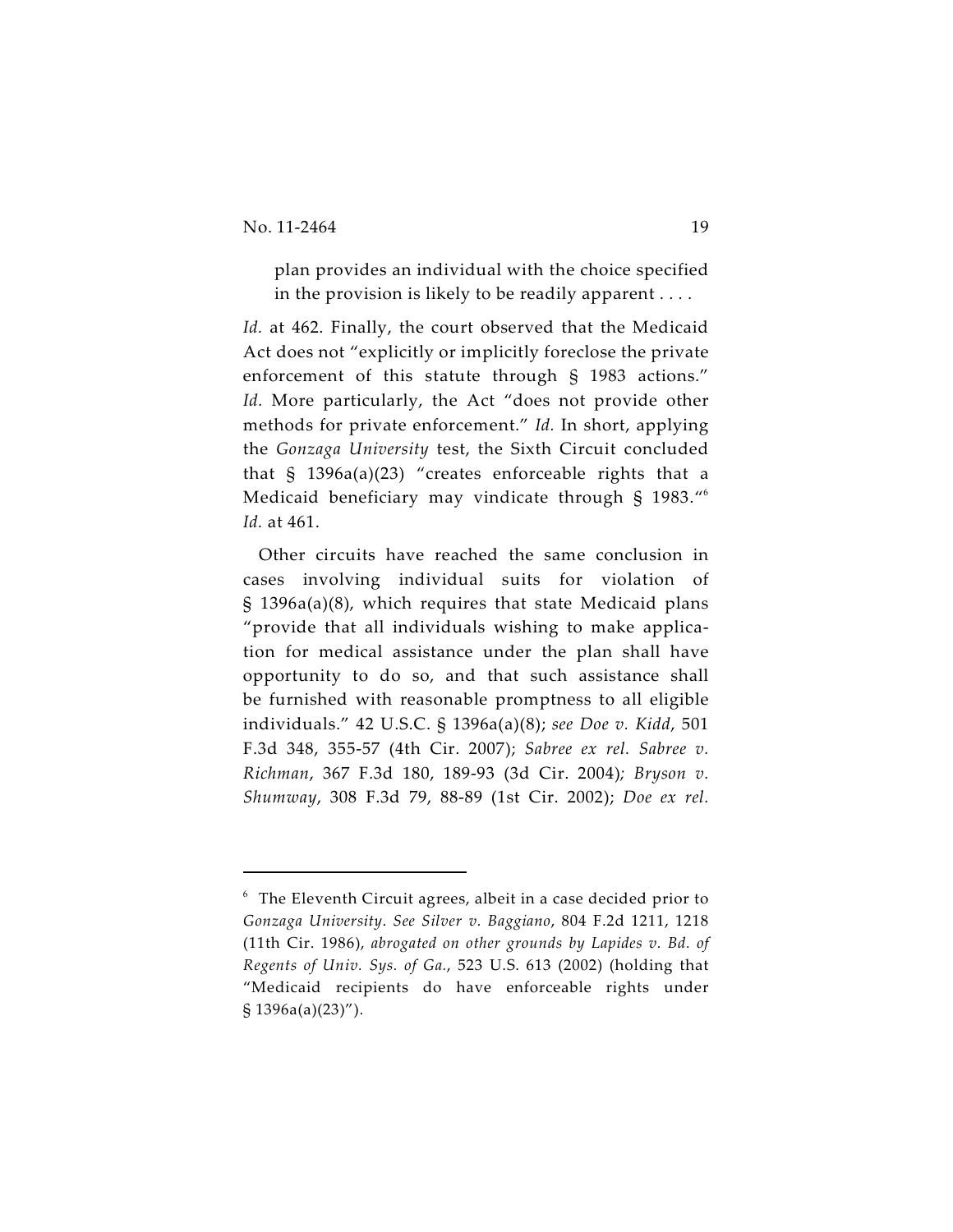*Doe v. Chiles, 136 F.3d 709, 715-19 (11th Cir. 1998).<sup>7</sup> And we* have recently followed the lead of our sister circuits in finding an enforceable individual right in yet another provision of § 1396a(a)—subsection (10), which requires that state Medicaid plans "must . . . provide . . . for making medical assistance available . . . to all [eligible] individuals." *See Bontrager v. Ind. Family & Soc. Servs. Admin.*, No. 11-3710, 2012 WL 4372524, \*6 (7th Cir. Sept. 26, 2012) (citing *Watson v. Weeks*, 436 F.3d 1152, 1159-61 (9th Cir. 2006); *Sabree*, 367 F.3d at 189-92; *South Dakota ex rel. Dickson v. Hood*, 391 F.3d 581 604-06 (5th Cir. 2004)). The free-choice-of-provider provision uses language far more concrete and individually focused than either subsection (8) or (10) of § 1396a(a). Indiana's position is hard to reconcile with *Wilder* and a fair amount of precedent from this and other circuits.<sup>8</sup>

Against this authority, Indiana insists that legislation adopted under Congress's spending power cannot create individual rights enforceable under § 1983 because its legal force stems from a state's acceptance of federal

 $^7~$  We have assumed without deciding that § 1396a(a)(8) creates an enforceable individual right. *See Bertrand ex rel. Bertrand v. Maram*, 495 F.3d 452, 457 (7th Cir. 2007) ("This circuit has itself assumed after *Gonzaga University* that § 1396a(a)(8) may be enforced via § 1983.").

 $8$  One district-court decision supports Indiana's argument. *See M.A.C. v. Betit*, 284 F. Supp. 2d 1298, 1307 (D. Utah 2003). As the Sixth Circuit has observed, however, that opinion offers virtually no analysis of the issue. *See Harris v. Olszewski*, 442 F.3d 456, 463 (6th Cir. 2006).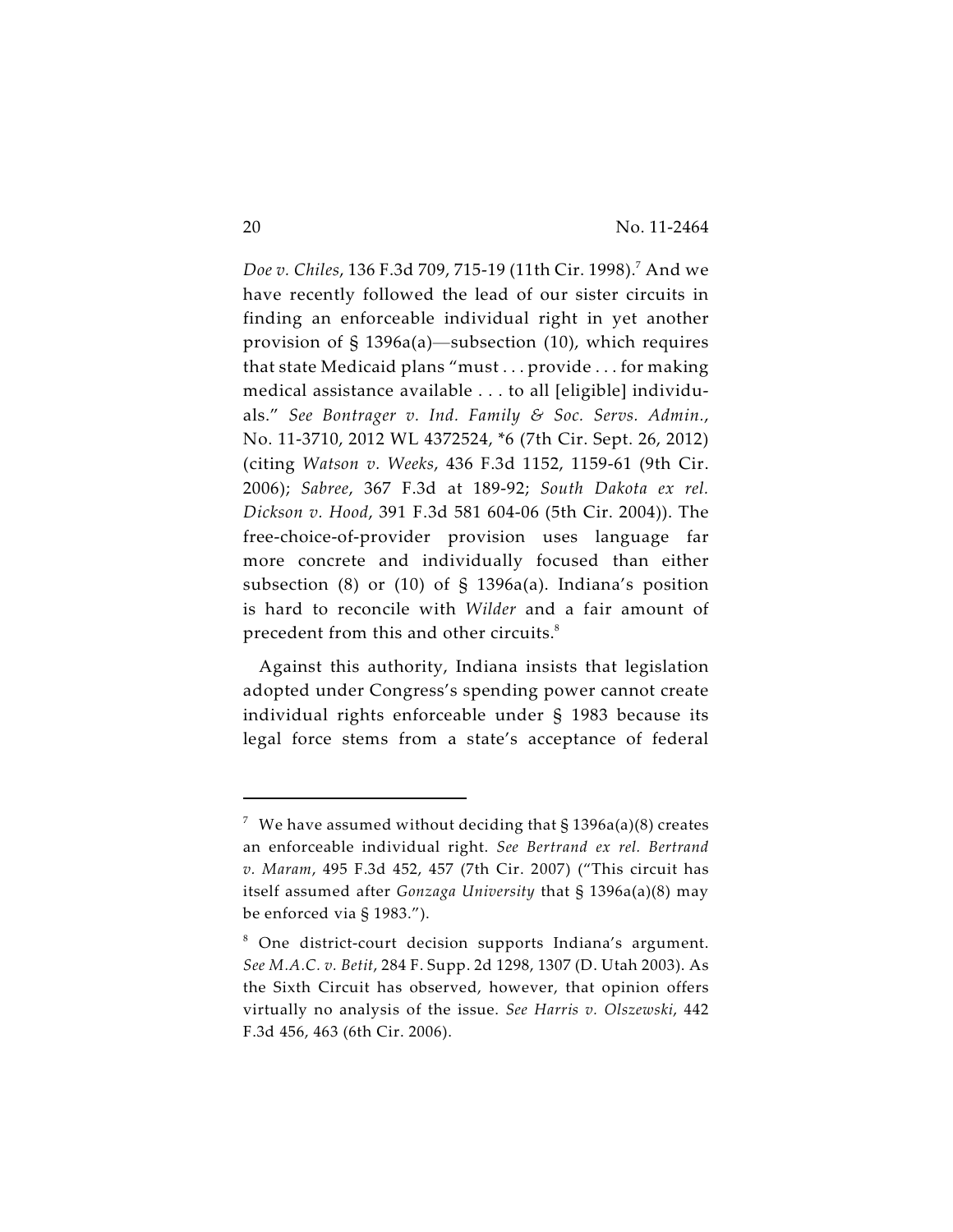funding rather than from the law itself. This categorical argument cannot be correct; if it were, then the elaborate doctrine worked out in *Gonzaga University* and its predecessors was completely unnecessary. Not too long ago we made this very point, observing that the Supreme Court's recent statutory-right-of-action cases "do not stand for a broad rule that spending power statutes can never be enforced by private actions" under § 1983. *Ind. Prot. & Advocacy Servs. v. Ind. Family & Soc. Servs. Admin.*, 603 F.3d 365, 378 (7th Cir. 2010) (en banc).

Taking a slightly different tack, Indiana argues that the free-choice-of-provider statute does not create privately enforceable rights because the conditions listed in § 1396a(a) are simply criteria for federal reimbursement, not *requirements* that must be met by participating states. In other words, noncompliance with the conditions listed in § 1396a(a) puts the State at risk of losing its federal Medicaid funding but does not constitute a violation of federal law.<sup>9</sup> To be sure, non-

 $^9\;$  In a related argument, Indiana maintains that federal statutes specifying the requirements of state Medicaid plans cannot impose legal obligations on state officials. Congress specifically foreclosed this argument when it enacted 42 U.S.C. § 1320a-2, which states that a provision of the Medicaid Act "is not to be deemed unenforceable because of its inclusion in a section of this chapter requiring a State plan or specifying the required contents of a State plan." *See Harris v. James*, 127 F.3d 993, 1003 (11th Cir. 1997) (explaining that § 1320a-2 establishes that "the mere fact that an obligation is couched in (continued...)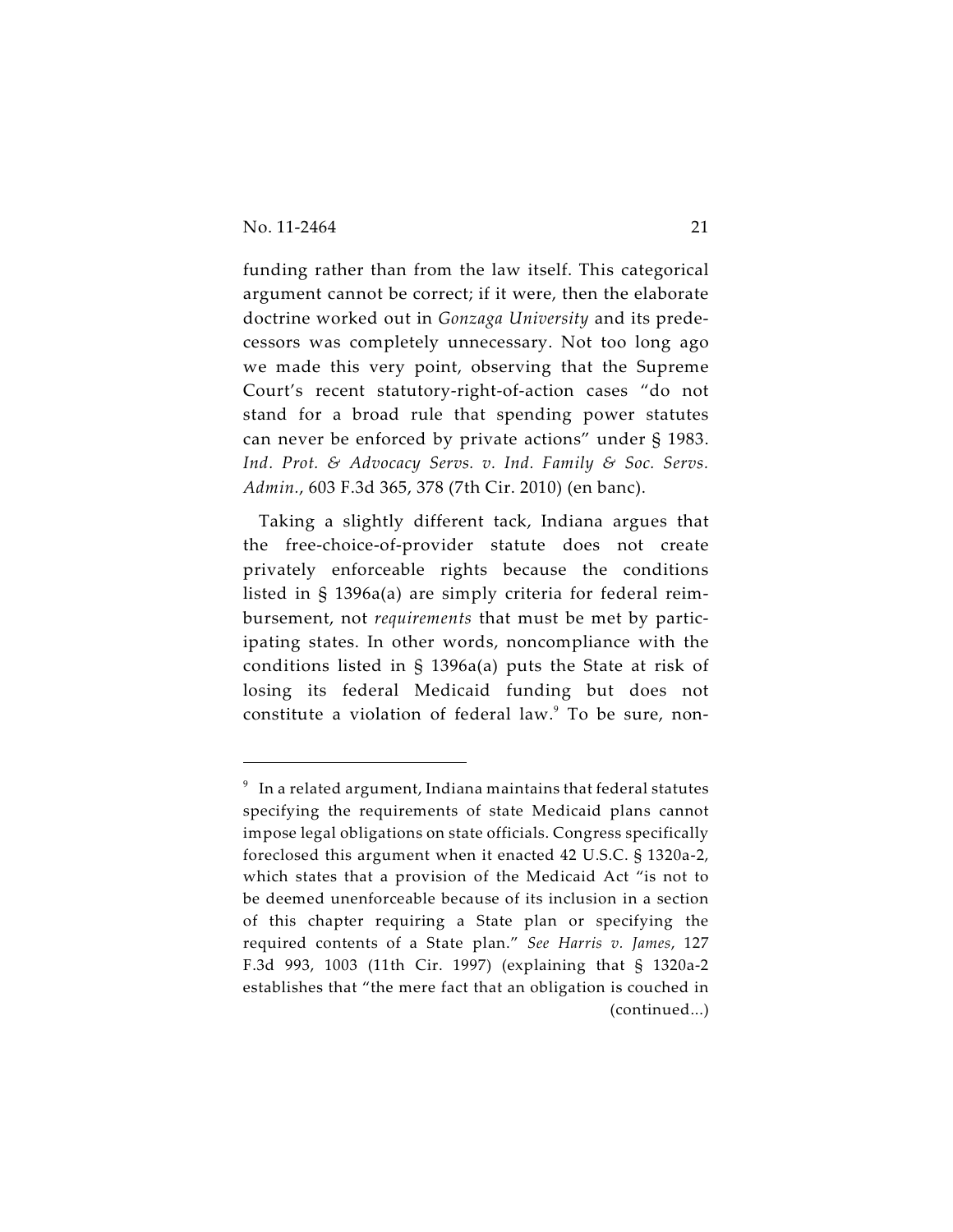compliance with the requirements of  $\S$  1396a(a) may serve as a basis for the Secretary's disapproval of a state's Medicaid plan and withholding of Medicaid funds, but that does not mean that  $\S$  1396a(a) functions only as a condition precedent to the federal government's obligation to keep its end of the Medicaid bargain. Federal statutes enacted pursuant to the spending power do not create federal rights or obligations of their own force, but "once a state elects to participate [in Medicaid], it must abide by all federal requirements and standards as set forth in the Act." *Collins*, 349 F.3d at 374 (citing *Wilder*, 496 U.S. at 502); *see also Alexander*, 469 U.S. at 289 n.1. As we have explained, the contract model for interpreting Spending Clause legislation has important implications for the relationship between the federal government and the states, *see Nat'l Fed'n of Indep. Bus.*, 132 S. Ct. at 2601-03; *Pennhurst*, 451 U.S. at 17, but it does not follow that Spending Clause legislation can *never* create judicially enforceable individual rights.

Finally, Indiana argues that allowing private enforcement of the free-choice-of-provider requirement would conflict with *O'Bannon v. Town Court Nursing Center*, 447 U.S. 773 (1980), and *Kelly Kare, Ltd. v. O'Rourke*, 930

 $9$  (...continued)

a requirement that the State file a plan is not itself sufficient grounds for finding the obligation unenforceable under § 1983").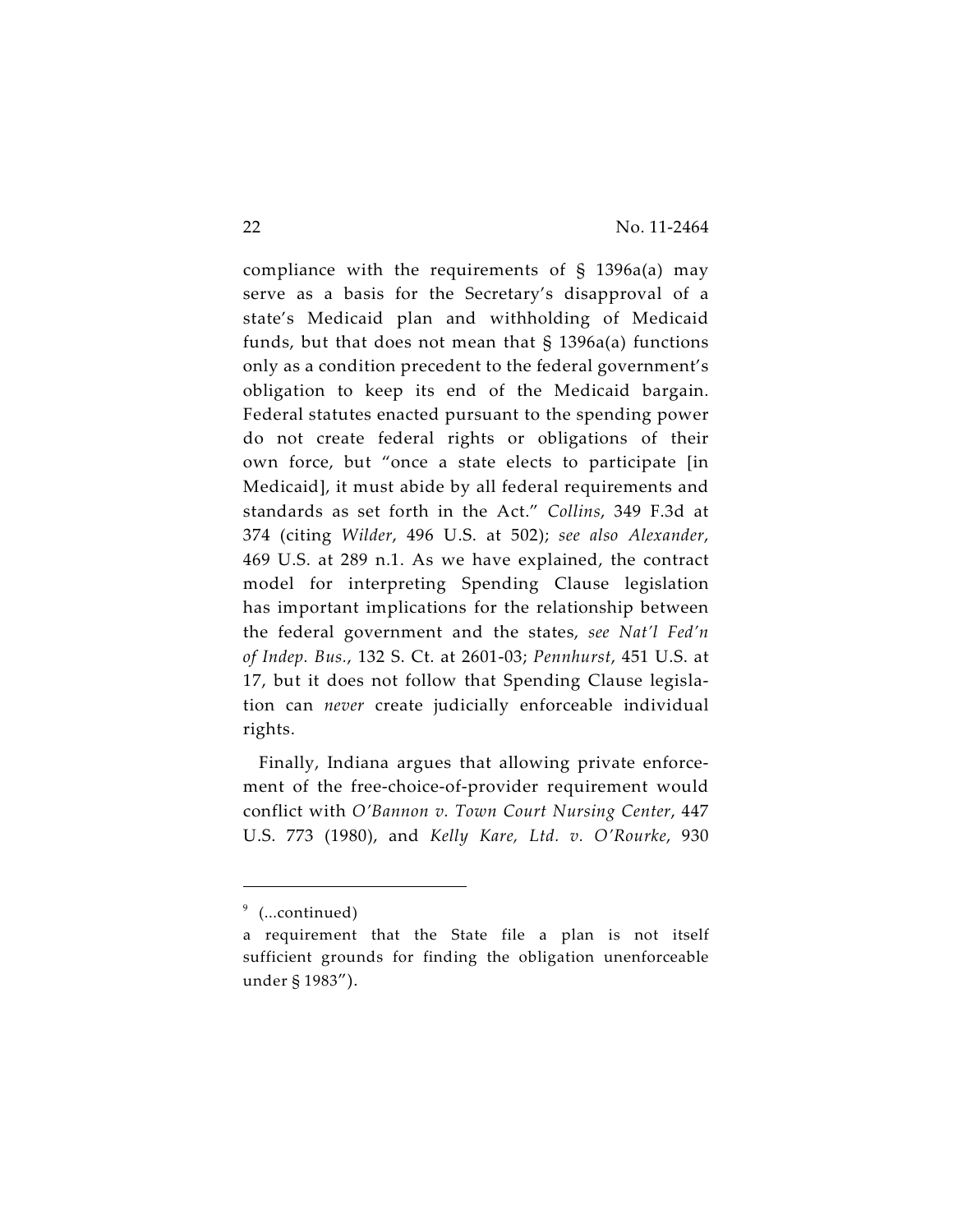F.2d 170 (2d Cir. 1991). We disagree. In *O'Bannon* the Supreme Court held that a state need not provide a pretermination hearing to Medicaid beneficiaries when state officials terminate a medical provider (in that case, a nursing home) as unfit to participate in Medicaid. 447 U.S. at 785. The Court explained its holding as follows:

[T]he Medicaid provisions relied upon by the Court of Appeals do not confer a right to continued residence in a home of one's choice. Title 42 U.S.C. § 1396a(a)(23) . . . gives [Medicaid] recipients the right to choose among a range of *qualified* providers, without government interference. By implication, it also confers an absolute right to be free from government interference with the choice to remain in a home that continues to be qualified. But it clearly does not confer a right on a recipient to enter an unqualified home and demand a hearing to certify it, nor does it confer a right on a recipient to continue to receive benefits for care in a home that has been decertified.

*Id.*

Similarly, in *Kelly Kare* the free-choice-of-provider statute was raised in the context of a due-process claim. A home-healthcare provider and its patients alleged that they were deprived of due process when the State cancelled the provider's contract based on allegations of unfitness without providing a pre-termination hearing. Relying on *O'Bannon,* the Second Circuit rejected the claim: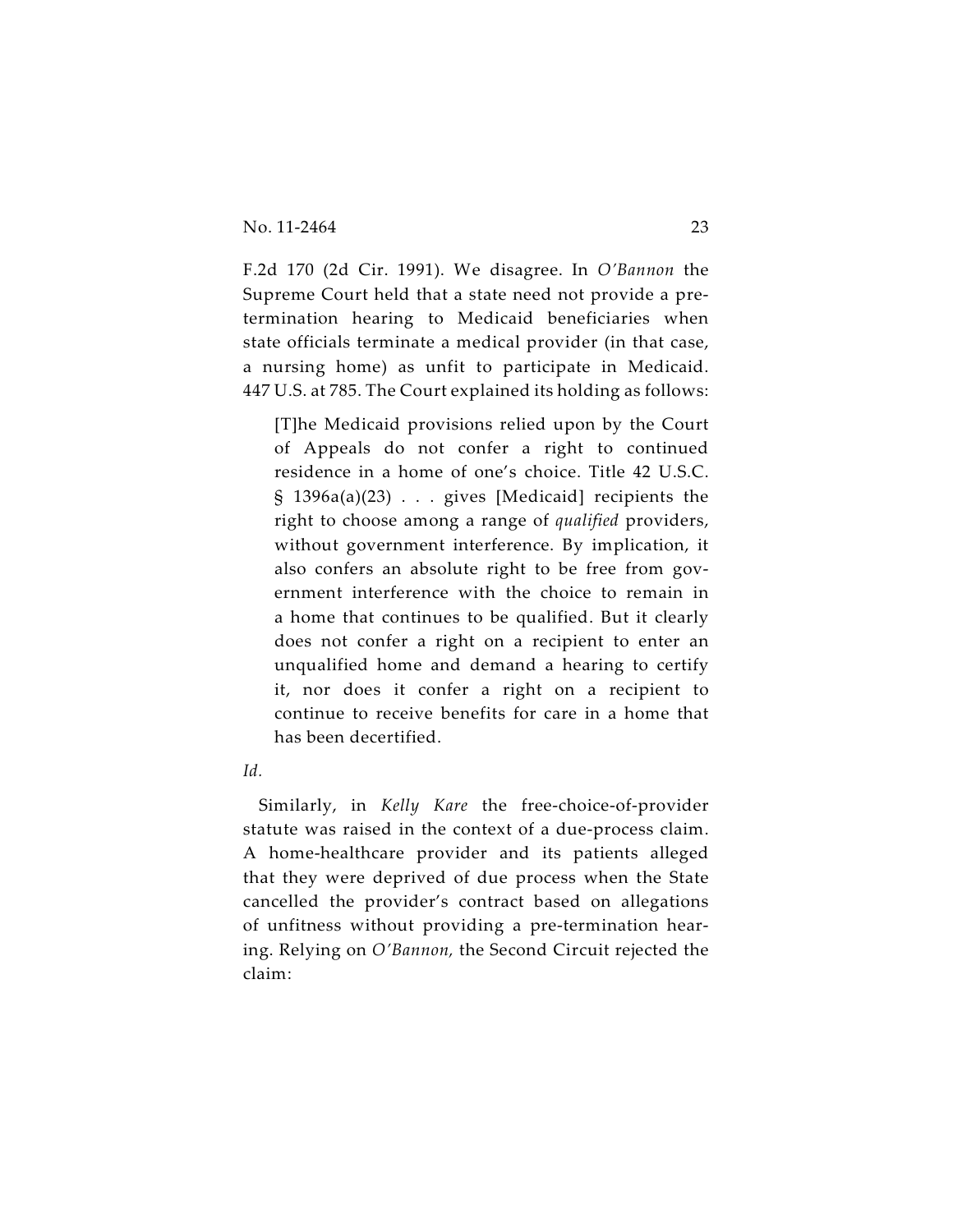We read *O'Bannon* as holding that a Medicaid recipient's freedom of choice rights are necessarily dependent on a provider's ability to render services. No cognizable property interest can arise in the Medicaid recipient unless the provider is both qualified and participating in the Medicaid program.

#### *Kelly Kare*, 930 F.2d at 178.

Neither *O'Bannon* nor *Kelly Kare* supports Indiana's argument. This is not a due-process case. Planned Parenthood and its patients are not suing for violation of their *procedural* rights; they are making a *substantive* claim that Indiana's defunding law violates § 1396a(a)(23). As the Supreme Court explained in *O'Bannon*, § 1396a(a)(23) "gives [Medicaid] recipients the right to choose among a range of *qualified* providers." 447 U.S. at 785. This language reinforces rather than undermines our conclusion that § 1396a(a)(23) confers individual rights enforceable under § 1983.

#### **2.** *Does the Defunding Law Violate § 1396a(a)(1)?*

Indiana argues that even if  $\S$  1396a(a)(23) confers an individual right, the states may establish provider qualifications that effectively limit that right. It is true that Medicaid regulations permit the states to establish "reasonable standards relating to the qualifications of providers." 42 C.F.R. § 431.51(c)(2). But Indiana claims plenary authority to exclude Medicaid providers for *any* reason, as long as it furthers a legitimate state interest—here, the State's interest in avoiding indirect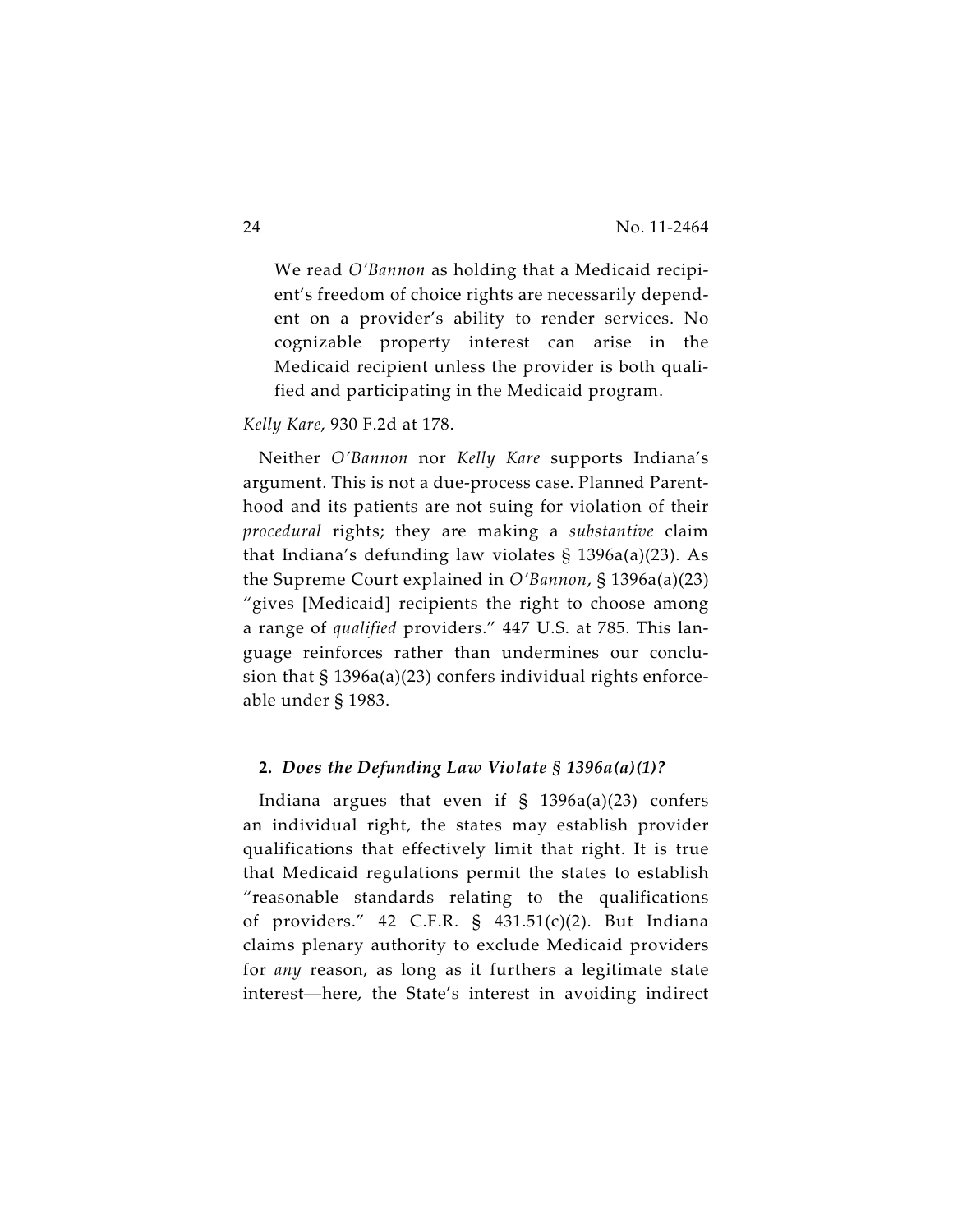subsidization of abortion. This sweeping claim conflicts with the unambiguous language of § 1396a(a)(23) and finds no support in related Medicaid statutes and regulations.

To repeat, § 1396a(a)(23) requires that state Medicaid plans must provide that "any individual eligible for medical assistance . . . may obtain such assistance from *any* institution, agency, community pharmacy, or person, *qualified to perform the service or services required*." 42 U.S.C. § 1396a(a)(23) (emphases added). The Act does not define what it means for a provider to be "qualified," and the term is not self-defining. *See* BLACK'S LAW DICTIONARY 1360 (9th ed. 2009) (defining "qualified" as "[p]ossessing the necessary qualifications; capable or competent"). Medicaid regulations provide that the states may establish "reasonable standards relating to the qualifications of providers." 42 C.F.R. § 431.51(c)(2). This authority, however, does not suggest that states are free to ascribe *any* meaning to the statutory term "qualified"—including a meaning " 'entirely strange to those familiar with its ordinary usage.' " *United States v. Little Lake Misere Land Co.*, 412 U.S. 580, 596 (1973) (quoting *De Sylva v. Ballentine*, 351 U.S. 570, 581 (1956)). As the limiting term "reasonable" in the regulation suggests, a state's authority to determine provider qualifications must be keyed to the "permissible variations in the ordinary concept" of what it means to be "qualified" in this particular context. *De Sylva*, 351 U.S. at 581.

Read in context, the term "qualified" as used in § 1396a(a)(23) unambiguously relates to a provider's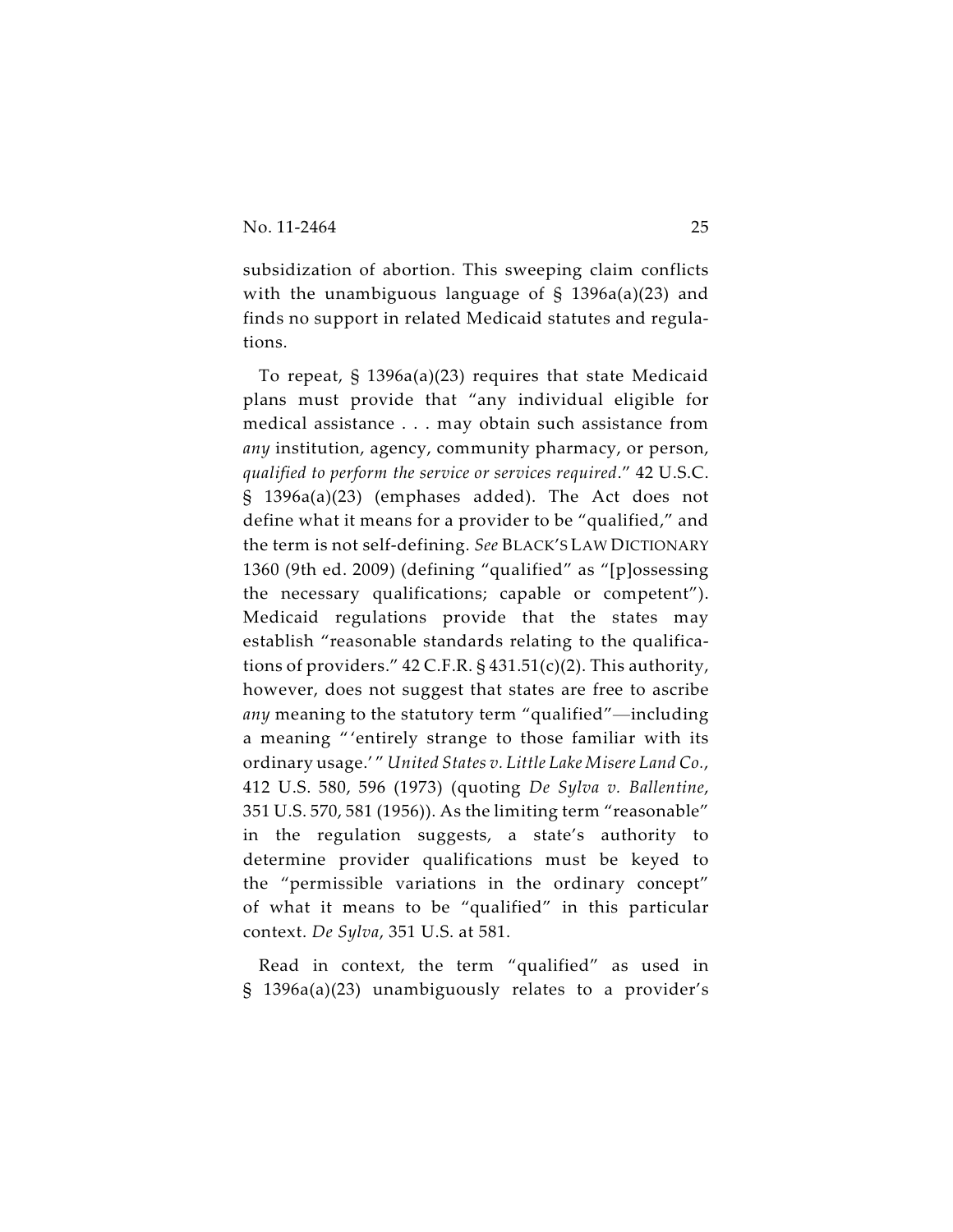fitness to perform the medical services the patient requires. The statute provides that Medicaid beneficiaries "may obtain [medical] assistance from any institution, agency . . . or person[] *qualified to perform the service or services required*." To be "qualified" in the relevant sense is to be capable of performing the needed medical services in a professionally competent, safe, legal, and ethical manner. Planned Parenthood's clinics are "qualified" in the sense meant by  $\S$  1396a(a)(23).

Indiana argues that the term is more elastic and includes the authority to establish provider-eligibility criteria based on any legitimate state interest. That interpretation of § 1396a(a)(23) would lead to strange results. If the states are free to set any qualifications they want—no matter how unrelated to the provider's fitness to treat Medicaid patients—then the free-choice-of-provider requirement could be easily undermined by simply labeling any exclusionary rule as a "qualification." This would open a significant loophole for restricting patient choice, contradicting the broad access to medical care that  $\S 1396a(a)(23)$  is meant to preserve.

Indiana attempts to articulate a limiting principle, but its effort is unpersuasive. It suggests that "a [s]tate may not use a qualification to target patient choice as such—for example by eliminating *all* choice in the market—but it may *reduce* patient choice incident to a qualification targeting some legitimate government objective, such as the desire not to subsidize abortion even indirectly." This argument inverts what the statute says. Section 1396a(a)(23) does not simply bar the states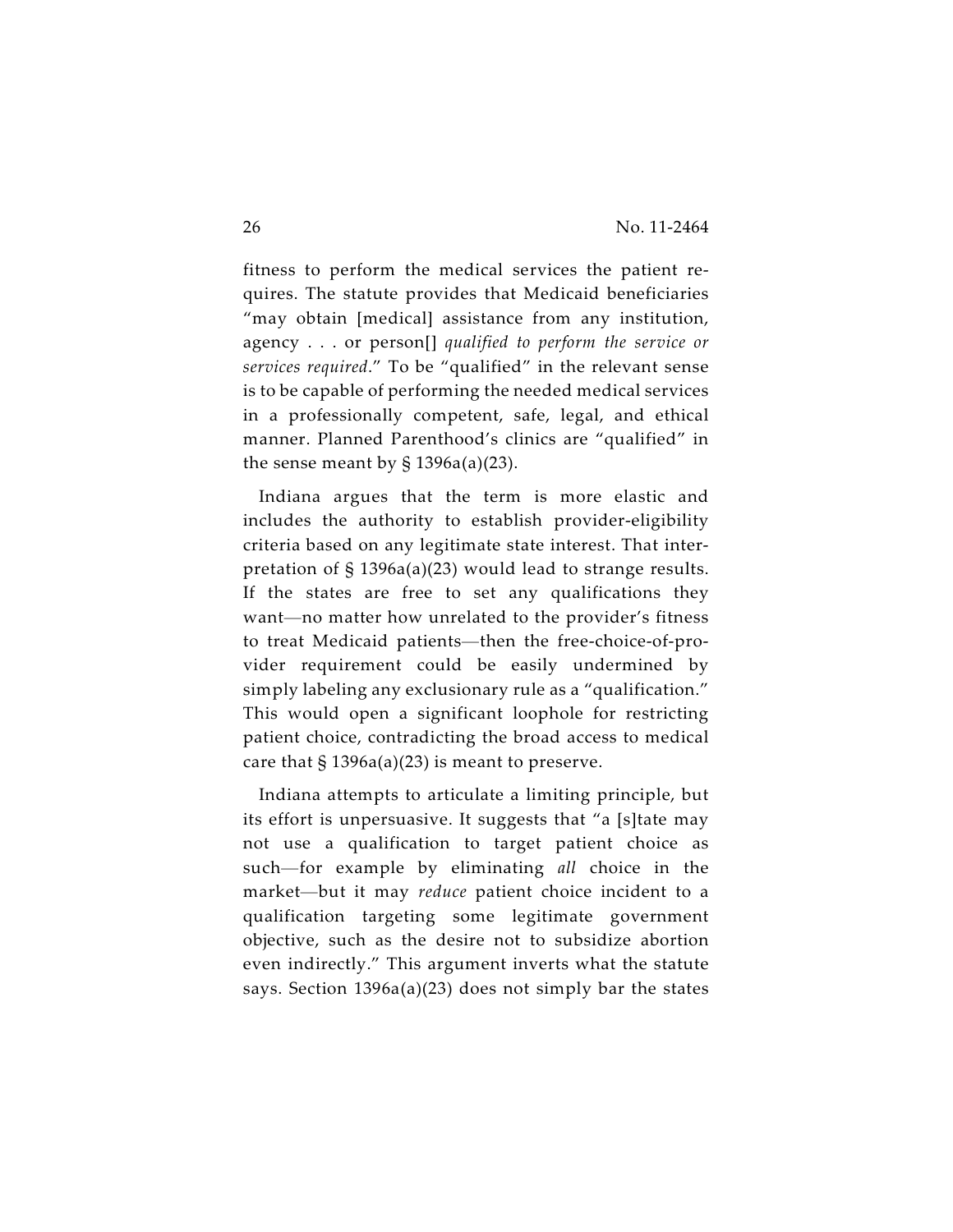from ending *all* choice of providers, it guarantees to every Medicaid beneficiary the right to choose *any* qualified provider.

Looking for support elsewhere in the Medicaid Act, Indiana focuses on § 1396a(p)(1), which elaborates on the states' authority to exclude Medicaid providers:

In addition to any other authority, a State may exclude any individual or entity for purposes of participating under the State plan under this subchapter for any reason for which the Secretary could exclude the individual or entity from participation in a program under subchapter XVIII of this chapter under section 1320a-7, 1320a-7a, or  $1395cc(b)(2)$  of this title.

42 U.S.C. § 1396a(p)(1). The cross-referenced sections of the Medicaid Act—§§ 1320a-7, 1320a-7a, and 1395cc(b)(2) pertain to mandatory or permissive exclusions of providers for various forms of malfeasance such as fraud, drug crimes, and failure to disclose necessary information to regulators. Indiana emphasizes the phrase "[i]n addition to any other authority" and suggests that this language implies a plenary power reserved to the states to exclude Medicaid providers as they see fit. This reads the phrase for more than it's worth. "[I]n addition to any other authority" signals only that what follows is a nonexclusive list of specific grounds upon which states may bar providers from participating in Medicaid. It does not imply that the states have an unlimited authority to exclude providers for any reason whatsoever.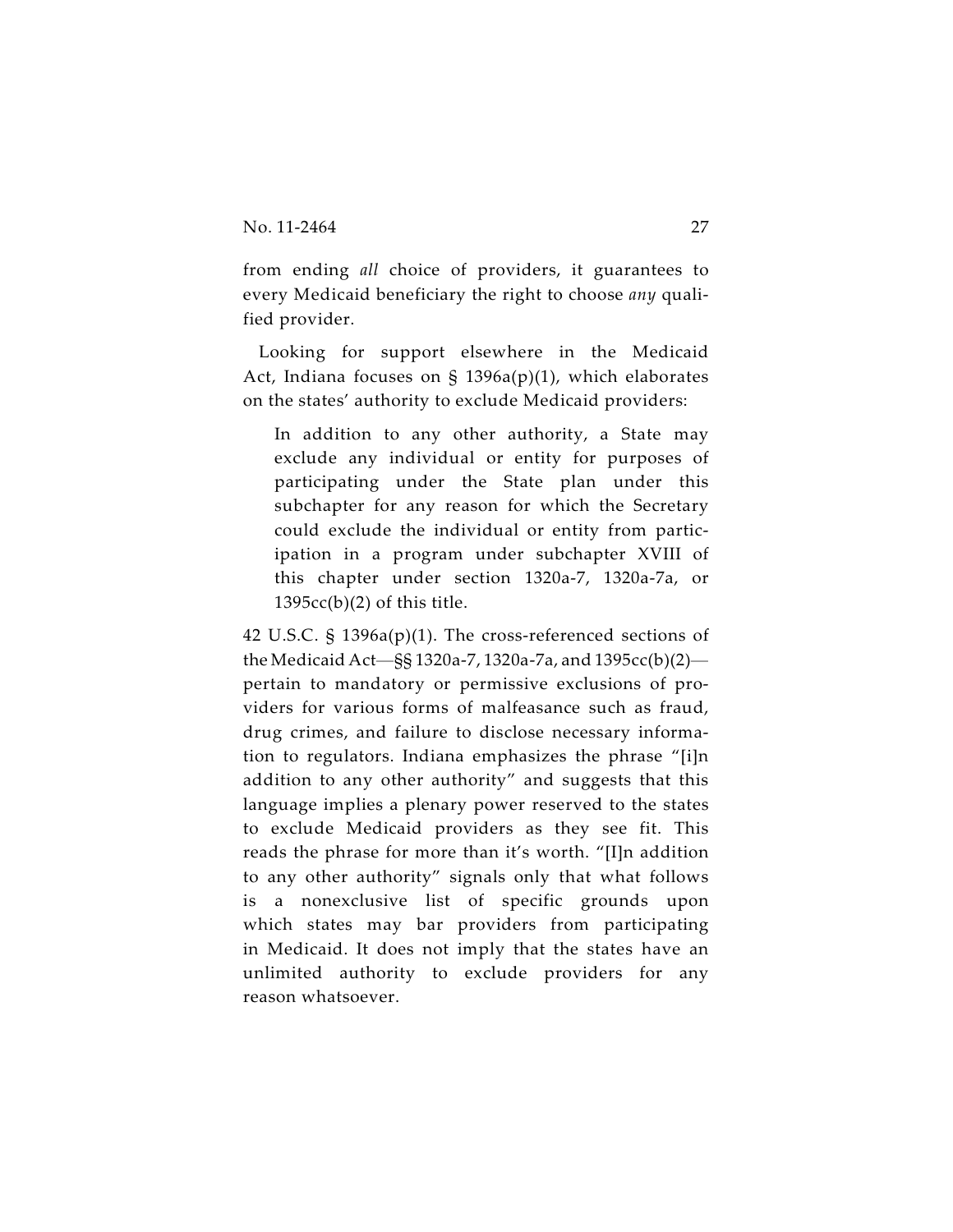To bolster its implied-authority argument, Indiana relies on a Senate Finance Committee Report explaining that  $\S$  1396a(p)(1) "is not intended to preclude a State from establishing, under State law, *any other bases for excluding individuals or entities* from its Medicaid program." S.REP. NO. 100-109, at 20 (1987) (emphasis added), *reprinted in* 1987 U.S.C.C.A.N. 682, 700. The Senate Report is not useful here; it suggests only that  $\S$  1396a(p)(1) does not have preemptive effect. The Senate Report does not—indeed, it cannot—alter the plain meaning of "qualified" as that term is used in  $\S$  1396a(a)(23).

Indiana also points to 42 U.S.C. § 1320a-7(b)(14), which allows states to exclude providers who are in default on their student-loan payments, and from this provision makes another argument by implication: If the states may refuse to subsidize student-loan delinquents with Medicaid dollars, then they must have the authority to "avoid indirect financing" of any "non-Medicaid" conduct. But like  $\S$  1396a(p)(1), this statute merely stipulates a *particular ground* for excluding a Medicaid provider; it does not imply that the states may establish *any* rule of exclusion and declare it a provider "qualification" for purposes of  $\S$  1396a(a)(23). That would make the freechoice-of-provider requirement a nullity.

Finally, the cases Indiana cites do not support its position. In *First Medical Health Plan, Inc. v. Vega-Ramos*, 479 F.3d 46 (1st Cir. 2007), for instance, the First Circuit simply recognized the point we have just made—that states may exclude providers from participating in Medicaid for reasons not listed in § 1396a(p)(1). *Vega-*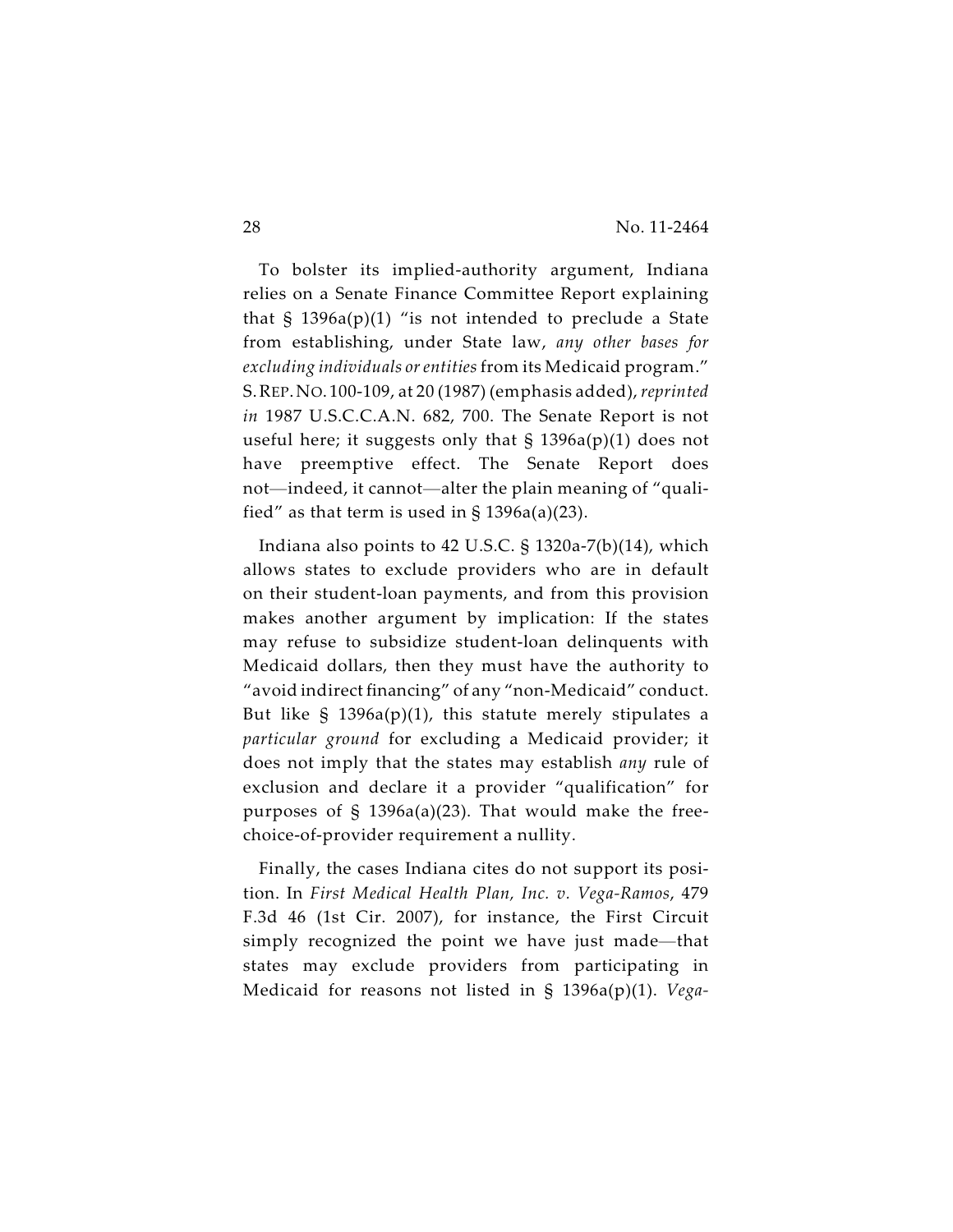*Ramos*, moreover, involved a conflict-of-interest rule applicable only in Puerto Rico; the First Circuit had no reason to consider the effect of the free-choice-ofprovider requirement, which does not apply to Puerto Rico's Medicaid program. *See* 42 U.S.C. § 1396a(a)(23)(B). The court's opinion thus cannot be understood to suggest that states may override the free-choice-of-provider requirement by creating "qualifications" wholly unrelated to the competent delivery of medical services.

Nor does *Guzman v. Shewry*, 552 F.3d 941 (9th Cir. 2009), help Indiana's case. There, a provider was suspended from California's Medicaid program based on a pending criminal investigation. He claimed that federal law occupies the entire field of regulation pertaining to Medicaid and therefore preempted the state's disciplinary measure. The Ninth Circuit rejected this argument, relying in part on 42 U.S.C. § 1320a-7(b)(5), which provides that the states may suspend or exclude providers from participating in Medicaid "for reasons bearing on the individual's or entity's professional competence, professional performance, or financial integrity." The court remarked that this provision presupposes state regulatory authority over provider qualifications. *Guzman*, 552 F.3d at 949.

No one disputes that the states retain considerable authority to establish licensing standards and other related practice qualifications for providers—this residual power is inherent in the cooperative-federalism model of the Medicaid program and expressly recognized in the Medicaid regulations. *See* 42 C.F.R. § 431.51(c)(2)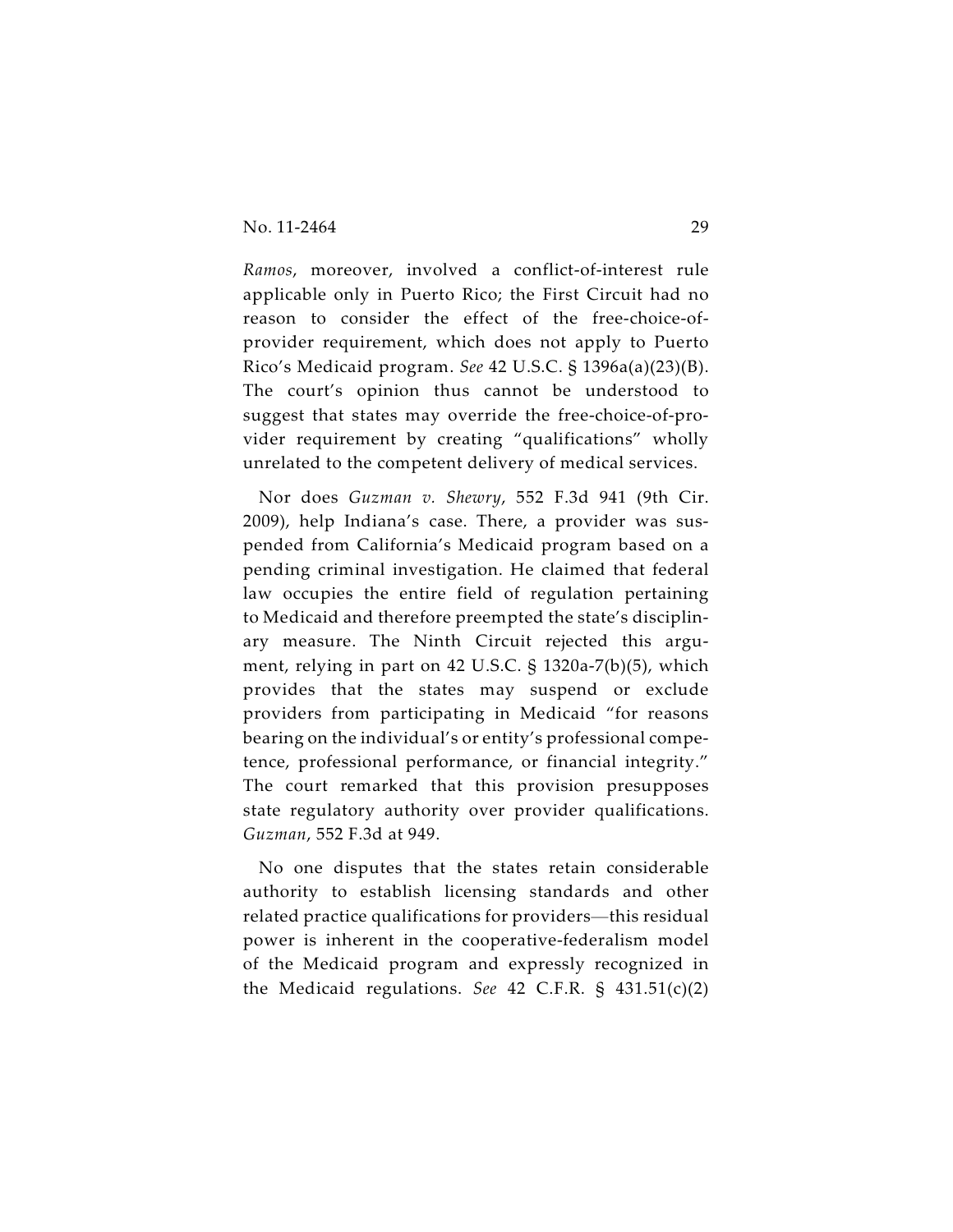(providing that states may establish "reasonable standards relating to the qualifications of providers"). This case raises a question about the *limits* of that authority. *Guzman*, which involved state action falling within the core of the state's residual authority, does not support Indiana's argument.

Before concluding our discussion of the Medicaid Act claim, a few words about agency deference, which the district court applied and the parties briefed on appeal. As an additional reason to affirm the district court's decision, Planned Parenthood argues, and the United States agrees, that we should defer to the CMS Administrator's interpretation of § 1396a(a)(23) under *Chevron*. *See Chevron, U. S. A., Inc. v. Natural Res. Def. Council, Inc.*, 467 U.S. 837 (1984). But *Chevron* deference is triggered only when a statute is ambiguous. *Id.* at 842-43 ("If the intent of Congress is clear, that is the end of the matter; for the court, as well as the agency, must give effect to the unambiguously expressed intent of Congress."). As we have explained, the term "qualified" as used in § 1396a(a)(23) unambiguously refers to the provider's fitness to render the medical services required. *See generally Carcieri v. Salazar*, 555 U.S. 379, 391 (2009) (noting that statutory text susceptible to alternative meanings is not ambiguous when its meaning is clear in light of the statutory context). In the absence of ambiguity, *Chevron* deference does not come into play.

Because Indiana's defunding law excludes a class of providers from Medicaid for reasons unrelated to provider qualifications, we agree with the district court that Planned Parenthood is likely to succeed on its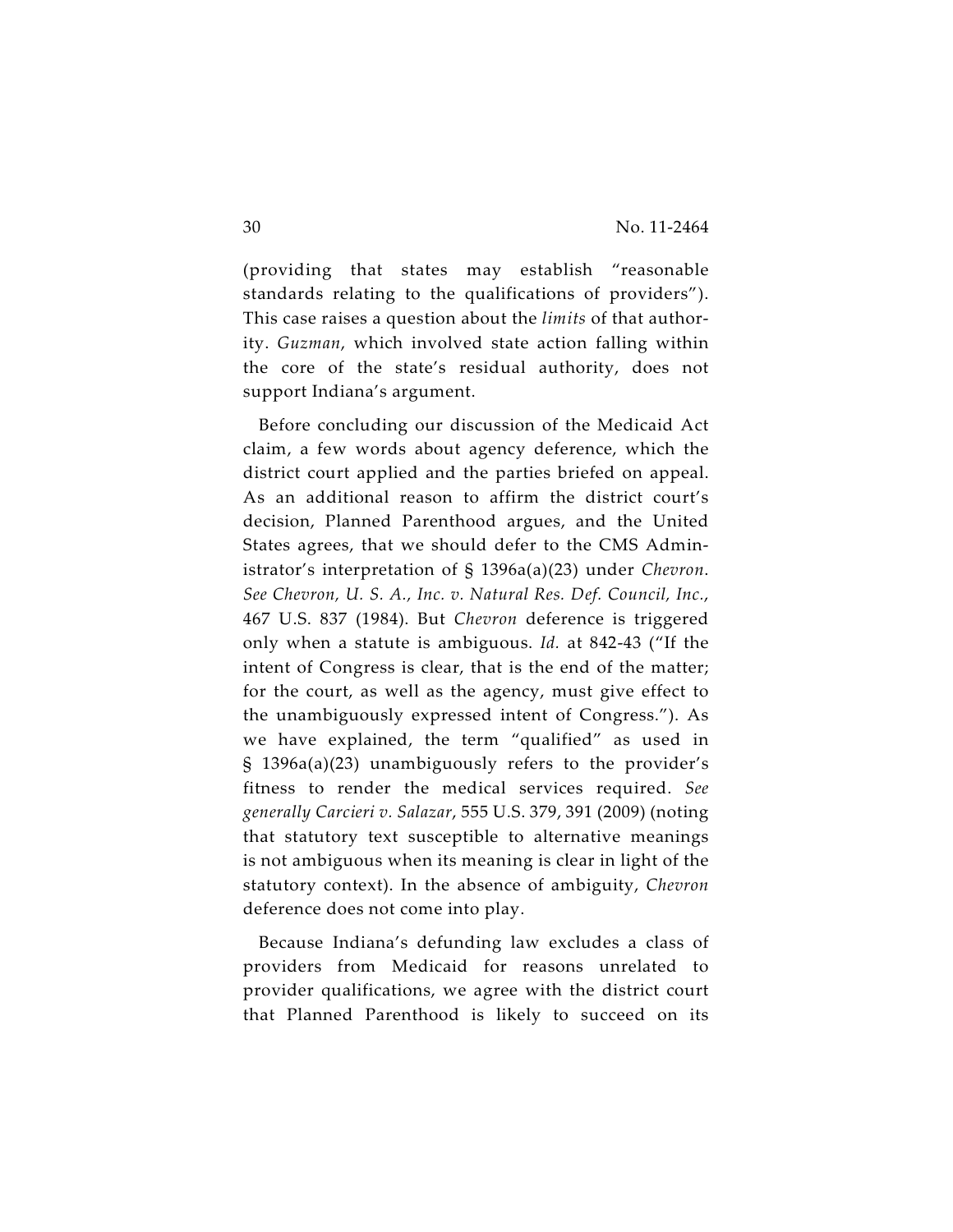claim that Indiana's defunding law violates § 1396a(a)(23). This brings us to the district court's evaluation of the balance of harms and the effect of preliminary injunctive relief on the public interest.

#### *3. Balance of Harms and the Public Interest*

The court below held that the loss of Medicaid funding would cause Planned Parenthood immediate irreparable harm. Indiana does not seriously challenge this conclusion. Planned Parenthood would have to lay off dozens of workers, close multiple clinics, and stop serving a significant number of its patients. *Planned Parenthood of Ind.*, 794 F. Supp. 2d at 912. Absent a preliminary injunction, its Medicaid patients would lose their provider of choice for the duration of the litigation. Id. at 912-13. These harms are entitled to significant weight given Planned Parenthood's strong likelihood of success on the merits of its Medicaid Act claim. In addition, the district court noted that "[t]he federal government has threatened partial or total withholding of federal Medicaid dollars to the State of Indiana, which could total well over \$5 billion dollars annually and affect nearly 1 million Hoosiers." *Id.* at 913. The judge saw "a high-stakes political impasse" looming, with the well-being of Indiana's Medicaid patients hanging in the balance: "[I]f dogma trumps pragmatism and neither side budges, Indiana's most vulnerable citizens could end up paying the price as the collateral damage of a partisan battle." *Id.* This helped tip the scales in favor of a preliminary injunction.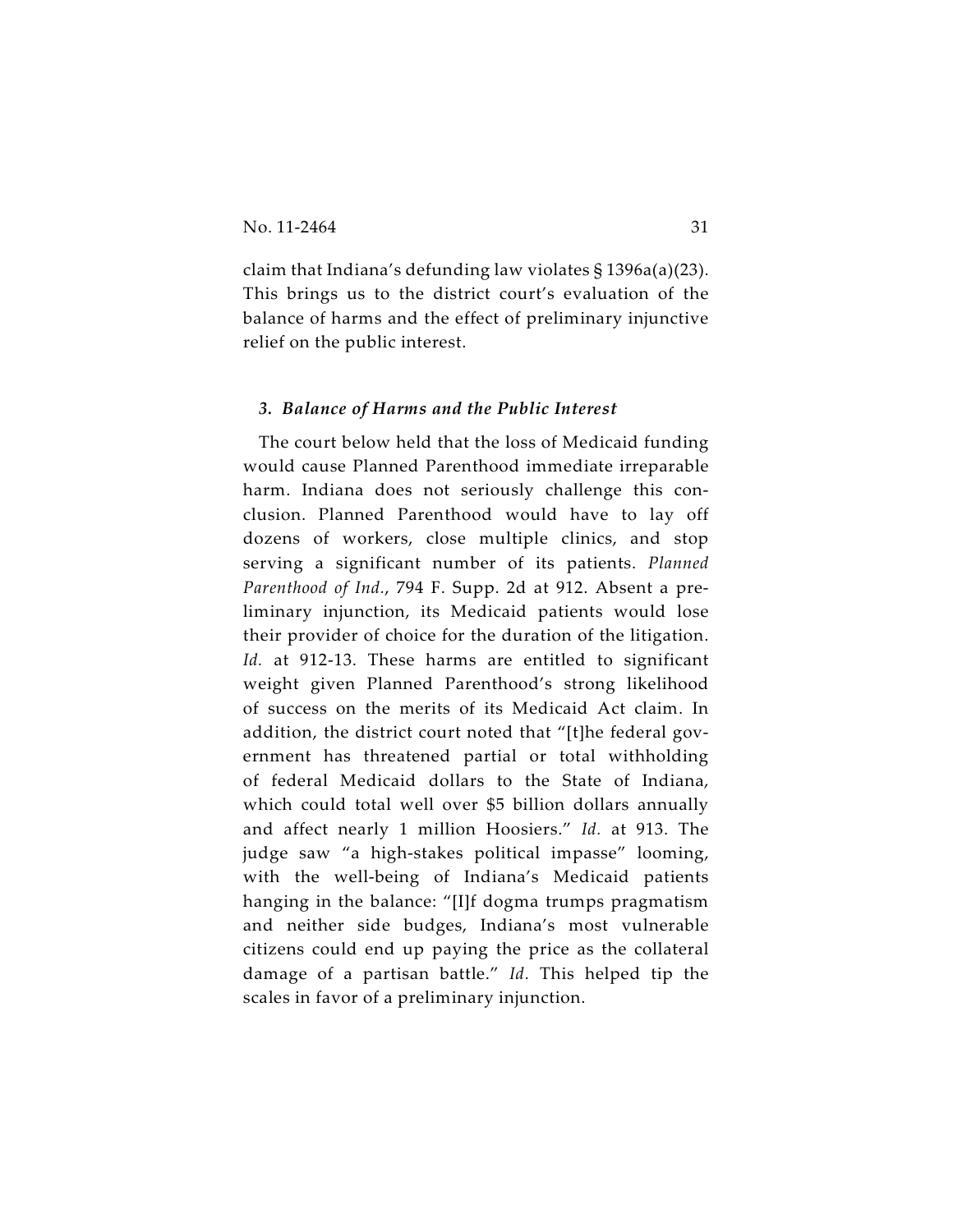Without endorsing the political commentary, we see no reason to disturb the district court's assessment of the balance of harms and the public interest. Indiana maintains that any harm to Planned Parenthood's Medicaid patients is superficial because they have many other qualified Medicaid providers to choose from in every part of the state. This argument misses the mark. That a range of qualified providers remains available is beside the point. Section 1396a(a)(23) gives Medicaid patients the right to receive medical assistance from the provider of their choice without state interference, save on matters of provider qualifications.

Indiana also argues that the district court's preliminary injunction "completely undermines" the public's interest in the established administrative process. We cannot see how. Indiana's appeal of the CMS Administrator's decision has proceeded in the ordinary course. It is true that the federal government's position as an amicus curiae in this litigation makes it unlikely that the HHS Secretary will overrule the CMS Administrator's decision and approve Indiana's request to amend its Medicaid plan. But that has no real effect on the balance of harms. And if the Secretary approves the plan amendment, Indiana may ask for relief from the preliminary injunction.

In the end, our review of this aspect of the district court's decision is deferential. The judge appropriately weighed the relative harm to the parties and the public interest and reasonably concluded that it warranted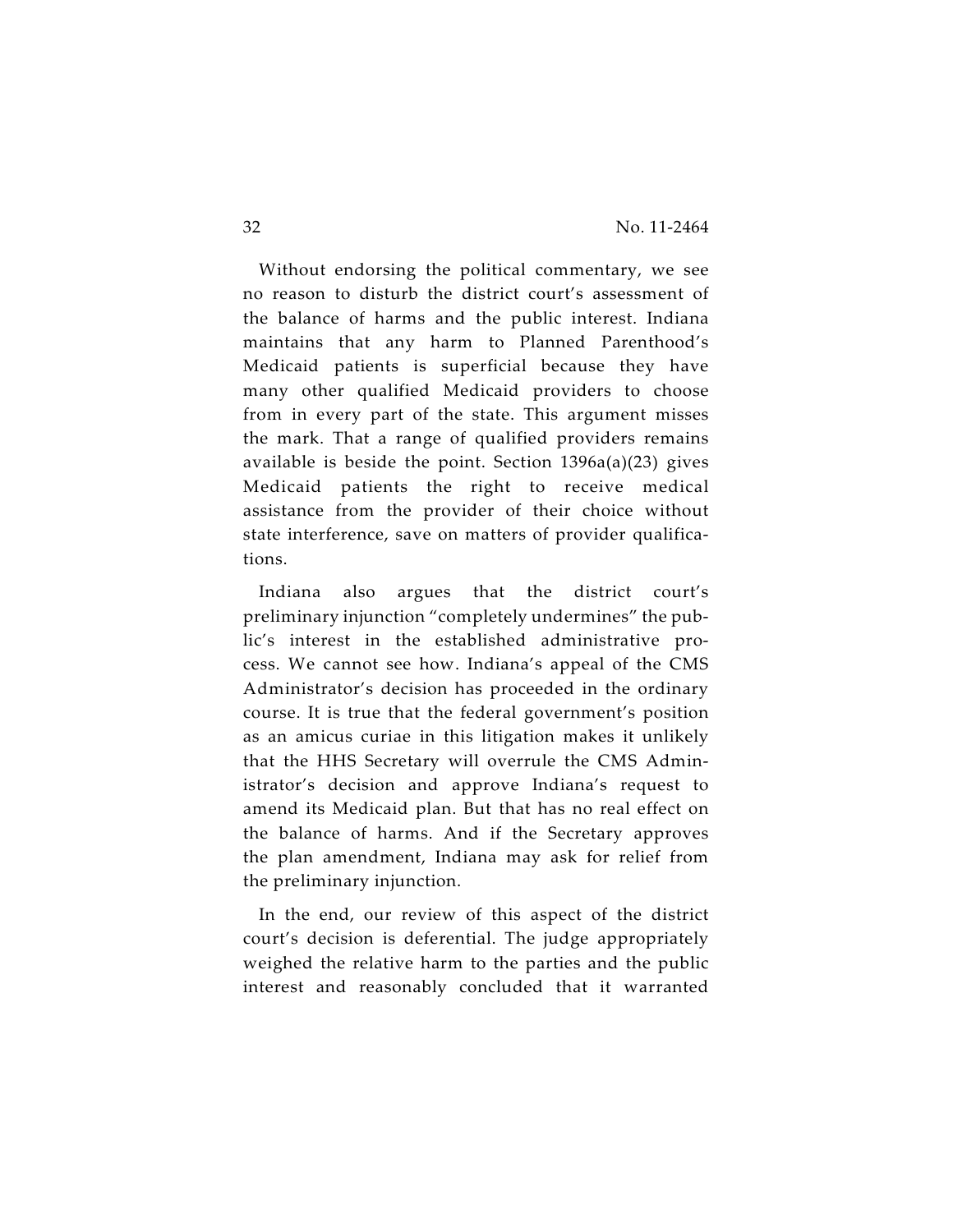preliminary injunctive relief on the Medicaid Act claim. That decision was not an abuse of discretion.

#### **B. Block-Grant Preemption Claim**

The district court also enjoined Indiana from enforcing Act 1210 to halt the payment of money Planned Parenthood receives from the State under a federal block-grant program for the diagnosis and monitoring of sexually transmitted diseases. The statutory authority for the program is as follows:

## **§ 247c. Sexually transmitted diseases; prevention and control projects and programs**

. . . .

(c) Project grants to States

The Secretary is also authorized to make project grants to States and, in consultation with the State health authority, to political subdivisions of States, for—

(1) sexually transmitted diseases surveillance activities, including the reporting, screening, and followup of diagnostic tests for, and diagnosed cases of, sexually transmitted diseases . . . .

#### 42 U.S.C. § 247c.

The Disease Intervention Services agency ("DIS") administers the grants at the federal level. In 2011 Indiana awarded Planned Parenthood two grants totaling \$150,000 from federal funds the State received from DIS under § 247c(c). Planned Parenthood has re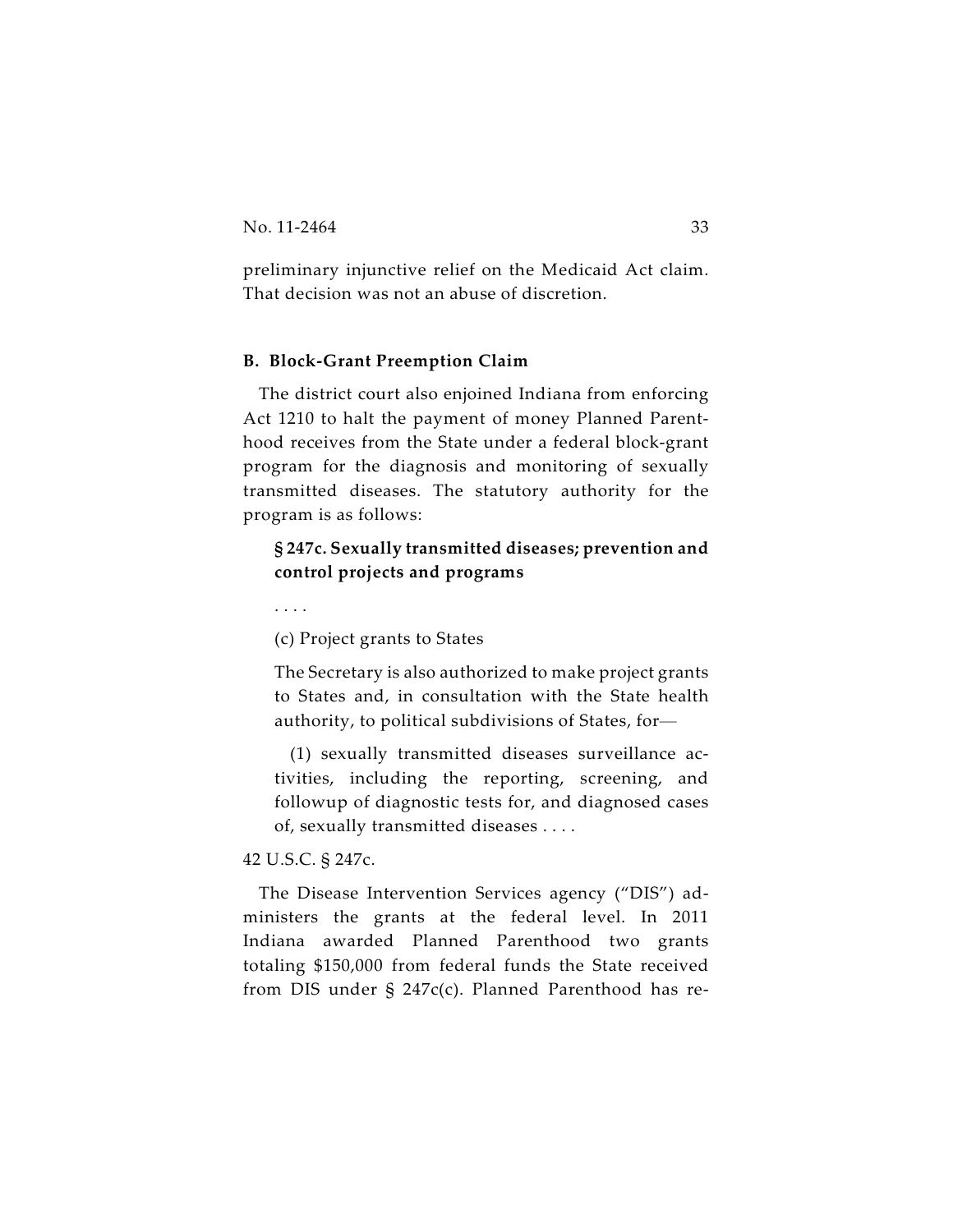ceived grants from this program continuously since 1996 and alleges that but for Act 1210, it would receive renewals on an ongoing basis. The defunding law canceled Planned Parenthood's 2011 contracts and makes the organization ineligible for future grants or renewals. $^{\rm 10}$ 

The district court accepted Planned Parenthood's argument that  $\frac{1}{2}$  247c(c) preempts the defunding law and on this basis enjoined Indiana from cutting off the organization's funding under this program. There are several problems with the court's analysis. First,  $\S 247c(c)$ does not create private rights actionable under § 1983. No one argued to the contrary, but the judge held that Planned Parenthood's preemption claim may proceed anyway, as a direct claim under the Supremacy Clause. That was very likely an error. Even if it was not, Planned Parenthood cannot succeed on the merits of this claim. Section 247c(c) places no conditions on recipient states other than the basic requirement that the block-granted money be used for the stated purposes. Finally, the unconstitutional-conditions doctrine does not supply an alternative basis to affirm the injunction on the blockgrant claim.

 $10$  The complaint also mentions other federal block-grant programs under which Planned Parenthood receives stateadministered federal funds, but the injunction proceeding was limited to  $\S 247c(c)$ .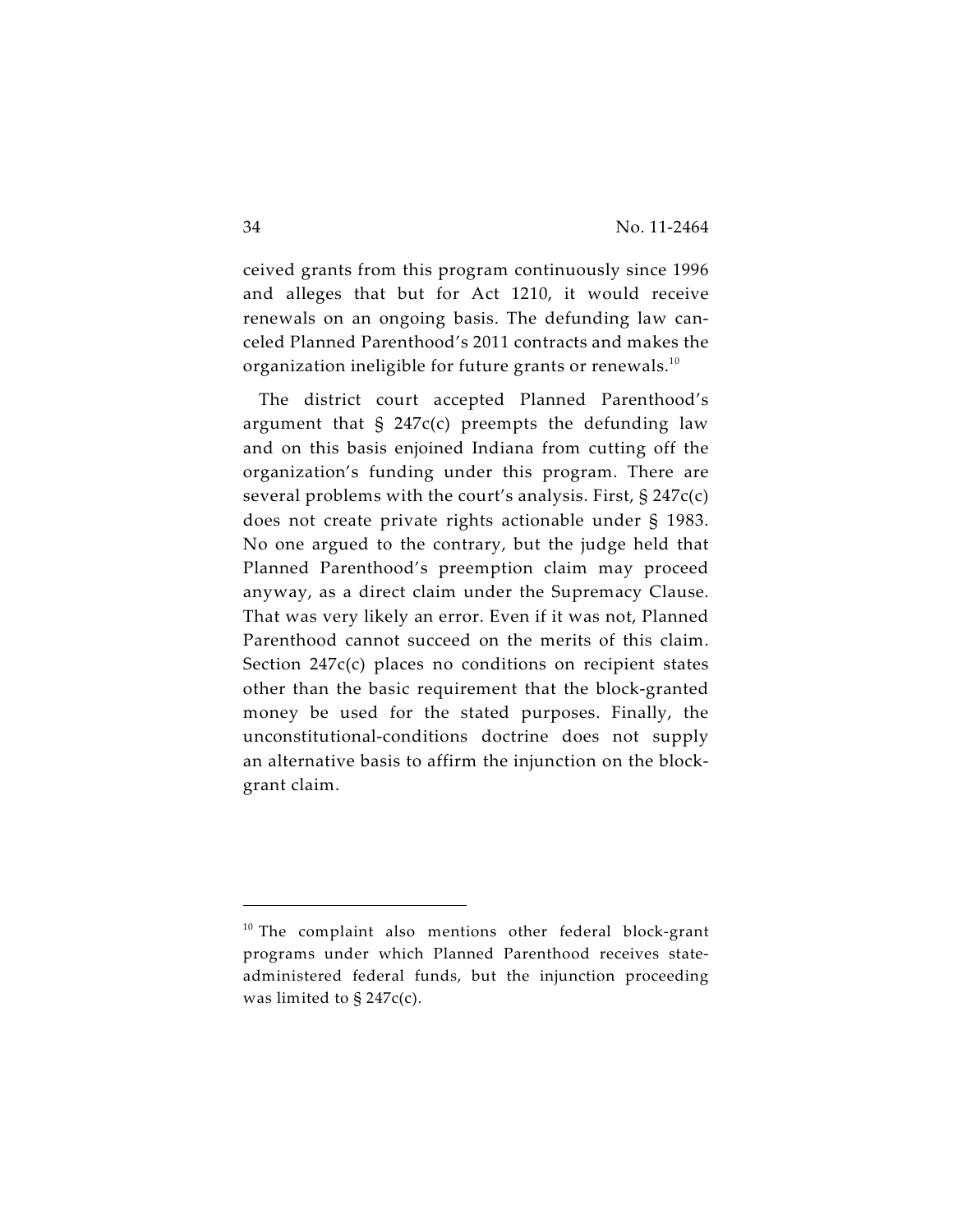## **1.** *Does the Supremacy Clause Supply a Preemption Right of Action?*

By its terms,  $\frac{1}{2}$  247c(c) merely authorizes the HHS Secretary to make grants to the states for surveillance activities relating to sexually transmitted diseases. The statute confers no individual rights and therefore the remedy of § 1983 is unavailable. Planned Parenthood acknowledges as much, but persuaded the district court that the Supremacy Clause supplies a preemption right of action of its own force. We have our doubts.

It is well-established that the Supremacy Clause is "not a source of any federal rights." *Chapman v. Hous. Welfare Rights Org.*, 441 U.S. 600, 613 (1979); *see also Ill. Ass'n of Mortg. Brokers v. Office of Banks & Real Estate*, 308 F.3d 762, 765 (7th Cir. 2002) (recognizing that the Supremacy Clause "does not of its own force create rights"). The Supremacy Clause " 'secure[s] federal rights by according them priority whenever they come in conflict with state law.' " *Golden State Transit Corp. v. City of Los Angeles*, 493 U.S. 103, 107 (1989) (alteration in original) (quoting *Chapman*, 441 U.S. at 613) (internal quotation marks omitted).

Just this past Term, the Supreme Court was set to decide a case raising the question whether Medicaid providers and recipients could bring a claim that the Medicaid Act preempts state statutes reducing Medicaid payments to providers. *See Douglas*, 132 S. Ct. at 1207. In *Douglas*, as here, the providers and recipients had no statutory right of action under the Medicaid Act, but the Ninth Circuit said they could bring the suit directly under the Supremacy Clause. *Id.* at 1209. The Supreme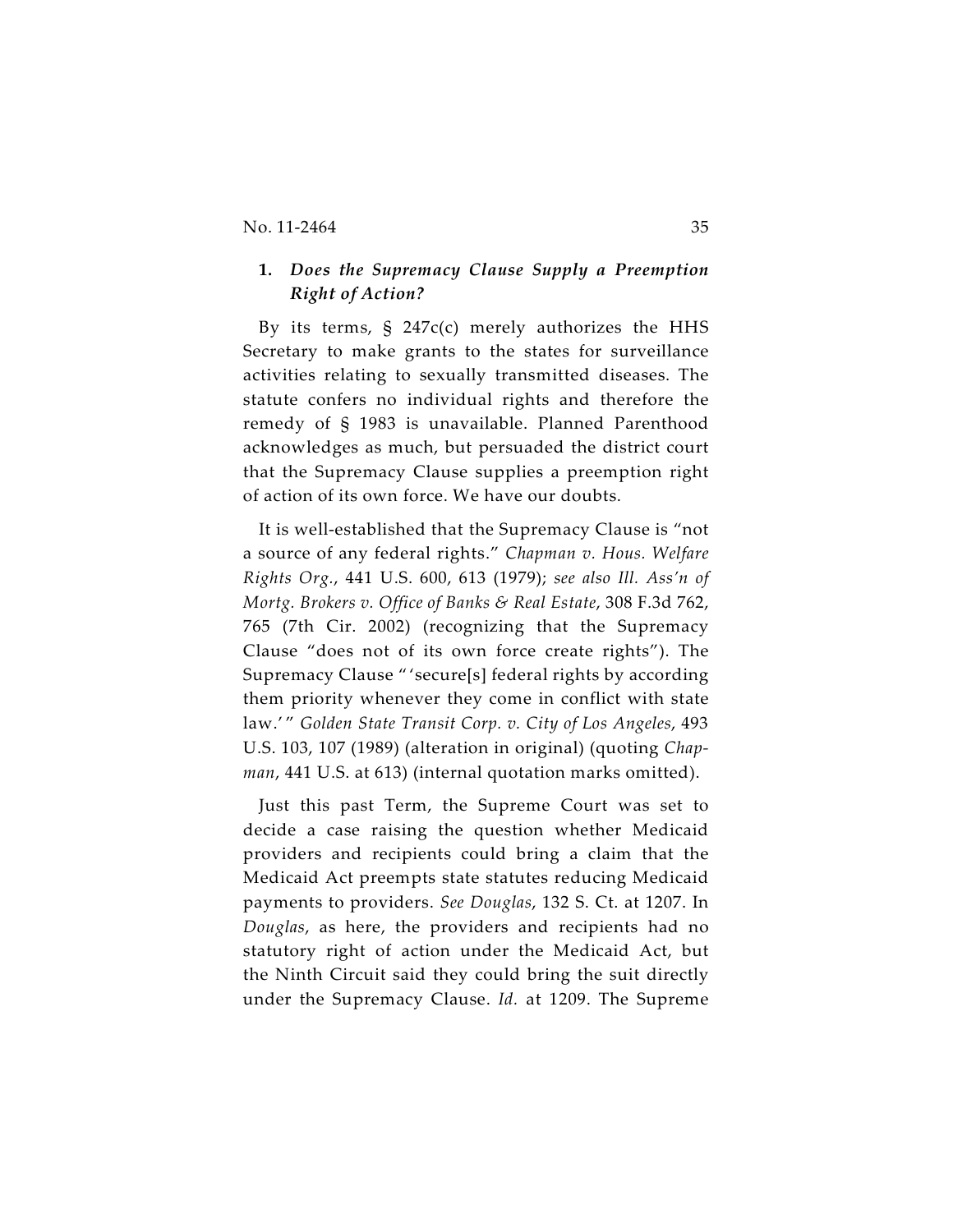Court granted certiorari to decide whether the court of appeals was correct. *Id.* While the case was pending, however, CMS approved California's statutory scheme. *Id.* The Court held that this development did not moot the case, *id.* at 1209-10, but remanded to the Ninth Circuit to permit that court to address the impact of this new development "in the first instance," *id.* at 1211.

Chief Justice Roberts dissented, joined by Justices Scalia, Thomas, and Alito. In their view, the Court should have kept the case and decided the legal question presented: whether the Supremacy Clause provides a cause of action to enforce the requirements of a Spending Clause statute when Congress has not provided a right of action in the statute itself. *Id.* at 1212 (Roberts, C.J., dissenting). That is the precise question here, and although the Court ultimately left it for another day, we can take some cues from the Chief Justice's analysis.

The Chief Justice began by reiterating the principle that the Supremacy Clause does not create federal rights, but instead "simply ensures that the rule established by Congress controls." *Id.* at 1213. In other words, the role of the Supremacy Clause is simply to "ensure that, in a conflict with state law, whatever Congress says goes." *Id.* at 1212. So "if Congress does not intend for a statute to supply a cause of action for its enforcement, it makes no sense to claim that the Supremacy Clause itself must provide one." *Id*. In this situation, implying a direct right of action under the Supremacy Clause "would effect a complete end-run around [the Court's] implied right of action and 42 U.S.C. § 1983 jurisprudence." *Id.* at 1213. In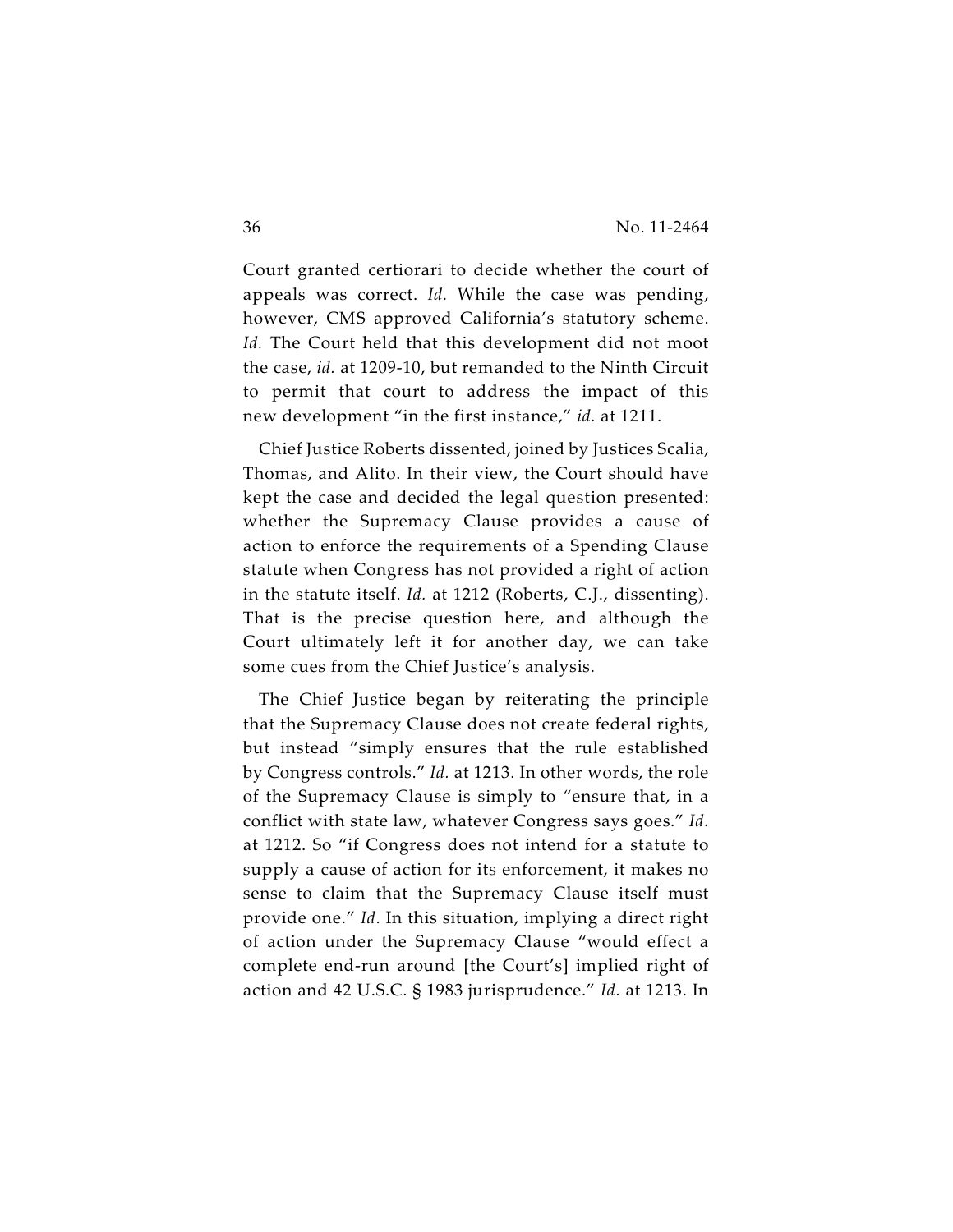the view of the dissenting justices in *Douglas*, a proper understanding of the Supremacy Clause compelled the conclusion that "[w]hen Congress did not intend to provide a private right of action to enforce a statute enacted under the Spending Clause, the Supremacy Clause does not supply one of its own force." *Id.* at 1215.

Other than the Ninth Circuit's decision in *Douglas,* few appellate opinions have recognized a freestanding right to bring a preemption action under the Supremacy Clause, though we acknowledge that there are some. *See, e.g.*, *Wilderness Soc'y v. Kane County, Utah*, 581 F.3d 1198, 1216 (10th Cir. 2009), *vacated on other grounds*, 632 F.3d 1162 (10th Cir. 2011) (en banc); *Planned Parenthood of Hous. & Se. Tex. v. Sanchez*, 403 F.3d 324, 331-35 (5th Cir. 2005). This approach is controversial (as the grant of certiorari in *Douglas* implies), and we think highly doubtful, for the reasons articulated by the *Douglas* dissenters.

This is not, moreover, a circumstance covered by the doctrine of *Ex parte Young*, 209 U.S. 123 (1908). The preemption claim here, as in *Douglas,* does not involve the "pre-emptive assertion in equity of a defense that would otherwise have been available in the State's enforcement proceedings at law." *Va. Office for Prot. & Advocacy v. Stewart*, 131 S. Ct. 1632, 1642 (2011) (Kennedy, J., concurring); *see also Douglas*, 132 S. Ct. at 1213 (Roberts, C. J., dissenting). In other words, Indiana is not threatening Planned Parenthood with an enforcement action or otherwise trying to regulate its behavior through an action at law; the State has simply turned off the funding spigot.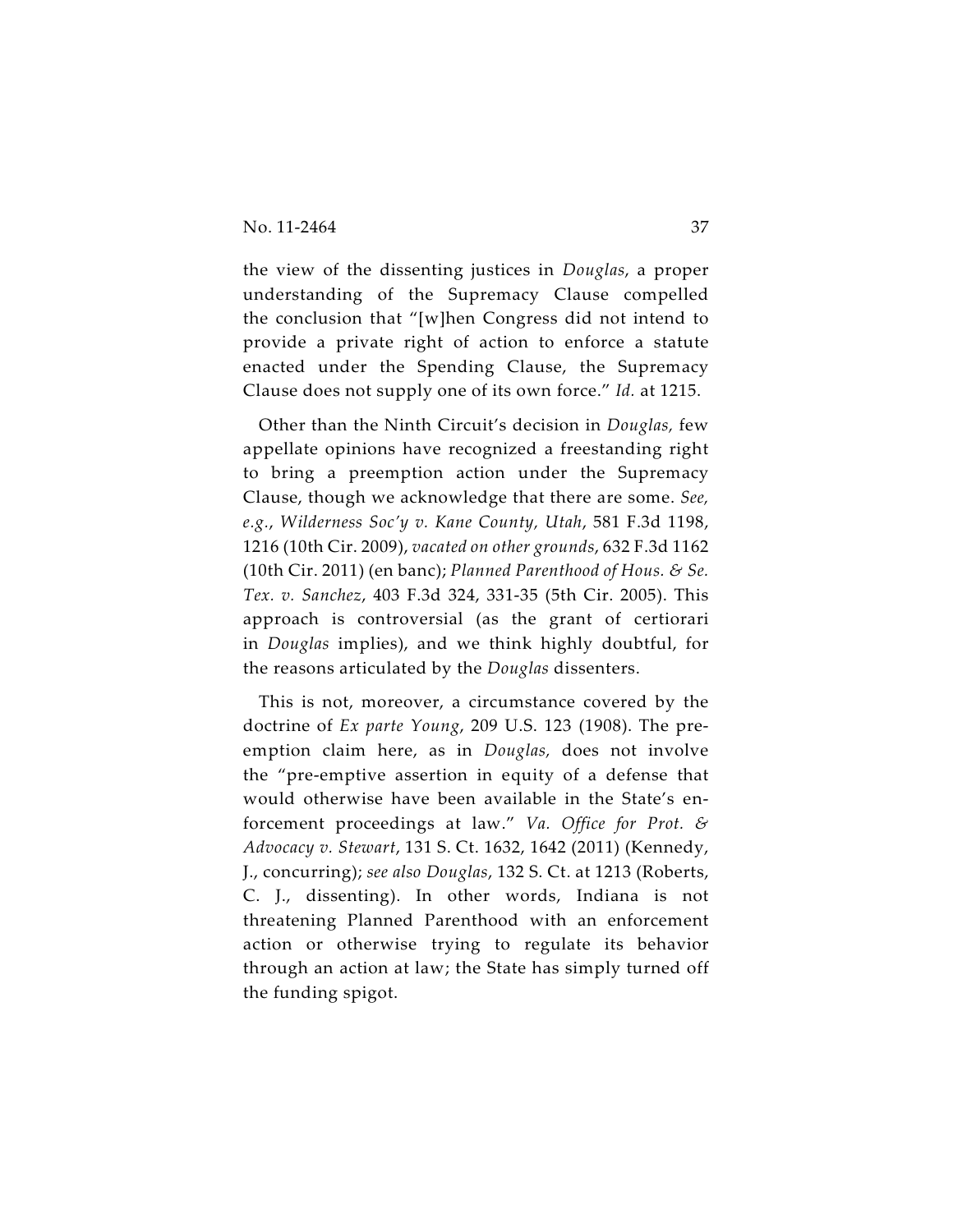If Planned Parenthood's preemption claim is to proceed, we would have to agree with its position that the Supremacy Clause supplies a right of action of its own force. We are not inclined to agree, but we do not need to commit ourselves here. Planned Parenthood's preemption claim cannot succeed on the merits. Because our jurisdiction is not at issue, we can assume without deciding the right-of-action question and proceed directly to the merits. *See Nw. Airlines, Inc. v. County of Kent, Mich.*, 510 U.S. 355, 365 (1994) ("The question whether a federal statute creates a claim for relief is not jurisdictional."); *see also Bertrand ex rel. Bertrand v. Maram*, 495 F.3d 452, 457-58 (7th Cir. 2007) (assuming a right of action exists and deciding the case on the merits because "[a] private right of action is not a component of subjectmatter jurisdiction"); *Bruggeman ex rel. Bruggeman v. Blagojevich*, 324 F.3d 906, 911 (7th Cir. 2003) (same).

## **2.** *Likelihood of Success on the § 247c(c) Preemption Claim*

By its terms,  $\S$  247 $c(c)$  does no more than authorize the HHS Secretary to make federal block grants to the states to help pay for programs that diagnose and monitor sexually transmitted diseases. The only restriction on the states is that the federal money be used for the stated purposes. Beyond that,  $\S$  247 $c(c)$  attaches no strings to the block-granted money at all. Nor has Planned Parenthood identified any related federal statute or regulation that expressly limits how a recipient state may disburse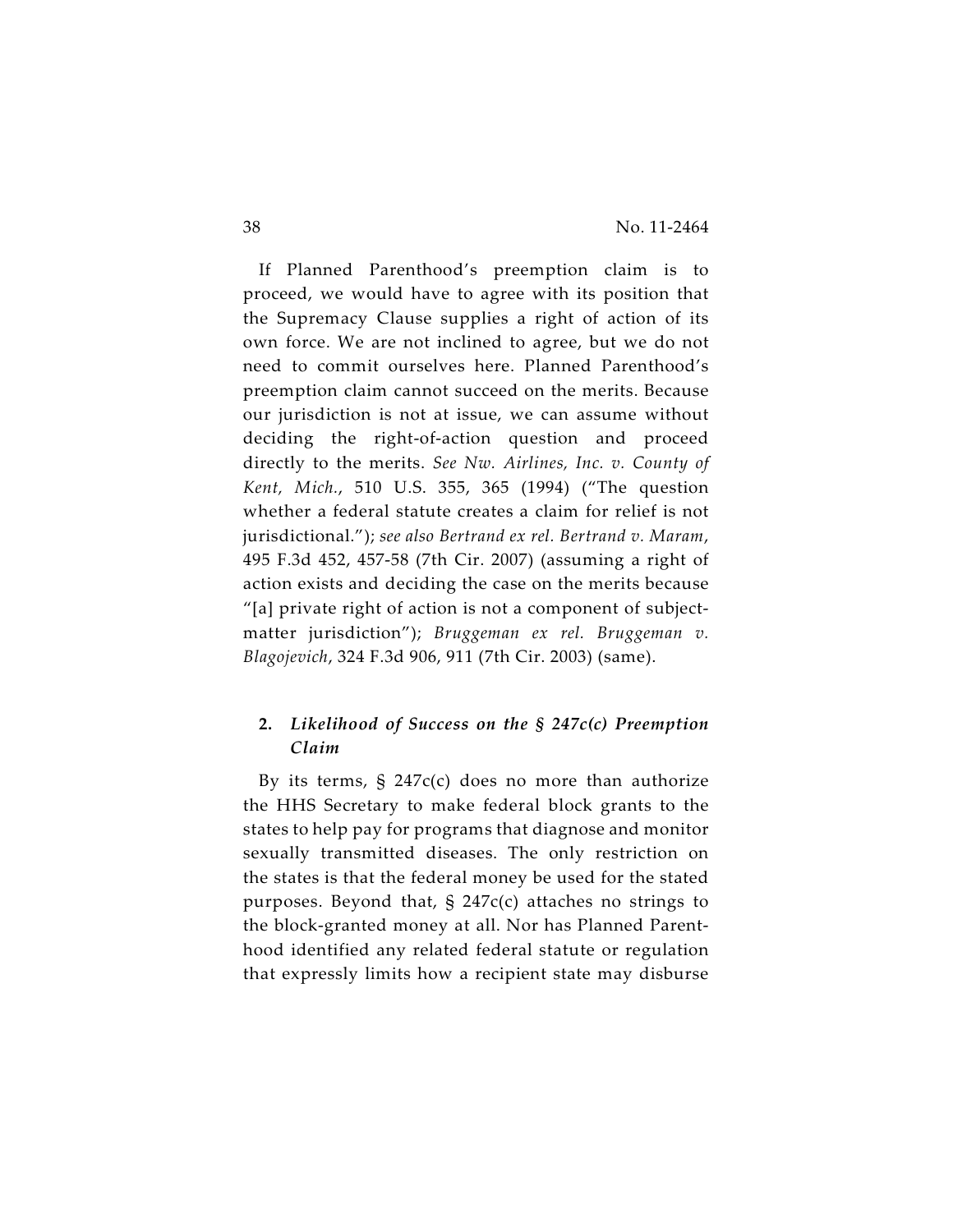these funds.<sup>11</sup> Indiana's defunding law cannot possibly conflict with a block-grant statute as unrestricted as this one.

Nonetheless, the district court concluded that Indiana is not free to decide how to distribute its § 247c(c) funds. Without discussing the statutory text at all, the court held that § 247c(c) "does not suggest that states are permitted to determine eligibility criteria for the DIS grants." *Planned Parenthood of Ind.*, 794 F. Supp. 2d at 912. This inverts established preemption analysis, which begins with a presumption *against* preemption and focuses first on the text of the statute. *Wyeth v. Levine*, 555 U.S. 555, 565 & n.3 (2009). Unless Congress has "indicate[d] pre-emptive intent through a statute's express language or through its structure and purpose," the state law is

 $11$  Planned Parenthood makes passing reference to 42 C.F.R. § 51b.106(e), but that regulation simply provides that the Secretary of HHS may impose conditions on the state's use of § 247c(c) block-granted funds at the time the grant is made, "including conditions governing the use of information or consent forms, when, in the [federal government's] judgment, they are necessary to advance the approved program, the interest of the public health, or the conservation of grant funds." Without explanation, the district court also relied on § 51b.106(e). *See Planned Parenthood of Ind., Inc. v. Comm'r of the Ind. State Dep't of Health*, 794 F. Supp. 2d 892, 912 (S.D. Ind. 2011). The regulation has no relevance here. It simply makes explicit what is already implicit in the Secretary's authority to make block grants: that she may attach specific conditions to a state's § 247c(c) block-grant funding at the time the grant is made.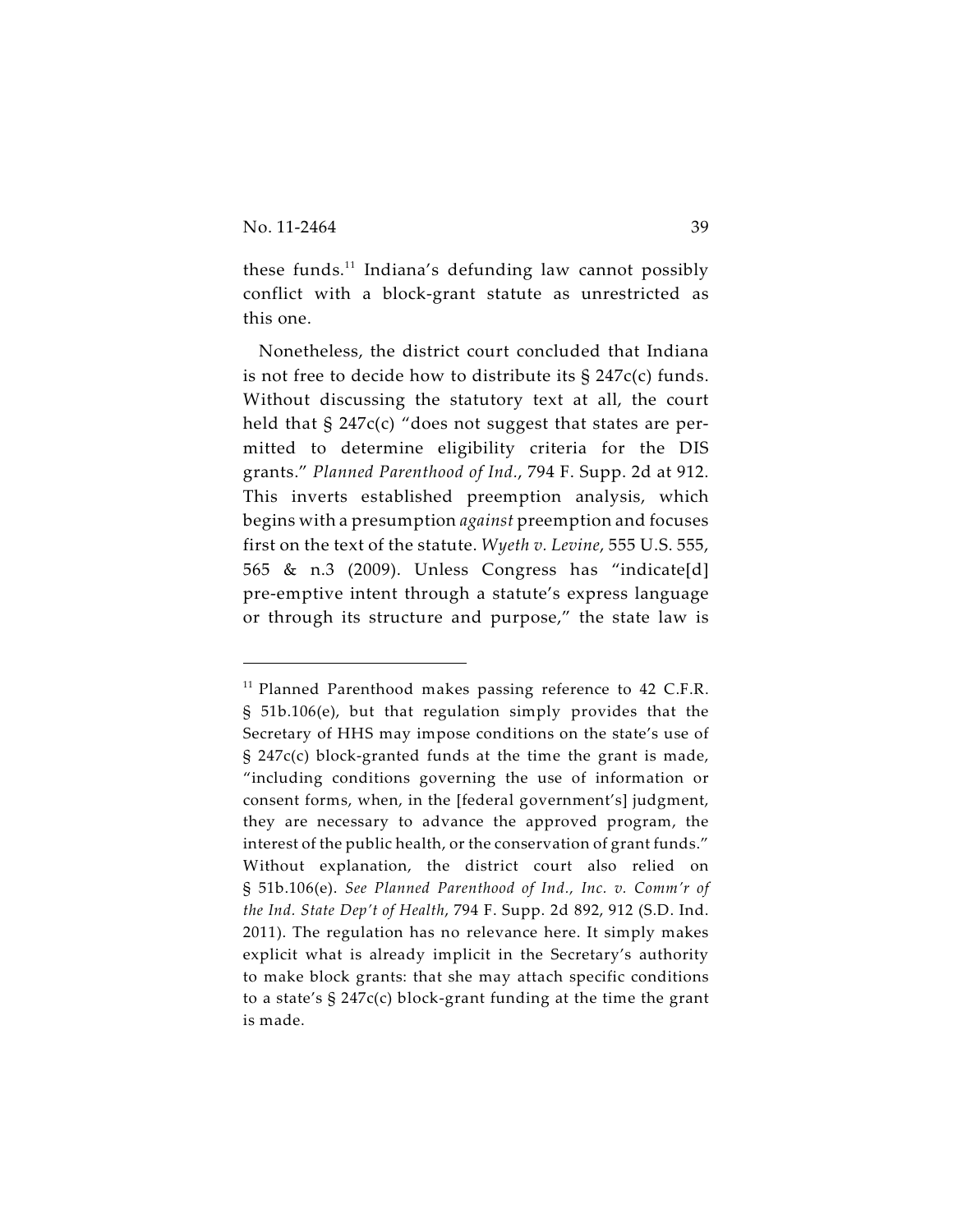presumed to be valid. *Altria Grp., Inc. v. Good*, 555 U.S. 70, 76 (2008).

Because § 247c(c) contains no express preemption language, only implied preemption is even conceivably at issue. Implied preemption comes in two types: (1) field preemption, which arises when the federal regulatory scheme is so pervasive or the federal interest so dominant that it may be inferred that Congress intended to occupy the entire legislative field; and (2) conflict preemption, which arises when state law conflicts with federal law to the extent that "compliance with both federal and state regulations is a physical impossibility," or the state law "stands as an obstacle to the accomplishment and execution of the full purposes and objectives of Congress." *Arizona v. United States*, 132 S. Ct. 2492, 2501 (2012) (internal quotation marks and citations omitted). Field preemption and the "impossibility" form of conflict preemption are not implicated here. That leaves only obstacle preemption.

We note for starters that the district court's view that Indiana may not impose eligibility conditions on DIS subgrants conflicts with the basic structure and purpose of block-grant funding. As a general matter, federal block grants devolve control to the states over the disbursement of federal funds. Of course, Congress may restrict a recipient state's disbursement of block-granted money in a variety of ways, *see King v. Smith*, 392 U.S. 309, 333 n.34 (1968), as when the federal statute or implementing regulations expressly provide eligibility criteria for subgrants from states, *see N.Y. State Dep't of*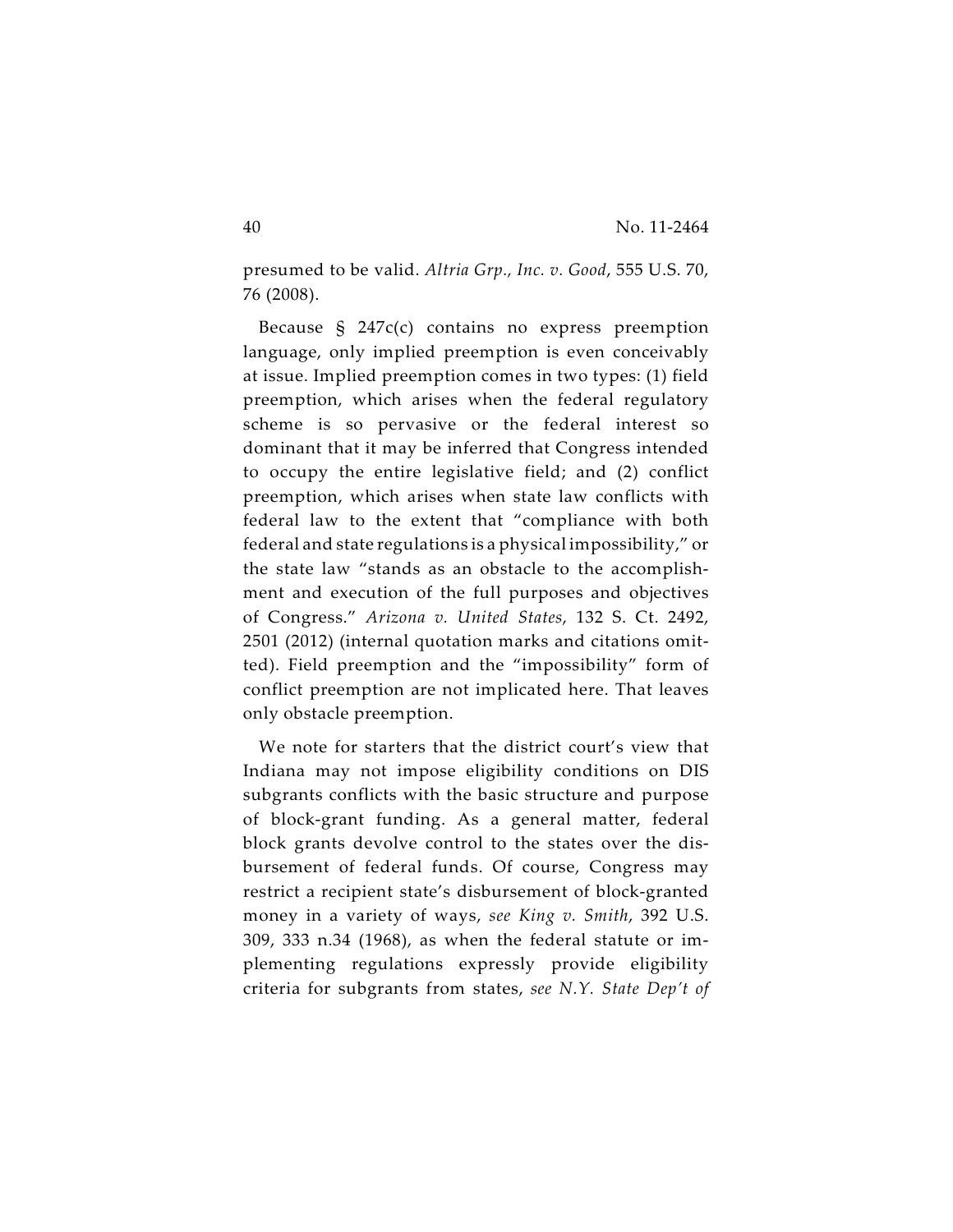*Soc. Servs. v. Dublino*, 413 U.S. 405, 421-22 (1973). But if the federal law allows room for state-imposed eligibility conditions, then the recipient state is free to establish its own eligibility criteria unless the party asserting preemption meets its burden of showing that the state rules frustrate the federal objective. *Id.* (distinguishing between grants where federal law "expressly provided [who] would be eligible" and those where federal law allowed for "complementary" state conditions).

The district court stood this principle on its head. The question is not whether § 247c(c) expressly *allows* a recipient state to impose its own subgrant conditions, as the district court seemed to think. Instead, the pertinent question is whether § 247c(c) *prohibits* state-imposed eligibility conditions, either expressly or by necessary implication. As we have noted, congressional and regulatory silence usually *defeats* a claim of preemption, not the other way around. *See Wyeth*, 555 U.S. at 602-03 (Thomas, J., concurring in the judgment).

Nothing in § 247c(c) or its implementing regulations restricts Indiana's authority over subgrants. Absent a conflict between state and federal law in the first place, state law cannot possibly stand as an obstacle to the accomplishment of congressional objectives. "[S]tate law is displaced only 'to the extent that it actually conflicts with federal law.'" Dalton v. Little Rock Family Planning *Servs.*, 516 U.S. 474, 476 (1996) (per curiam) (quoting *Pac. Gas & Elec. Co. v. State Energy Res. Conservation & Dev. Comm'n*, 461 U.S. 190, 204 (1983)). Because Indiana's § 247c(c) funding is unrestricted, there is no conflict between state and federal law.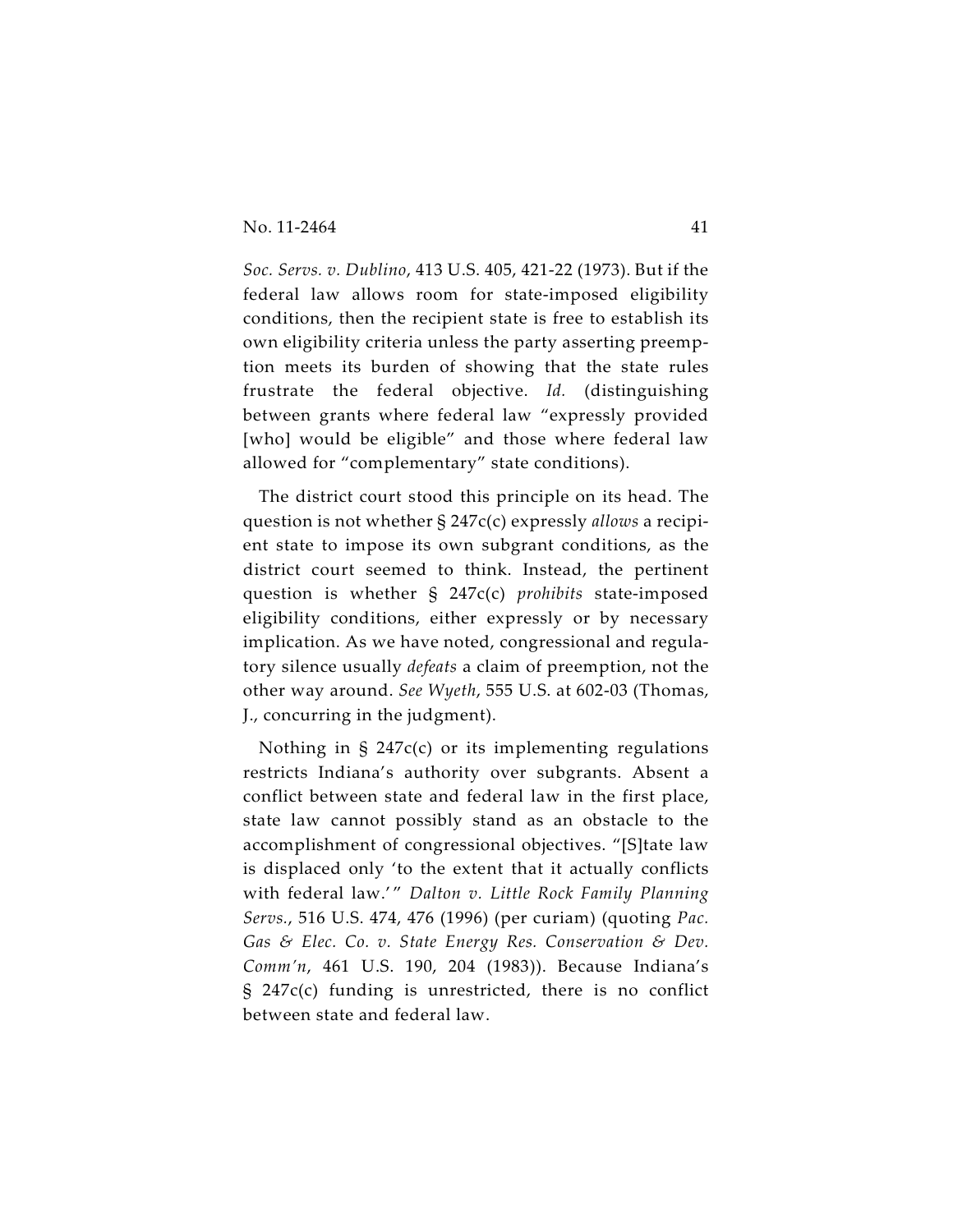The district court relied on a series of cases regarding block-grant family-planning funding under Title X. *See, e.g.*, *Sanchez*, 403 F.3d at 336-37; *Planned Parenthood Fed'n of Am., Inc. v. Heckler*, 712 F.2d 650, 663-64 (D.C. Cir. 1983); *Valley Family Planning v. North Dakota*, 661 F.2d 99, 100-02 (8th Cir. 1981). Indiana pointed out that Title X's implementing regulations contain an explicit open-eligibility requirement—"[a]ny public or nonprofit private entity in a State may apply for a grant," 42 C.F.R. § 59.3—while § 247c(c) and its regulatory scheme do not, *see* 42 C.F.R. § 51b.106. The district court ignored this critical distinction. The Title X cases have no bearing here.

Simply put, Indiana's defunding law does not conflict with  $\frac{1}{2}$  247 $c(c)$  or its implementing regulations. Having "identified *no* significant conflict with an identifiable federal policy or interest," *O'Melveny & Myers v. FDIC*, 512 U.S. 79, 88 (1994), Planned Parenthood cannot succeed on the merits of its preemption claim. The district court should not have enjoined the enforcement of Act 1210 with respect to Indiana's DIS block-grant funding.

#### **3.** *Unconstitutional-Conditions Doctrine*

Having decided to order preliminary injunctive relief on the statutory claims, the district court had no need to address Planned Parenthood's unconstitutional-conditions claim. Our decision on the merits of the preemption claim brings this alternative theory into play. If viable and likely to succeed, Planned Parenthood's unconstitu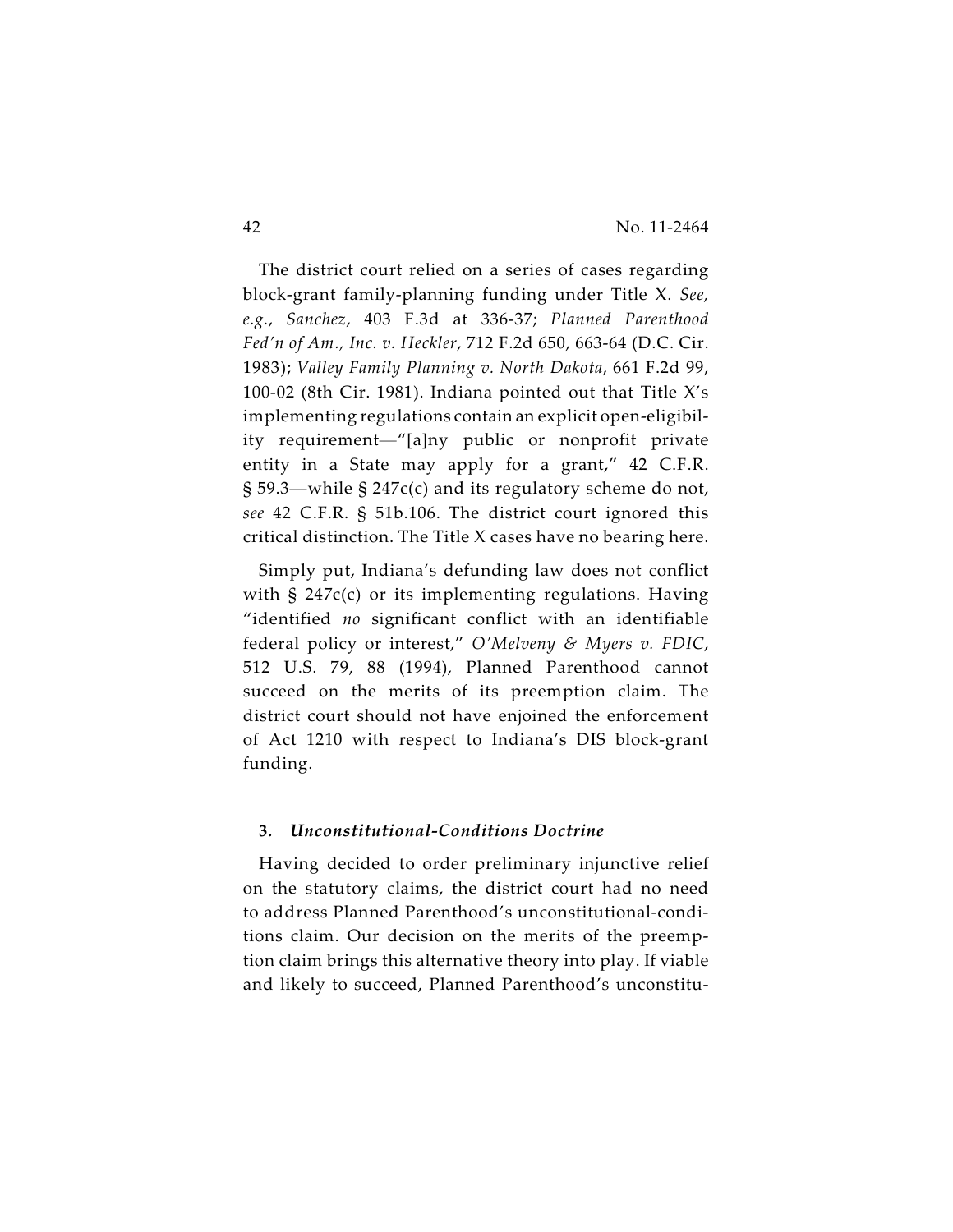tional-conditions claim may serve as an independent basis to affirm the judge's order prohibiting the termination of its DIS funding. The issue was preserved in the district court, the parties have briefed it on appeal, and because it raises a purely legal question, it makes sense for us to address it here. *See Bennett v. Spear*, 520 U.S. 154, 166-67 (1997) ("The asserted grounds were raised below, and have been fully briefed and argued here; we deem it an appropriate exercise of our discretion to consider them now rather than leave them for disposition on remand."); *see also Alvarez*, 679 F.3d at 590.

"The 'unconstitutional conditions' doctrine is premised on the notion that what a government cannot compel, it should not be able to coerce." *Libertarian Party of Ind. v. Packard*, 741 F.2d 981, 988 (7th Cir. 1984). Understood at its most basic level, the doctrine aims to prevent the government from achieving indirectly what the Constitution prevents it from achieving directly. Thus, "[t]he denial of a public benefit may not be used by the government for the purpose of creating an incentive enabling it to achieve what it may not command directly." *Elrod v. Burns*, 427 U.S. 347, 361 (1976) (plurality opinion). This does not mean that the myriad public benefits dispensed at all levels of government have the status of constitutional rights; rather, the doctrine prevents the government from awarding or withholding a public benefit for the purpose of coercing the beneficiary to give up a constitutional right or to penalize his exercise of a constitutional right. As the Supreme Court explained the doctrine in *Perry v. Sindermann*,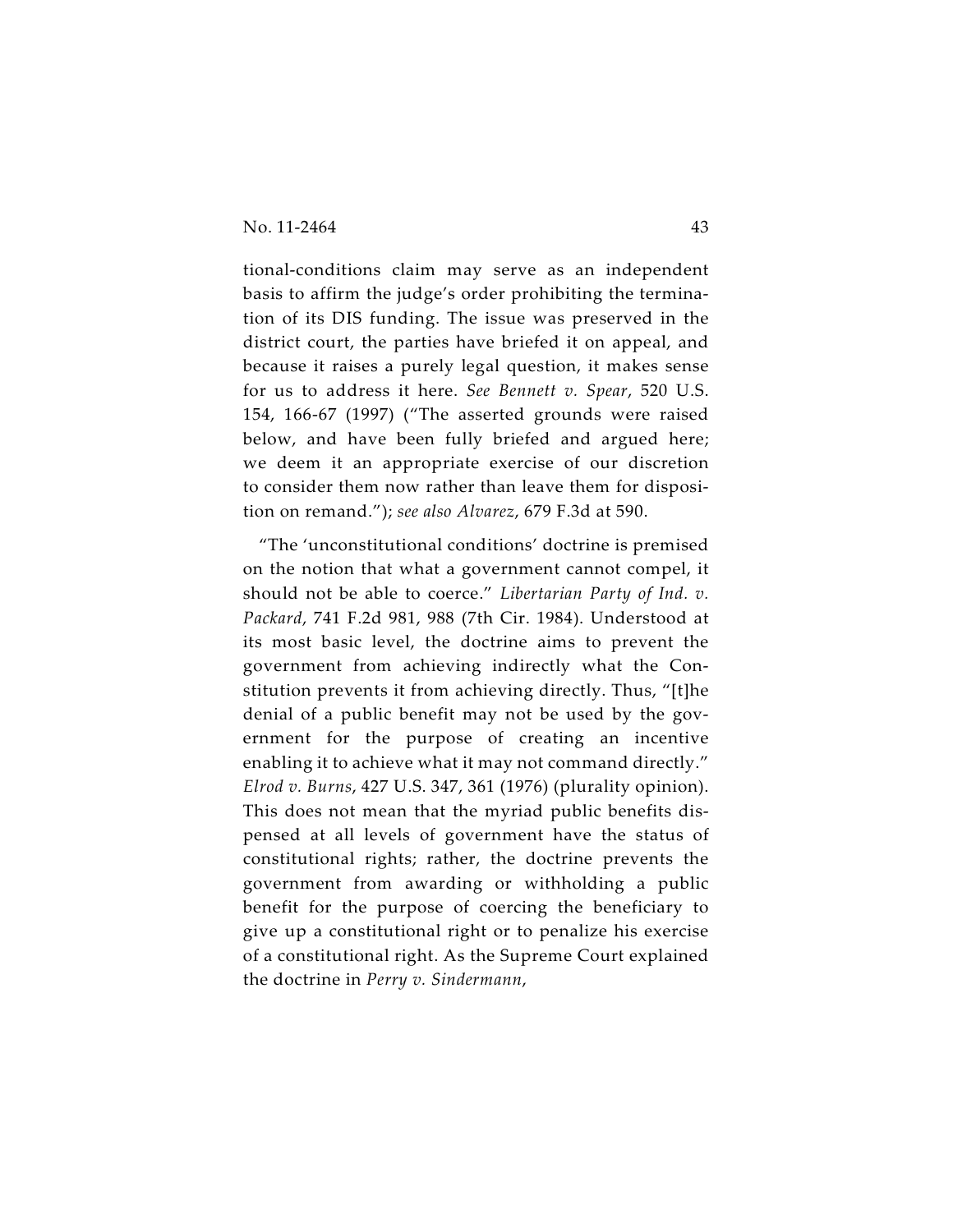even though a person has no "right" to a valuable governmental benefit and even though the government may deny him the benefit for any number of reasons, there are some reasons upon which the government may not rely. It may not deny a benefit to a person on a basis that infringes his constitutionally protected interests . . . .

408 U.S. 593, 597 (1972).

The first step in any unconstitutional-conditions claim is to identify the nature and scope of the constitutional right arguably imperiled by the denial of a public benefit. *See* Michael W. McConnell, *The Selective Funding Problem: Abortions and Religious Schools*, 104 HARV. L. REV. 989, 992 (1991) (observing that a claim that a selective-funding decision is an unconstitutional condition requires "careful consideration of the nature of the constitutional right implicated by the funding decision, including the nature of the countervailing interests of the government"); Cass R. Sunstein, *Is There an Unconstitutional Conditions Doctrine?*, 26 SAN DIEGO L. REV. 337, 338 (1989) ("Whether a condition is permissible is a function of the particular constitutional provision at issue . . . ."). Here, Planned Parenthood's unconstitutional-conditions claim necessarily derives from a woman's constitutional right to obtain an abortion. *See Planned Parenthood of Se. Pa. v. Casey*, 505 U.S. 833, 846 (1992) ("Constitutional protection of *the woman's* decision to terminate her pregnancy derives from the Due Process Clause of the Fourteenth Amendment." (emphasis added)). Under existing precedent any protection for Planned Parenthood as an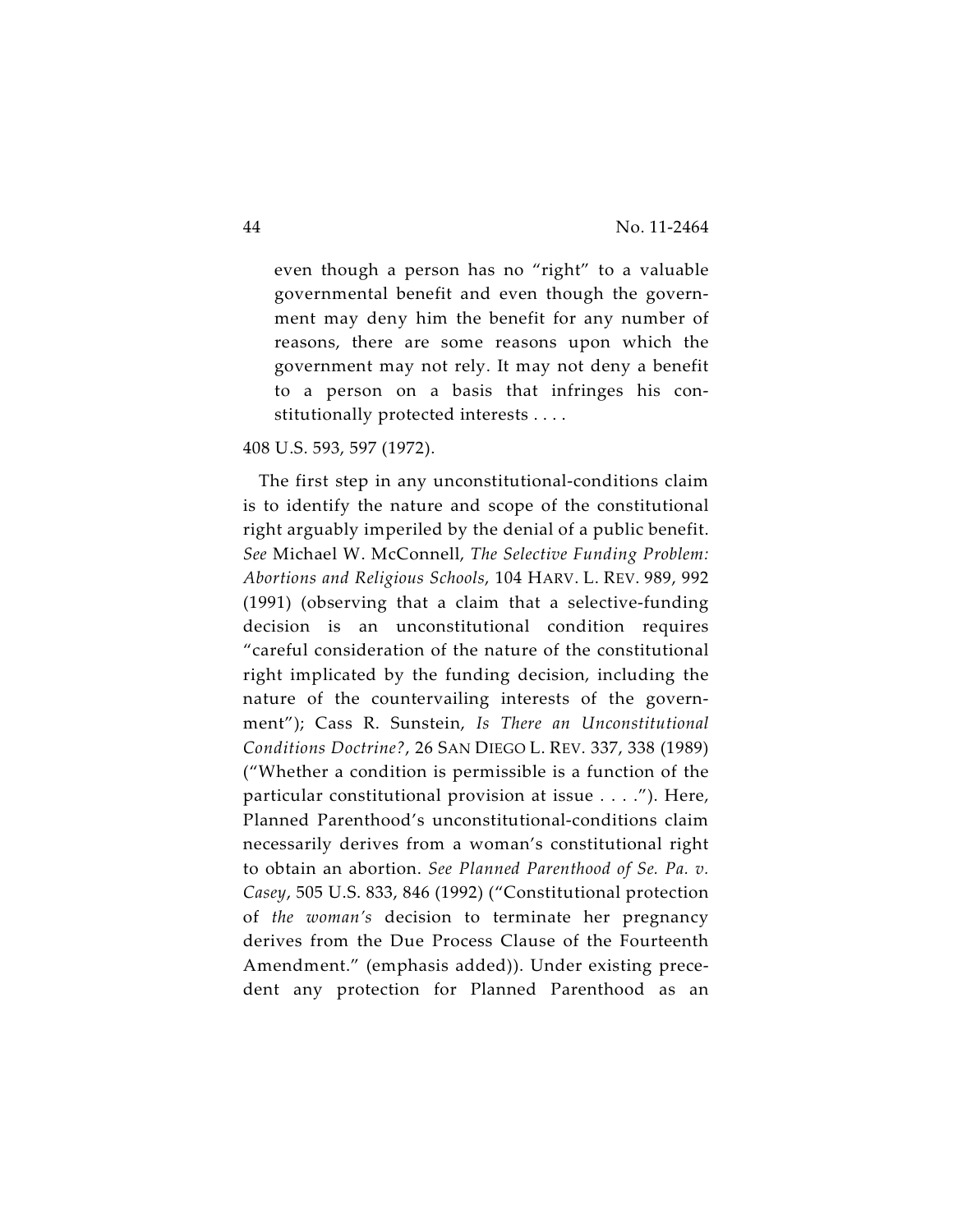abortion provider is "derivative of the woman's position." *Id.* at 884 (plurality opinion).

Two aspects of the Supreme Court's abortion jurisprudence are important here. First, the Court has explained that the constitutional right to obtain an abortion is a right against coercive governmental burdens; the government may not "prohibit any woman from making the ultimate decision to terminate her pregnancy" before fetal viability or impose an "undue burden on a woman's ability to make this decision." *Id.* at 874, 879; *see also Gonzales v. Carhart*, 550 U.S. 124, 146 (2007). An "undue burden" exists if the challenged law has the "purpose or effect" of placing "a substantial obstacle in the path of a woman seeking an abortion before the fetus attains viability." *Casey*, 505 U.S. at 878 (plurality opinion); *see also Gonzales*, 550 U.S. at 146.

Accordingly, the Court has conceptualized the right as "a constitutionally protected interest 'in making certain kinds of important decisions' free from governmental compulsion." *Maher v. Roe*, 432 U.S. 464, 473 (1977) (quoting *Whalen v. Roe*, 429 U.S. 589, 599-600 & nn.24 & 26 (1977)).

This brings up the second important point. The Court has explicitly rejected a neutrality-based view of abortion rights. Thus, the Court has held that although the abortion right recognized in *Roe v. Wade<sup>12</sup> "*protects the woman from unduly burdensome interference with her freedom to decide whether to terminate her preg-

 $12$  410 U.S. 113 (1973).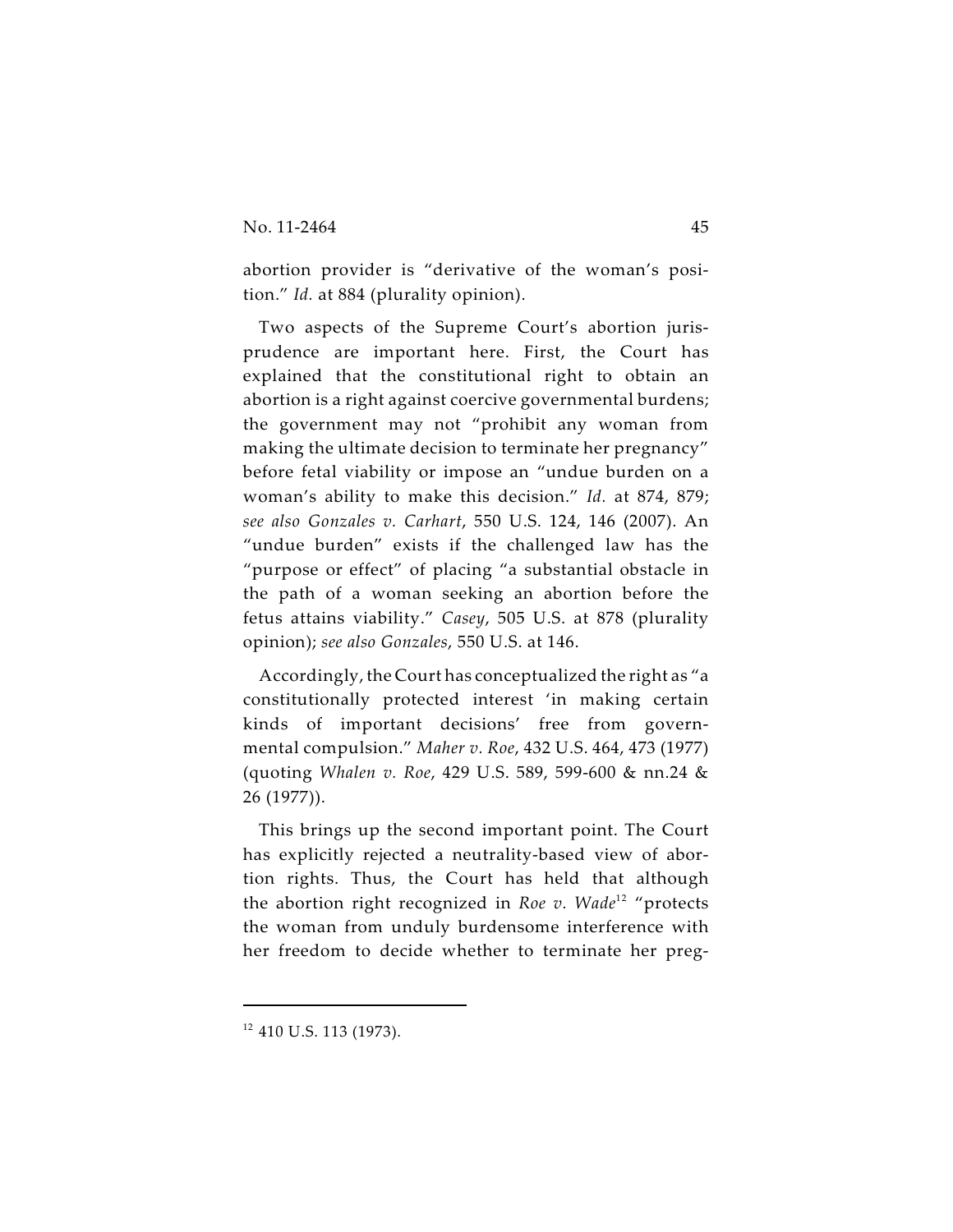nancy[,] [i]t implies no limitation on the authority of a State to make a value judgment favoring childbirth over abortion, and to implement that judgment by the allocation of public funds." *Id.* at 473-74. In *Maher* the Court upheld Connecticut's ban on public funding for nontherapeutic abortions because it "places no obstacles—absolute or otherwise—in the pregnant woman's path to an abortion." *Id.* at 474. The Court reaffirmed *Maher* in *Harris v. McRae*, 448 U.S. 297, 314-17 (1980), upholding the Hyde Amendment. And in *Webster v. Reproductive Health Services*, 492 U.S. 490, 508-11 (1989), the Court upheld Missouri's statutory ban on the use of public employees and facilities to perform or assist in the performance of an abortion.

Finally, in *Rust v. Sullivan*, 500 U.S. 173 (1991), the Court rejected a challenge to federal regulations prohibiting recipients of Title X family-planning grants from advocating abortion as a method of family planning or referring patients for abortion. Under the regulations, grant recipients with abortion-related practices could continue to receive Title X money only if they segregated their abortion-related activities in a separate affiliate. *Id.* at 179-81. *Rust* held that the regulations did not place an unconstitutional condition on Title X grant recipients. *Id.* at 203. This was so whether the claim was premised on the speech rights of the providers, *id.* at 196-99, or the abortion rights of their patients, *id.* at 201-03. As relevant here, the Court reaffirmed the holdings of *Webster*, *Harris*, and *Maher* that "[t]he Government has no constitutional duty to subsidize an activity merely because the activity is constitutionally protected and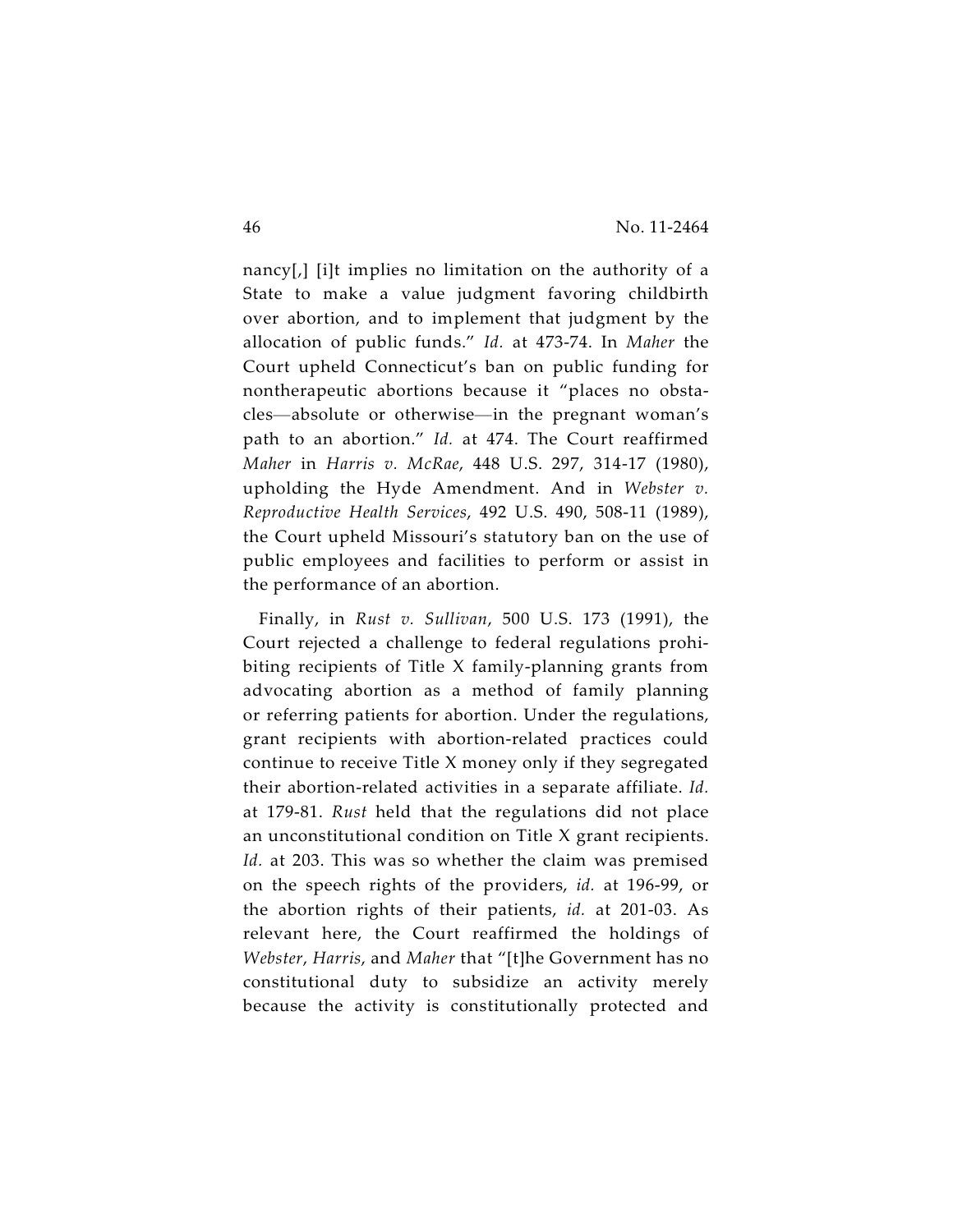may validly choose to fund childbirth over abortion." *Id.* at 201. Because the Title X regulations did not place an undue burden on a woman's right to obtain an abortion or otherwise impose an unconstitutional condition on grant recipients, the Court upheld the regulatory scheme. *Id.* at 203.

As these cases make clear, the government need not be neutral between abortion providers and other medical providers, and this principle is particularly well-established in the context of governmental decisions regarding the use of public funds. As long as the difference in treatment does not unduly burden a woman's right to obtain an abortion, the government is free to treat abortion providers differently.

Applying these principles here, the unconstitutionalconditions claim is not likely to succeed. Planned Parenthood does not argue that the loss of its block-grant funding imposes an undue burden—directly or indirectly—on a woman's right to obtain an abortion. If, as the foregoing cases hold, the government's refusal to subsidize abortion does not unduly burden a woman's right to obtain an abortion, then Indiana's ban on public funding of abortion providers—even for unrelated services—cannot *indirectly* burden a woman's right to obtain an abortion. *See Rumsfeld v. Forum for Academic &* 13

 $13$  The unconstitutional-conditions doctrine would be implicated if a state adopted a policy of withholding unrelated public benefits from a woman who had an abortion. *See Harris v. McRae*, 448 U.S. 297, 317 n.19 (1980) ("A substantial (continued...)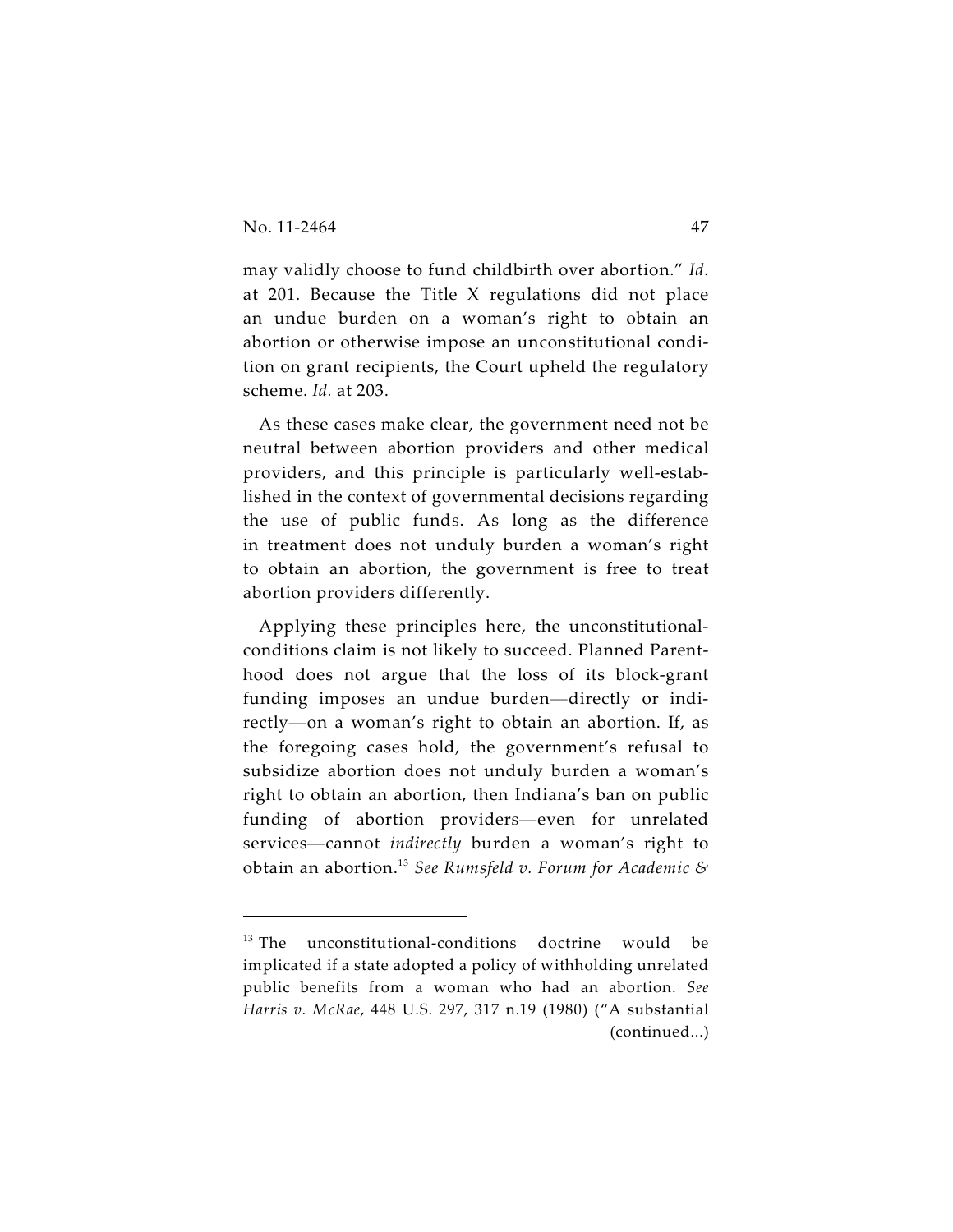*Institutional Rights, Inc.*, 547 U.S. 47, 59-60 (2006) ("It is clear that a funding condition cannot be unconstitutional if it could be constitutionally imposed directly."). Planned Parenthood offers nothing else in support of its unconstitutional-conditions claim.<sup>14</sup> Accordingly, this theory does not provide an alternative basis to affirm the district court's order prohibiting Indiana from terminating Planned Parenthood's DIS funding.

#### **III. Conclusion**

For the foregoing reasons, we AFFIRM the district court's order granting preliminary injunctive relief on Planned Parenthood's Medicaid Act claim. We REVERSE the order as it relates to the State's  $\S$  247c(c) block-grant funding and REMAND the case with instructions to modify the injunction accordingly.

 $13$  (...continued)

constitutional question would arise if Congress had attempted to withhold all Medicaid benefits from an otherwise eligible candidate simply because that candidate had exercised her constitutionally protected freedom to terminate her pregnancy by abortion.").

 $14$  The parties debate the feasibility of segregating Planned Parenthood's abortion-related services in a separate affiliate organization, as in the Title X regulatory scheme at issue in *Rust*. *See Rust v. Sullivan*, 500 U.S. 173, 179-81 (1991). That issue is not directly relevant here. The defunding law does not, on its face, provide for this option, and Planned Parenthood does not now organize its affairs in this way.